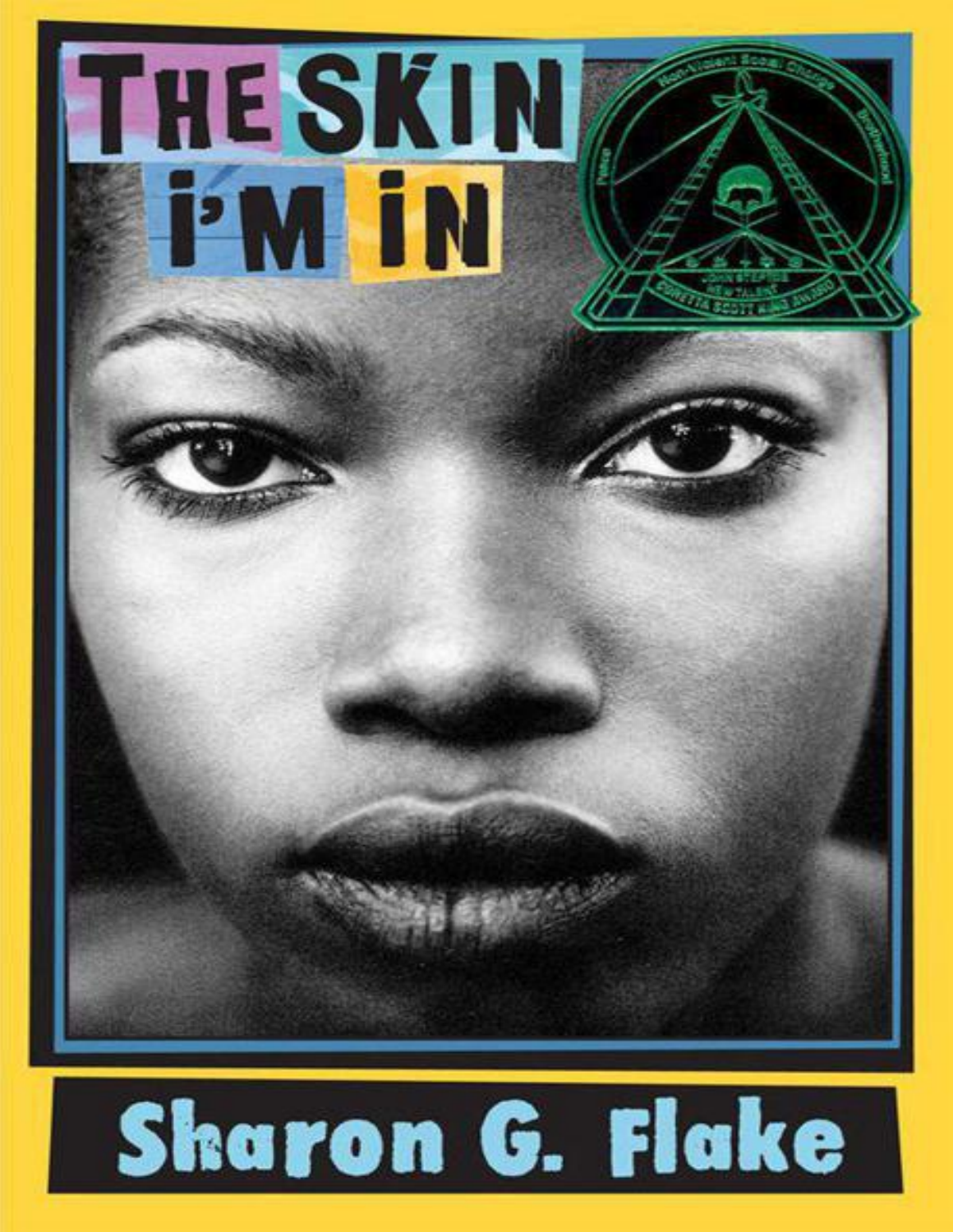

# **Sharon G. Flake**



**JUMP AT THE SUN HYPERION PAPERBACKS FOR CHILDREN** NEW YORK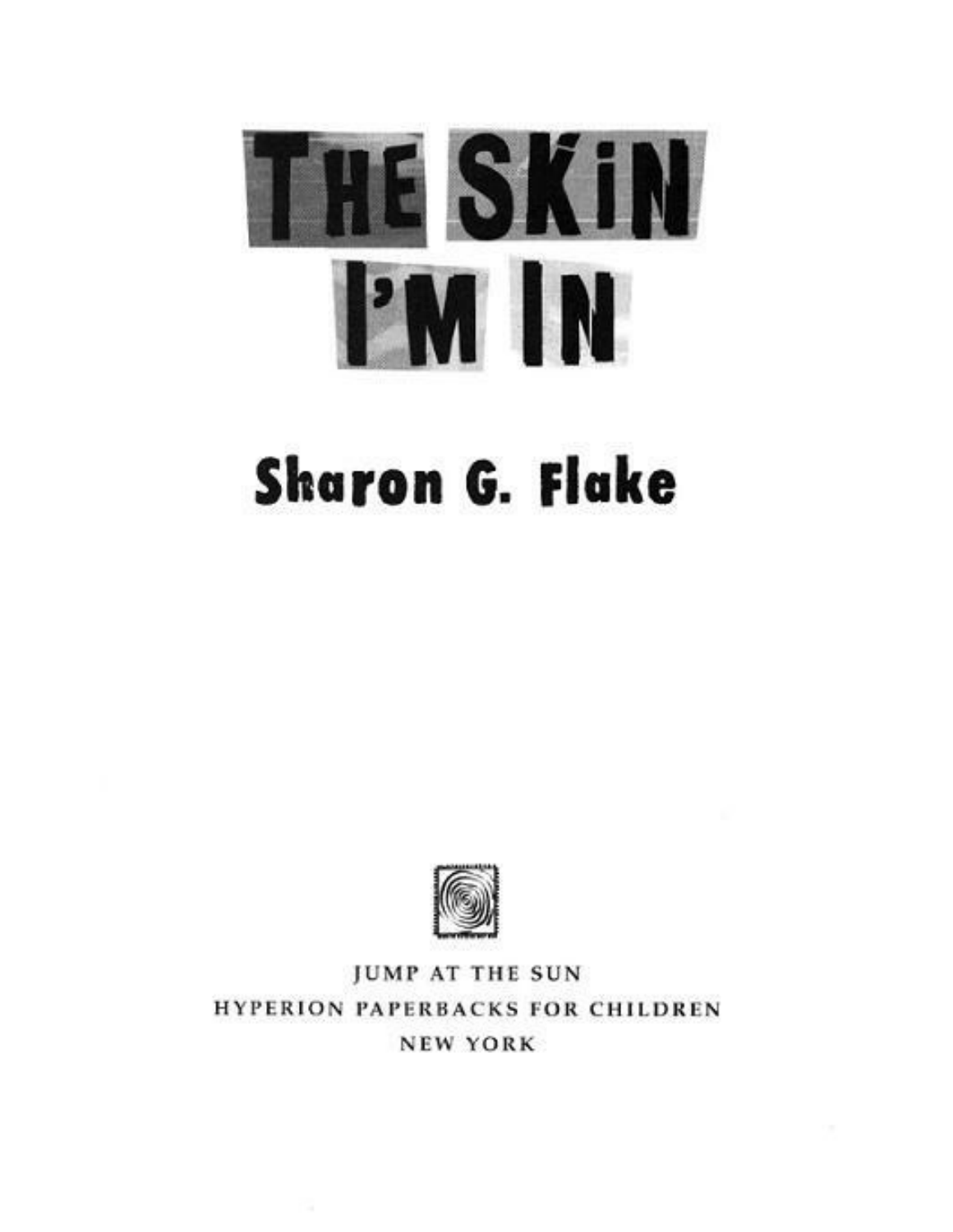All rights reserved. No part of this book may be reproduced or transmitted in any form or by any means, electronic or mechanical, including photocopying, recording, or by any information storage and retrieval system, without written permission from the publisher. For information address Hyperion Books for Children, 114 Fifth Avenue, New York, New York 10011-5690.

> ISBN: 978-1-4231-3251-6 Visit www.jumpatthesun.com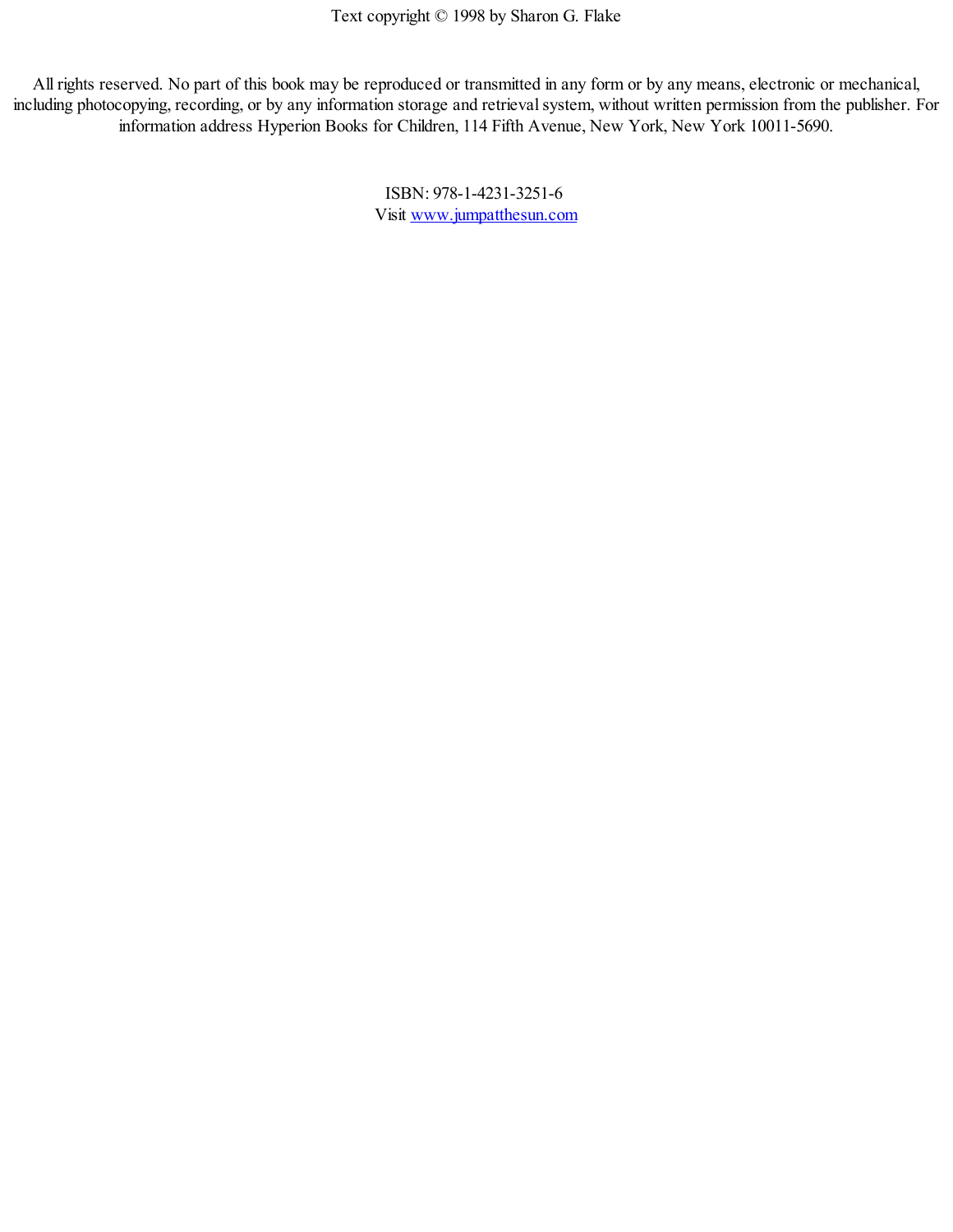*To my daughter Brittney Banks, my sweet brown beauty. I love you. And to my editor, Andrea Davis Pinkney, for believing!*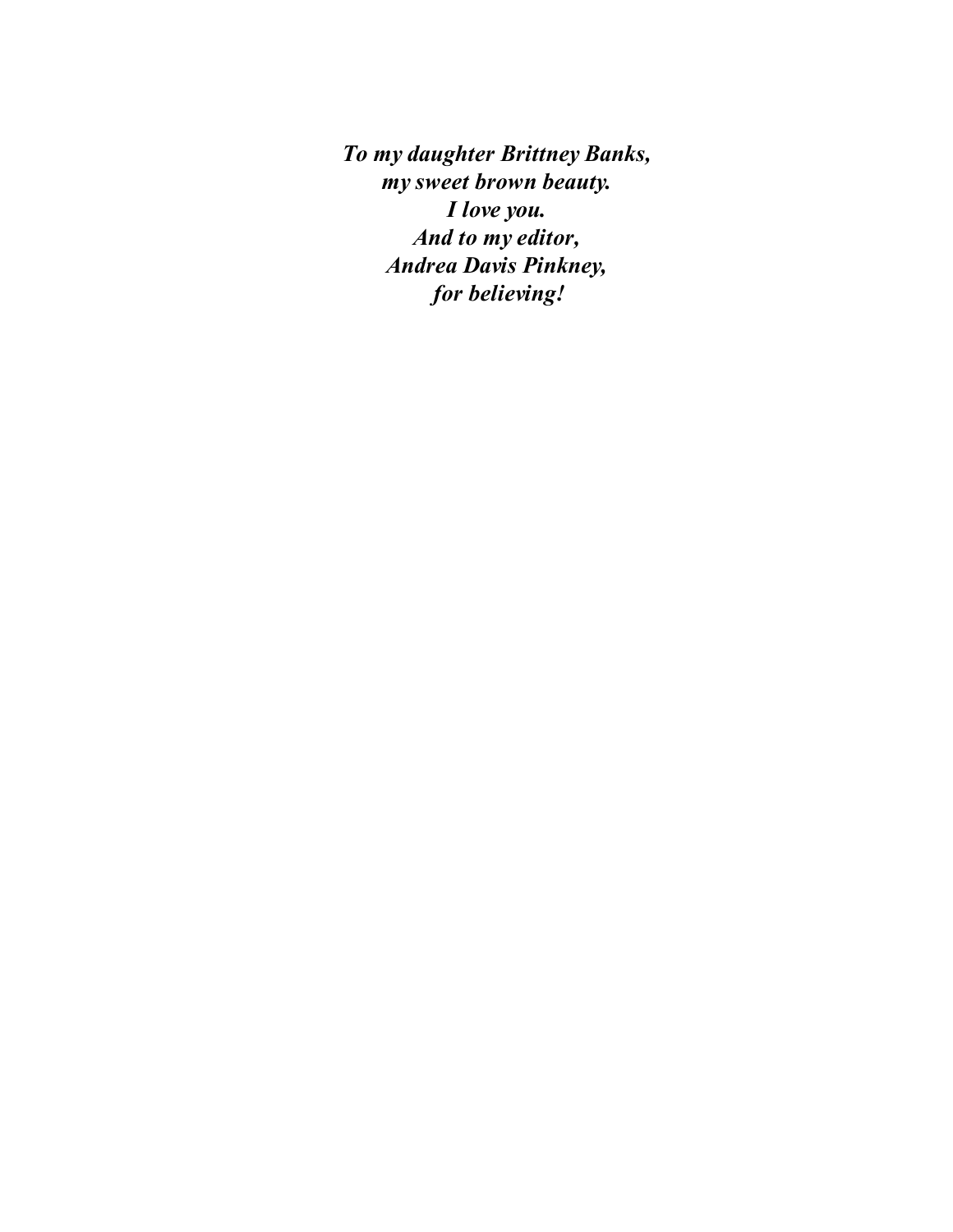## **Contents**

**ACKNOWLEDGMENTS** CHAPTER 1 CHAPTER 2 CHAPTER 3 CHAPTER 4 CHAPTER 5 CHAPTER 6 CHAPTER 7 CHAPTER 8 **CHAPTER 9** CHAPTER 10 CHAPTER 11 CHAPTER 12 CHAPTER 13 CHAPTER 14 CHAPTER 15 CHAPTER 16 CHAPTER 17 CHAPTER 18 CHAPTER 19 CHAPTER 20 CHAPTER 21 CHAPTER 22 CHAPTER 23 CHAPTER 24 CHAPTER 25 CHAPTER 26 CHAPTER 27 CHAPTER 28 CHAPTER 29 CHAPTER 30 CHAPTER 31 CHAPTER 32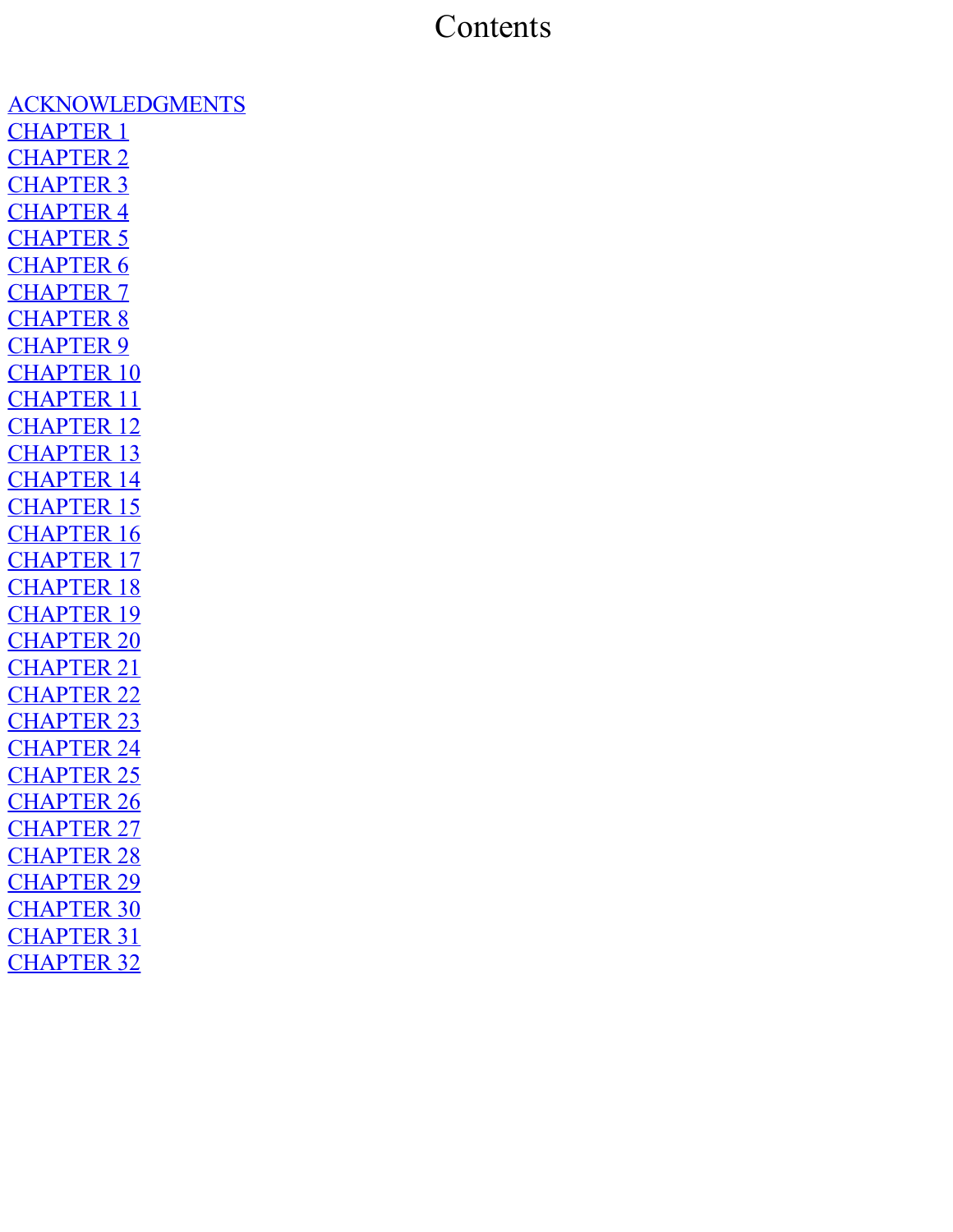# **Acknowledgments**

Special thanks to Grampa Titus and Poppop (James ″Jimmy Sax″ Rosseau), who had the talent but not the opportunity, Mom, Dad, Gramma Marie, Uncle Jimmy, Aunt Betty, and Uncle Sam, who always knew how to tell a good story. Thanks, too, to August Wilson and his sister Freda Ellis, to Highlights for Children, Rob Penny, Joy Cowley, and Ed and Helen Palascak and the kids.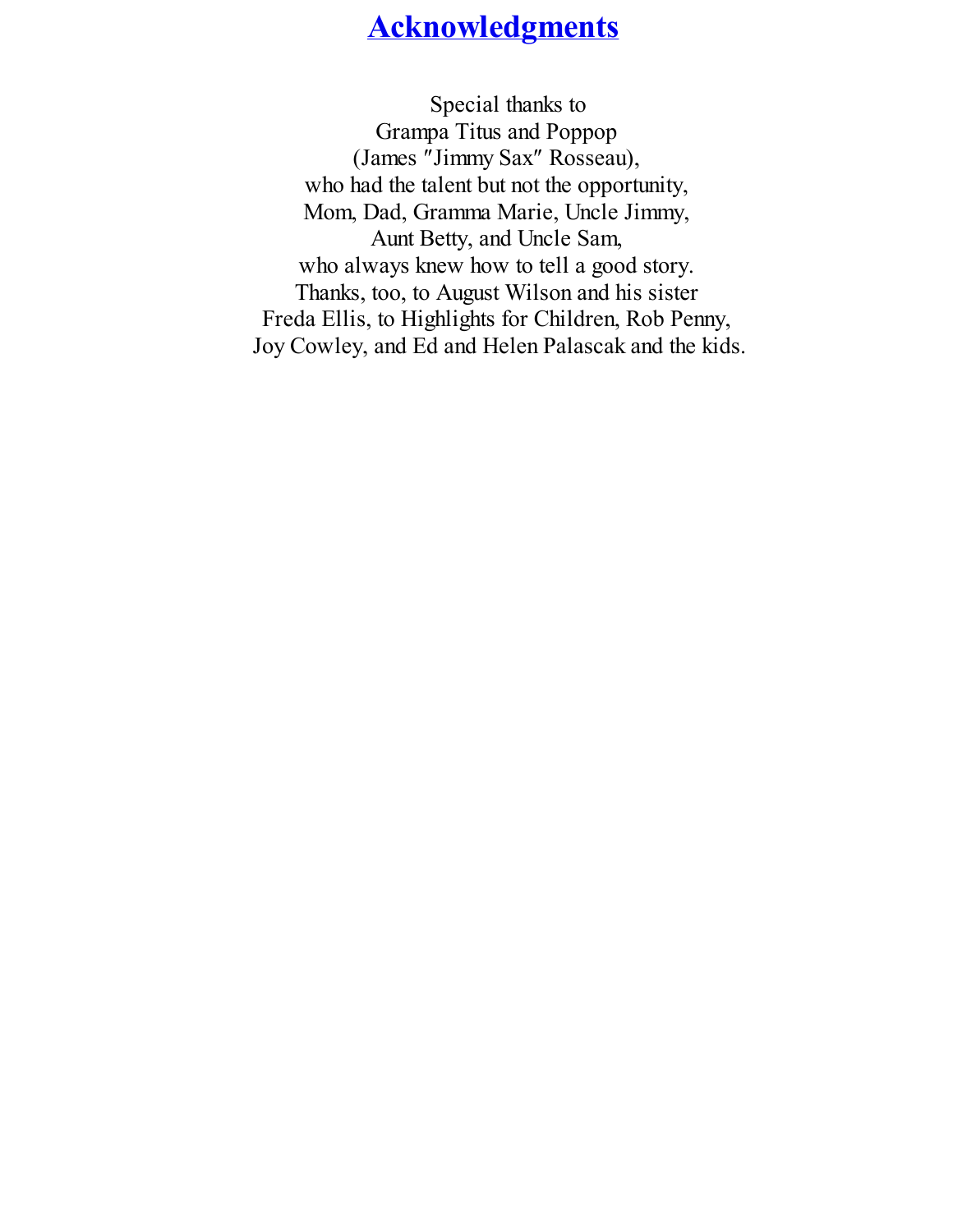THE FIRST TIME I SEEN HER got a bad feeling inside. Not like I was in danger or nothing. Just like she was somebody I should stay clear of. To tell the truth, she was a freak like me. The kind of person folks can't help but tease. That's bad if you're a kid like me. It's worse for a new teacher like her.

Miss Saunders is as different as they come. First off, she got a man's name, Michael. Now who ever heard of a woman named that? She's tall and fat like nobody's business, and she's got the smallest feet I ever seen. Worse yet, she's got a giant white stain spread halfway across her face like somebody tossed acid on it or something.

I try not to stare the first day that amazon woman-teacher heads my way. See, I got a way of attracting strange characters. They draw to me like someone stuck a note on my forehead saying, ″losers wanted here.″ Well, I spend a lot of time trying to fit in here at McClenton Middle School. I ain't letting nobody ruin it for me, especially no teacher.

I didn't even look up when Miss Saunders came up to me that day like I'm some kind of information center.

″Excuse me,″ she says. She's wearing a dark purple suit, and a starched white shirt with matching purple buttons. That outfit costs three hundred dollars, easy. ″I'm trying to find the principal's office. I know it's around here somewhere. Can you help me?″

Before I catch myself, my eyes ricochet like pin balls, bounding from John-John McIntrye's beady brown eyes right up to hers. I swallow hard. Stare at her till John-John whacks me on the arm with his rolled-up comic book.

″That-a-way,″ I say, pointing up the hall.

″Thank you. Now what's your name?″ she says, putting down her briefcase like she's gonna stay here awhile.

″Maleeka. Maleeka Madison—the third,″ I say, smacking my gum real loud.

″Don't let that fancy name fool you,″ John-John butts in. ″She ain't nobody worth knowing.″

Miss Saunders stares down at him till he turns his head away and starts playing with the buttons on his shirt like some two-year-old.

″Like I say, the office is that-a-way.″ I point.

″Thank you,″ she says, walking off. Then she stops stone still, like some bright idea has just come to her, turns around, and heads back my way. My skin starts to crawl before she even opens her mouth. ″Maleeka, your skin is pretty. Like a blue-black sky after it's rained and rained,″ she says. Then she smiles and explains how that line comes from a favorite poem of hers. Next thing I know, she's heading down the hall again like nothing much happened.

When she's far enough away, John-John says to me, "I don't see no pretty, just a whole lotta black. ″ Before I can punch him good, he's singing a rap song. ″Maleeka, Maleeka—baboom, boom, boom, we sure wanna keep her, baboom, boom, boom, but she so black, baboom, boom, boom, we just can't see her.″

Before I know it, three more boys is pointing at me and singing that song, too. Me, I'm wishing the building will collapse on top of me.

John-John McIntyre is the smallest seventh grader in the world. Even fifth graders can see over his head. Sometimes I have a hard time believing he and me are both thirteen. He's my color, but since second grade *he's* been teasing *me* about being too black. Last year, when I thought things couldn't get no worse, he came up with this here song. Now, here this woman comes talking that black stuff.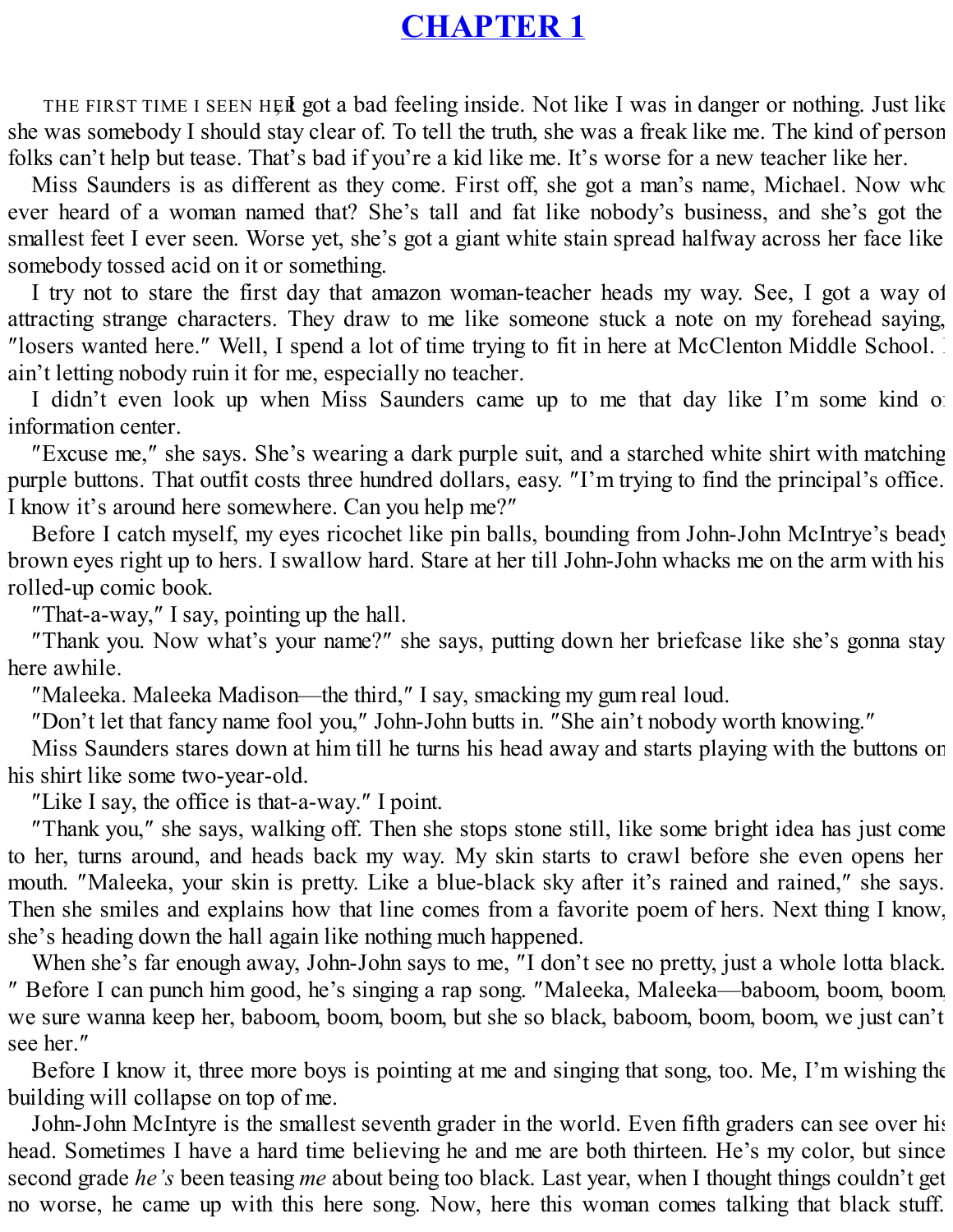Stirring him up again.

Seems like people been teasing me all my life. If it ain't about my color, it's my clothes. Momma makes them by hand. They look it, too—lopsided pockets, stitching forever unraveling. I never know when a collar's gonna fall off, or a pushpin gonna stick me and make me holler out in class. I stopped worrying about that this year now that Charlese lends me clothes to wear. I stash them in the locker and change into them before first period. I'm like Superman when I get Charlese's clothes on. I got  $\epsilon$ new attitude, and my teachers sure don't like it none.

It's bad enough that I'm the darkest, worse-dressed thing in school. I'm also the tallest, skinniest thing you ever seen. And people like John-John remind me of it every chance they get. They don't say nothing about the fact that I'm a math whiz, and can outdo ninth graders when it comes to figuring numbers. Or that I got a good memory and never forget one single, solitary thing I read. They only see what they see, and they don't seem to like what they see much.

Up till now, I just took it. The name calling. The pushing and shoving and cheating off me. Then last week something happened. I was walking down the hall in one of Char's dresses, strutting my stuff, looking good. Then Char walked up to me and told me to take off her clothes. There was maybe eight or nine kids around when she said it, too, including Caleb. I thought she was kidding. She wasn't. So went to the girls' room and put my own stuff back on. That's when I made up my mind. Enough is enough. I deserve better than for people to treat me any old way they want. But saying that is one thing, making it happen is something else.

So you see, I got my own troubles. I don't need no scar-faced teacher making things worse. But got this feeling Miss Saunders is gonna mess things up for me real bad.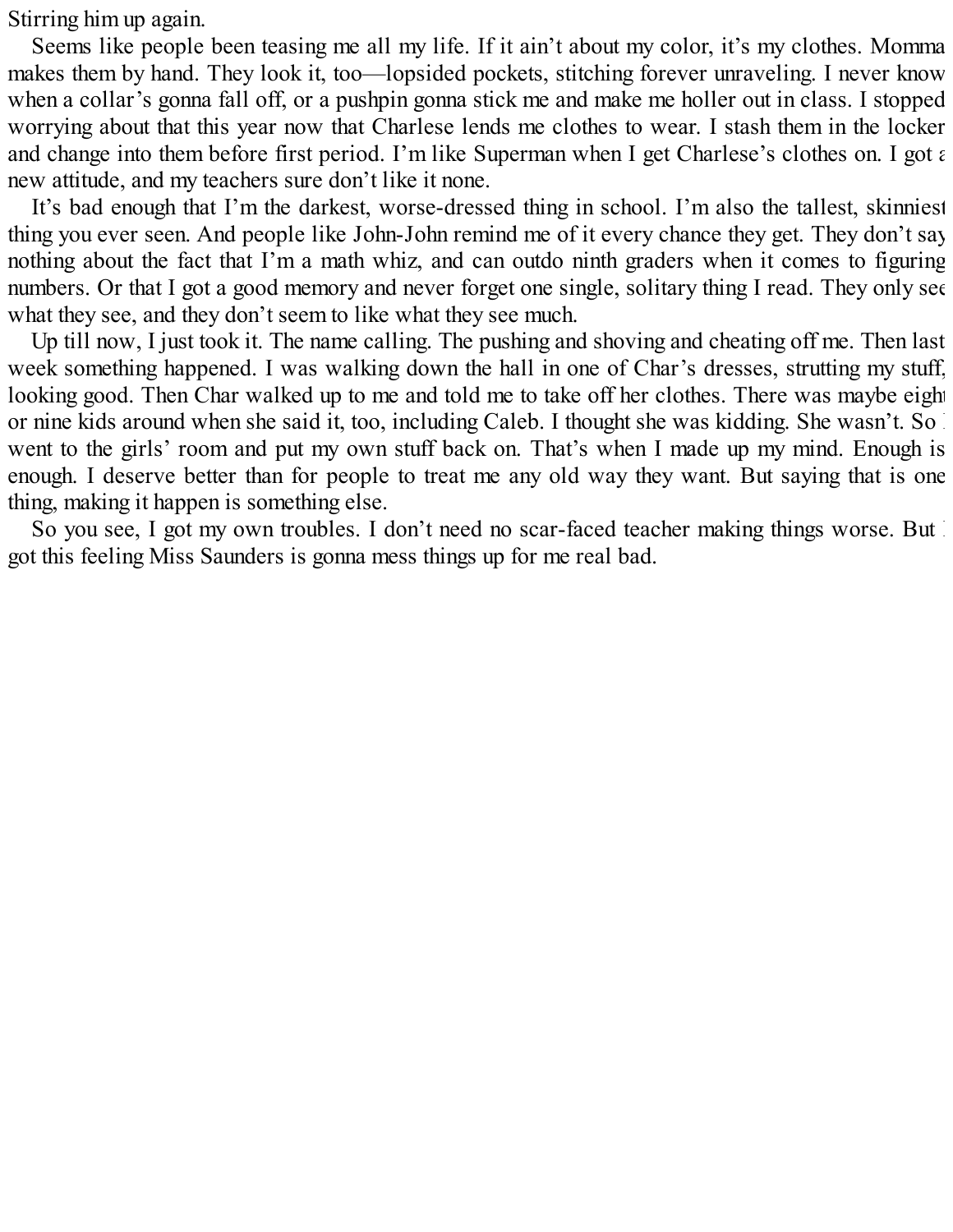JOHN-JOHN THINKS HE SMART hear him still singing that boom-boom song under his breath. I don't have to listen to it, either. So instead of going to fifth period and sitting next to him, I'm going outside. There's plenty of kids hanging out around the corner at the pretzel place. I just have to get to my locker for my coat and slip out the backdoor. Soon as I get down the hall, though, who do I see but that woman. She's all up in somebody else's business already.

″Young lady,″ she says to a girl leaning against the wall with a boy sucking on her neck. ″Get to class.″

I turn to a locker like I'm trying to open it. When the girl turns Miss Saunders's way, I almost choke on my spit. It's Charlese. Man, the stuff's gonna fly now. Charlese stares at Miss Saunders like she's out of her mind. Then she laughs. I see Miss Saunders, crunching up her face, and cutting her eyes a Worm.

Worm busts out laughing and says, ″Dang, who you? Somebody's momma?″

″I'm the new English teacher.″ Miss Saunders has got a real attitude when she says it, too.

″Shoot,″ Char says. ″I sure ain't looking at that face forty-five minutes every day. No way.″

Worm puts his arm round Char's shoulder. They walk down the hall right past me. ″Dang. What happened to her?" he whispers. They head for the stairway to keep on locking lips.

″To class or to the office,″ Miss Saunders calls after them real loud and steady.

Charlese looks at Miss Saunders and rolls her eyes.

Miss Saunders has got her hands on her hips. ″You have something to say?″

Big mistake, lady, I'm thinking. Charlese is the baddest thing in this school. She ain't gonna forgive you for loud-talking to her.

Charlese, she's crazylike. Next thing I know, she's telling Miss Saunders to mind her own business. She says something about her face. Worm's telling Char to cool it. He's dragging her down the hall with his hand covering her big mouth. The new teacher don't know when to quit. She tells Worm to hold on a minute. Then she says her piece. She's letting Charlese know that she's traveled all over the world, and there's nothing Charlese can say about her face that she ain't heard in at least four different languages.

Char says, ″If you're so high and mighty, what're you doing in a dump like this?″

Miss Saunders puts down her briefcase. When she does, her Gucci watch flashes. This lady's go money. Big-time cash.

″I want to give something back,″ Miss Saunders says.

″You want to give something back?″ Charlese asks, putting out her hand. ″Good. You can start by giving me them designer shoes and that three-hundred-dollar watch you got on.″

Charlese, she's got an eye for the good stuff. Her older sister Juju, who's been taking care of Char since their parents died two years back, has got all kinds of stuff at her house. Most of it still got price tags on it. She'll sell you a three-hundred dollar-pants suit for fifty dollars, or a nice coat for a Benjamin—a hundred bucks. Good deals if you got the dollars, which I ain't. Char's lucky. When my daddy died three years ago, Momma took to her sewing machine to help her ease the pain. I sure wish she'd taken to getting me clothes off a store rack, instead. Her sewing is a shame.

Worm tells Charlese to forget about Miss Saunders and to get outta here. Charlese don't let the new broad off so easy.

″You don't scare me,″ she says, putting her hands on her hips, but before Miss Saunders can speak,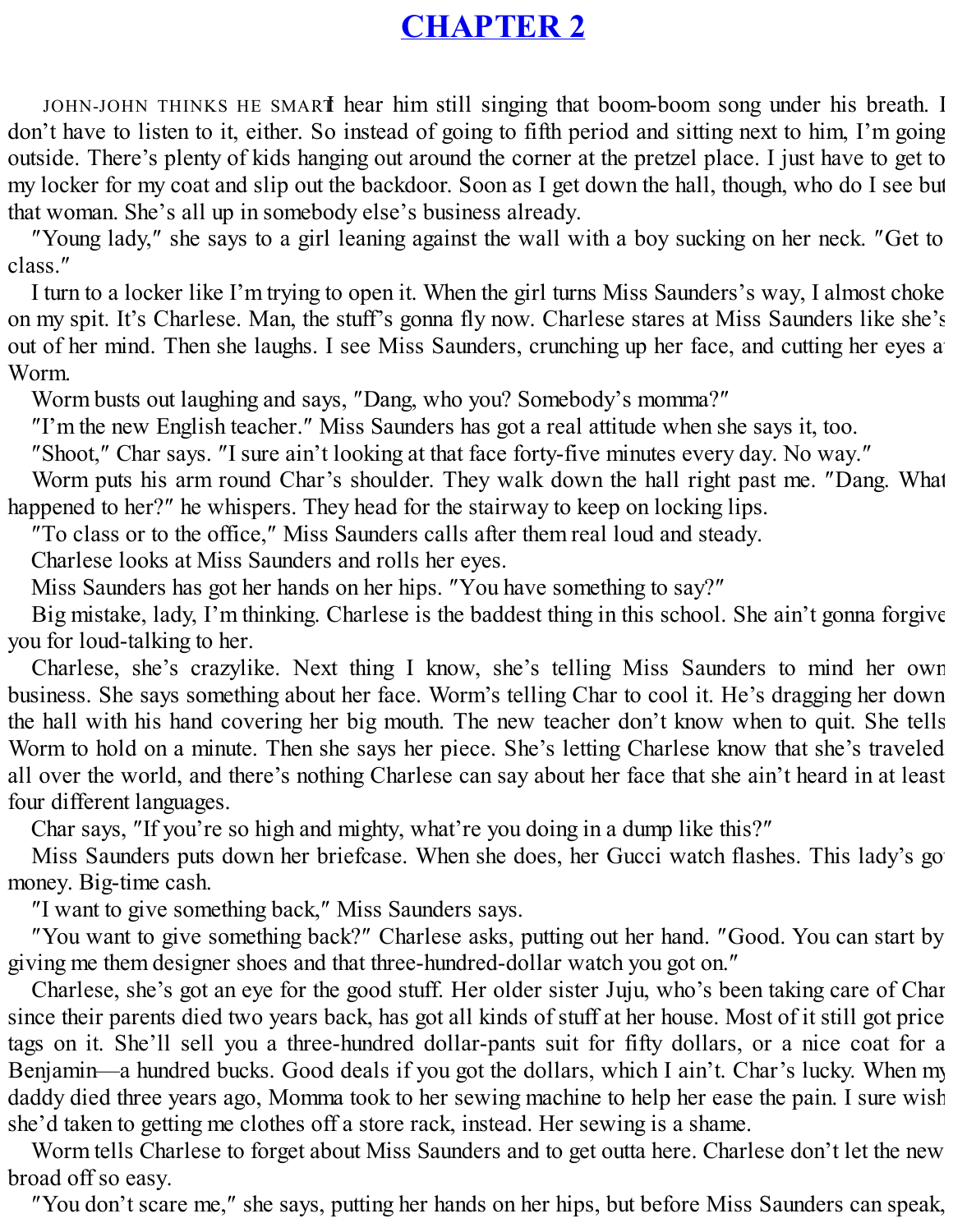here comes Tai, interrupting everything.

″I see you've met Charlese,″ Tai says to Miss Saunders.

Tai teaches math. She is weird, too. She stands at the blackboard with one leg leaning on the other like a flamingo. She does yoga and hums like a heater on the blink. Tai is a strange chick, I'm telling you.

″I see you made it,″ she says to Miss Saunders, grabbing both her arms and squeezing them tight in a friendly girl-to-girl squeeze.

Tai looks funny standing next to Miss Saunders, who must be close to six feet tall. Tai is short with long hair and two sets of silver hoop earrings in her ears, and a small hole in her nose where she puts her nose ring when she ain't at work.

″We're old college roommates,″ she says to Charlese. ″You will love having this woman around. She really makes things happen.″

I don't know why Tai is telling all this to Charlese. She knows Charlese couldn't care less. Tai and Miss Saunders head for the office. Tai tells Worm and Charlese to get to class.

″Sure, Tai,″ Char says, all sweet and innocent.

When Char is halfway up the hall, Tai looks over her shoulder at me and says, "That goes for you, too, Miss Madison.″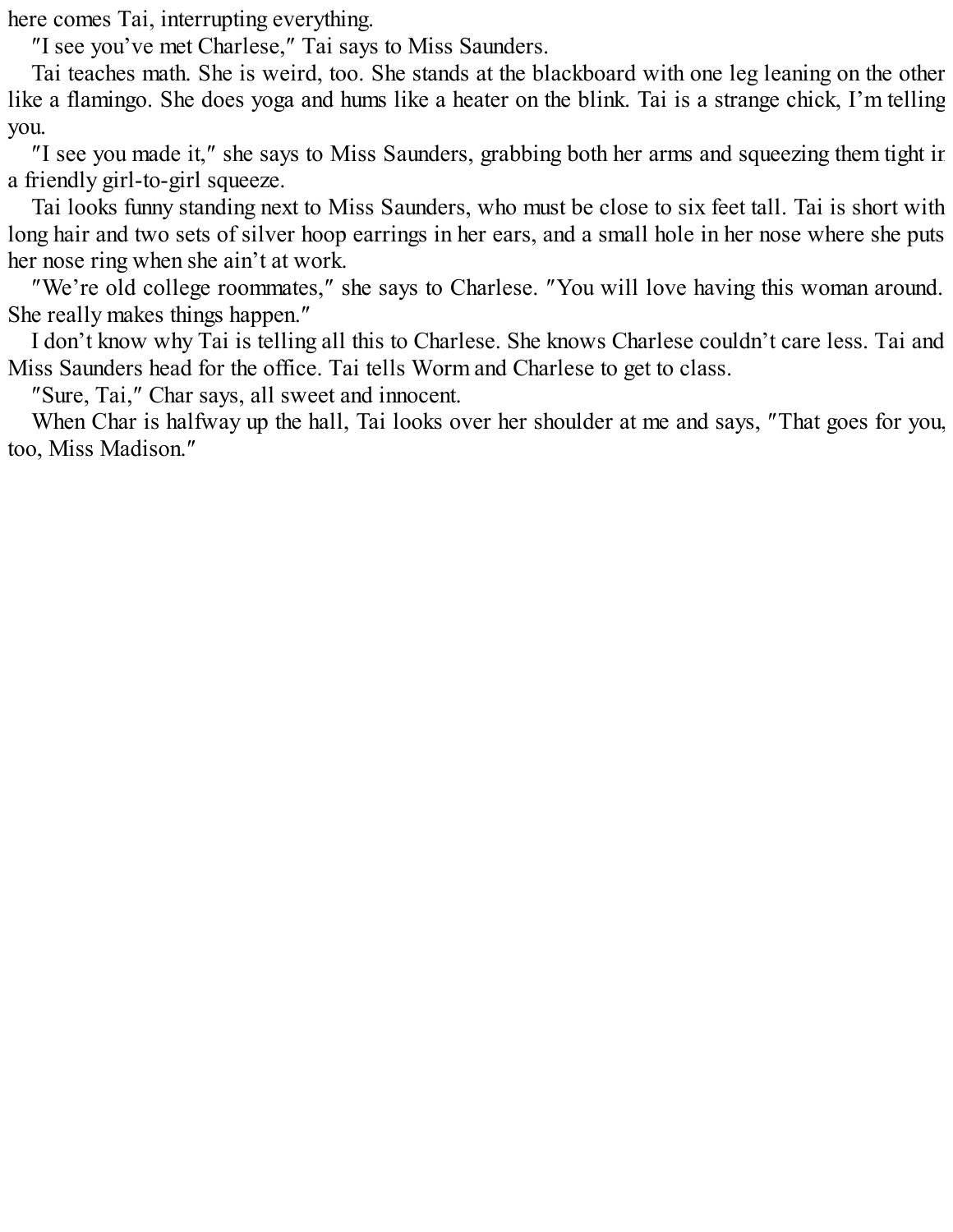WE'RE IN THE GIRLS' ROOM—like always. For once, I'm really trying to pee, not just talk about folk. That's hard in this school. Ain't no doors on the stalls. The principal took them off himself, so everything we do is out in the open. Like that's gonna stop girls from smoking cigarettes, writing on the walls, and cutting class.

Everybody's talking about the new teacher. ″Her face looks like somebody threw a hot pot of something on it," Char says, frowning. "If I had a mug like that, I'd kill myself," she says, lifting up her arms and smelling her pits. I want to tell her that if I had hair balls as big as basketballs growing under my arms like she does, *I'd* kill *myself.* But I don't say what's on my mind. I keep quiet.

″Just think, if that was your mother,″ Raina, one of the twins, says.

″I wouldn't even claim her if she *was* my moms,″ Char says, taking out deodorant. Then she pulls up her shirt and reaches inside to roll that sticky blue stuff on.

The four of us meet in the bathroom every morning. Me, Char, and the twins—Raina and Raise. We talk. Smoke. Stuff like that. I hang in the bathroom to get out of Momma's homemade rags and into the clothes Charlese brings for me to try on. Today, it's a skintight navy-blue jean dress, with thick gold buttons.

Char says the dress would look perfect if I had some hips and boobs to go with it. Char blows a fat ring of stinking gray smoke in my face. I laugh, like everybody else. You got to *go* along with Char if you want to *get* along with her. You can't be all sensitive. That's what Char says.

When the first period bell rings, I throw my backpack over my shoulders and head for class. Char and them are cutting class. Hanging out around the corner, probably. ″I ain't for looking at that woman's mug today," Char says. "It's enough to make you throw up."

Char takes out another Kool cigarette, and taps it on her hand like she's giving herself a needle. She puts it in her mouth, and waits for Raise to light it. Then she closes her eyes, and sucks in the smoke slow and long like she's making a wish. The next thing I know, she's blowing smoke in my face again. I guess that's supposed to be funny. Char's laughing real hard. She tells me to get out her face. I do what I'm told.

I didn't always hang with Char. Last year, I hung by myself. I went to class. Got mostly A's. Nobody even noticed me till Caleb Jamaal Assam came along. Caleb's the smartest boy in school. Cute. Friendly. A poet. I should of known being with him was gonna cause me trouble.

He stared at me half the year. I thought he saw what everybody else saw. Skinny, poor, black Maleeka. But Caleb saw something different. He said I was pretty. Said he liked my eyes and swee cocoa brown skin. He wrote me poems and letters. He put spearmint gum inside. Walked me to class. Gave me a ring. I ain't told Momma.

After a while, everybody knew. Charlese and them laughed when Caleb and I walked by. They'd stuck out their legs and tried to trip me. They wrote Caleb notes saying not even the Goodwill would want my clothes. Somebody said I had hair so nappy I needed a rake to comb it.

It was that class trip to Washington, D.C., where things really fell apart. Caleb sat next to me. They teased us all the way there. Barks came from the back of the bus. Spit bombs flew my way. Then John-John started singing his song.″Maleeka, Maleeka, we sure want to keep her but she so black, we just can't see her.″ The whole bus started in. Teachers tried to make them stop. By then, it was too late.

I looked at Caleb. He gave me the goofiest smile and said, ″Sorry, Maleeka…,″ and moved to the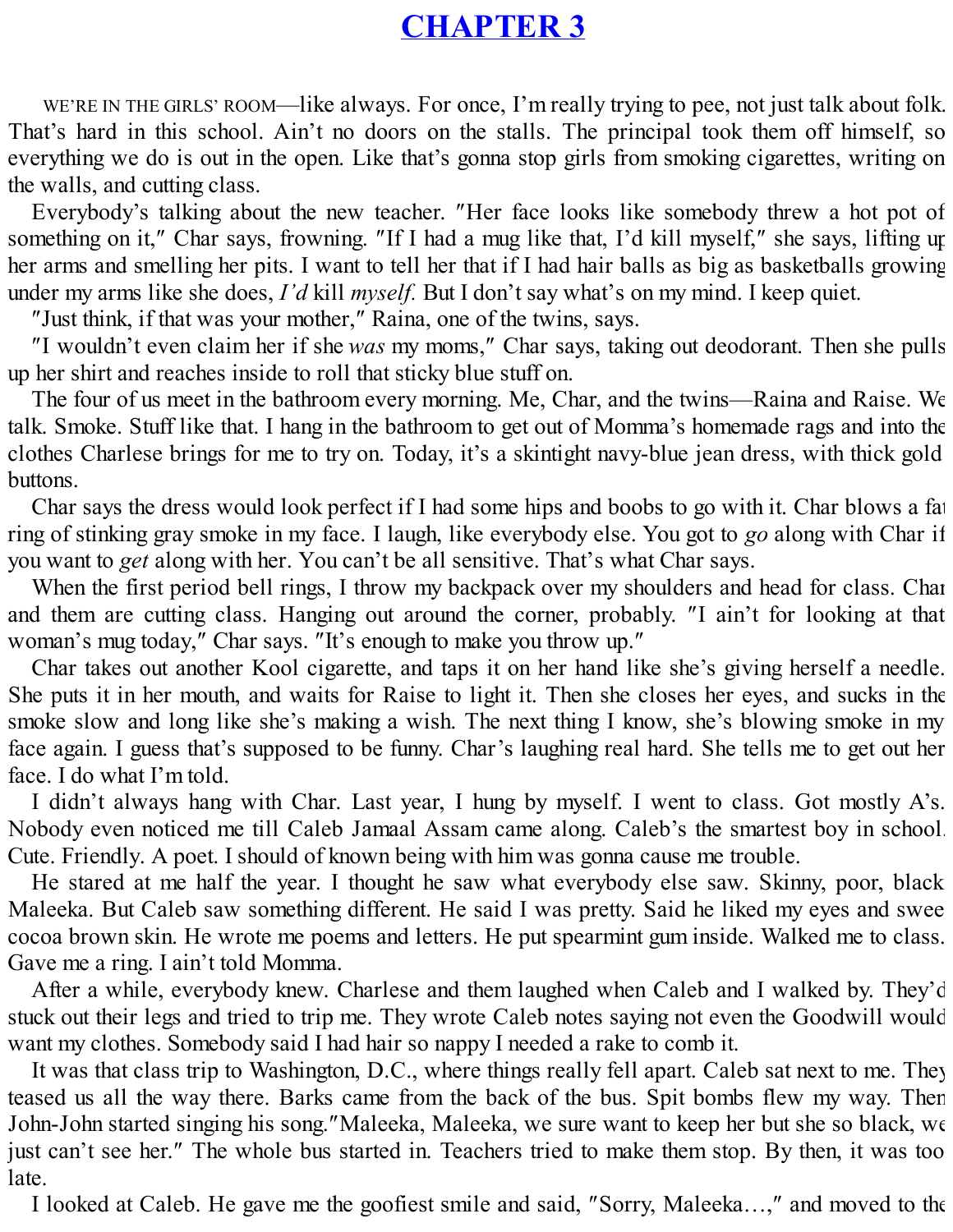front of the bus with his boys. They slapped him five. Everybody laughed and clapped. I sat there with a frozen smile on my face like that stupid Mona Lisa. Till this day, I don't know nothing about Washington, D.C., just that I don't ever want to go there no more.

Things got worse after that. Kids picked on me more than ever. They sang John-John's stupid song whenever I walked the halls. They got on my case about every little thing. My hair. My clothes. My color. My good grades. The fact that teachers liked me.

I didn't want to go to school after a while, but Momma said I had to. So I came up with a plan. went to Char and said if she would let me hang out with her, you know, kind of look out for me, I would do her homework and stuff. She laughed at first. Said for me to get out of her face. That she don't want no geeks hanging round her, especially no ugly ones. I didn't listen. I turned up everywhere she was. The bathroom. Lunchroom. The water fountain. I even did her homework a few times to show her I knew my stuff. She gave in after a while, and kids started leaving me alone. After that, Char started bringing clothes to school for me. ″You got to look like something when you with me,″ she said, kicking a bag of stuff my way.

But even those hundred-dollar pants suits she brought in for me to wear can't make up for the hurt I feel when she slaps me with them mean words of hers.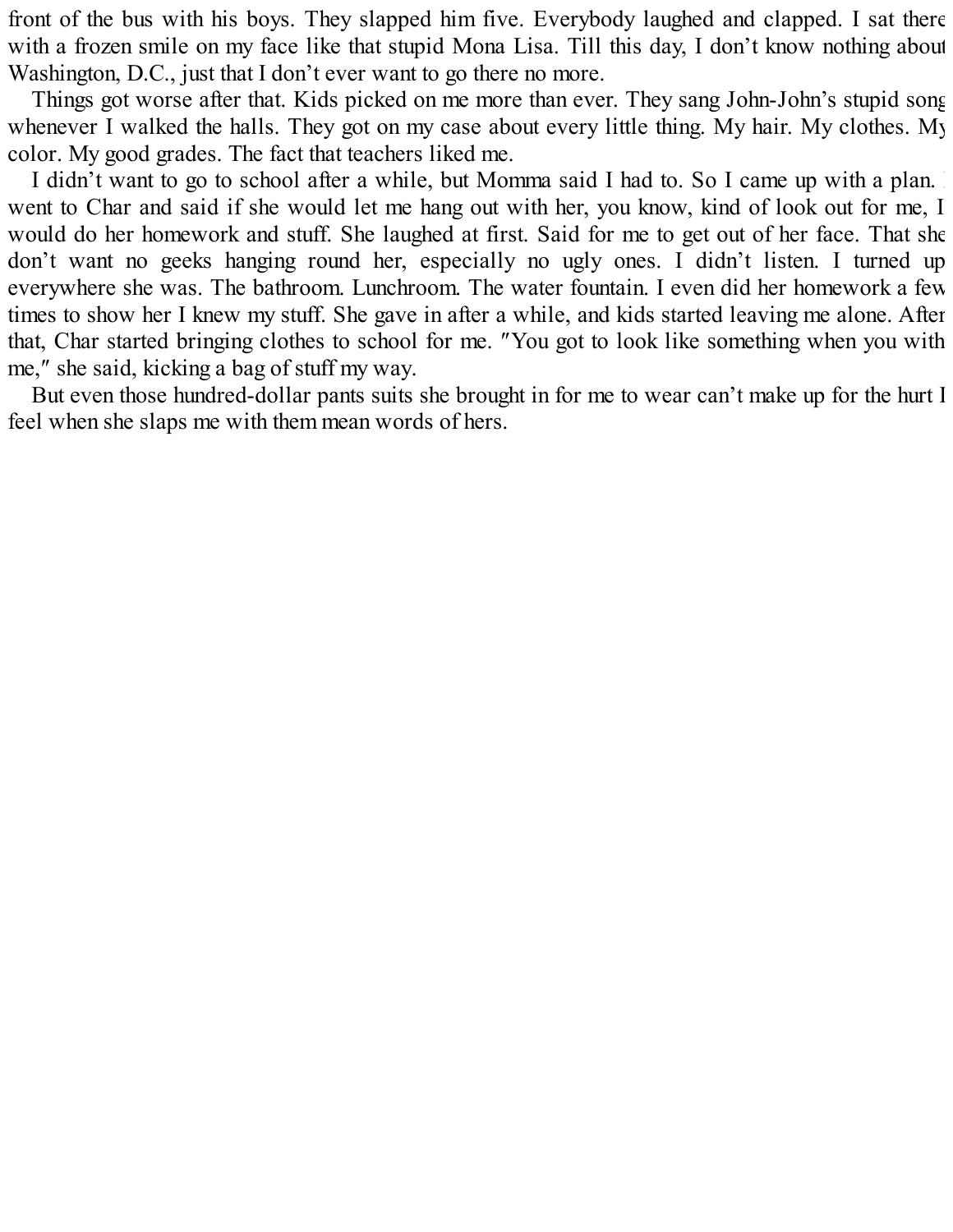WHEN THE SECOND BELL RINGS run to Miss Saunders's class like somebody set my shoes on fire. It don't help none. Soon as I walk in, I know I'm in trouble. Everybody's got their head down and they're writing. Miss Saunders nods for me to take out paper and get to my seat. ″What does your face say to the world?″ is written on the blackboard. I laugh, only it comes out like a sneeze through my nose.

Miss Saunders is collecting papers before I even got three sentences down on my paper. She knows I just slipped in. That don't stop her from asking me to answer the question, though.

″My face?″ I point to myself.

″Maleeka's face says she needs to stay out of the sun,″ Larry Baker says, covering his face with a book.

″Naw, man,″ Gregory Williams says. ″Maleeka's face says, Black is beautiful.″

Miss Saunders don't say nothing. She just crosses her arms and gets real quiet. She don't care if she done embarrassed me again.

″Maleeka?″ she says.

I don't answer her question or look her way. I eye the ceiling and count the blobs of gum hanging there like pretty-colored snot.

"Can anybody else tell me what their face says to the world?"Miss Saunders asks. Her gold bangles jingle while she makes her way around the room. Miss Saunders is as quiet as a tiger sneaking up on its supper. It's them Italian leather shoes of hers, I guess.

Malcolm Moore raises his hand. Malcolm is fine. He's got long, straight hair. Skin the color of a butterscotch milkshake. Gray, sad eyes. He's half and half— got a white dad and a black momma. He's lucky. He looks more like his dad than his mom.

″My face says I'm all that,″ Malcolm says, rubbing them six chin hairs he calls a beard. ″It says to the homies, I'm the doctor of love. I'm good *to* ya and good *for* ya.″

Everybody laughs. Faith, his girlfriend of the week, throws a pencil across the room. It bounces off the back of his chair, and lands between his big feet. Miss Saunders gives Faith the eye, letting her know to cut it out.

When the laughing's done, hands go up. Some folks say funny stuff about their face. Others is real serious. Like John-John. He says his face tells the world he doesn't take no stuff. That people better respect him, or else. I never seen nothing like that in John-John's face. He looks more scared than mean. I guess there ain't no accounting for what folks see in their own mirrors.

When Miss Saunders asks, ″What's my face say?″ don't nobody say nothing.

″Don't get all closed-mouthed, now,″ she says. ″I hear you whispering in the hall. Laughing at me.″ She walks the aisles again. She stops by me and sits on my desk. ″Faces say more than you think. Even mine. Don't be shy. Say what's on your mind.″

My hand goes up. I figure she's embarrassed me twice since she's been here this week. Now it's her turn. "Not to hurt your feelings...but...I think it says, you know, you're a freak."

″That's cold,″ Chrystal Johnson says, frowning.

Miss Saunders put her hands up to her chin like she's praying. She gets up and walks the room, pacing. We don't say nothing. We just listen to the clock tick. Shuffle our papers. Watch for some reaction from Miss Saunders.

″Freak,″ she says. ″I saw that too when I was young.″ Then she explains how she was born with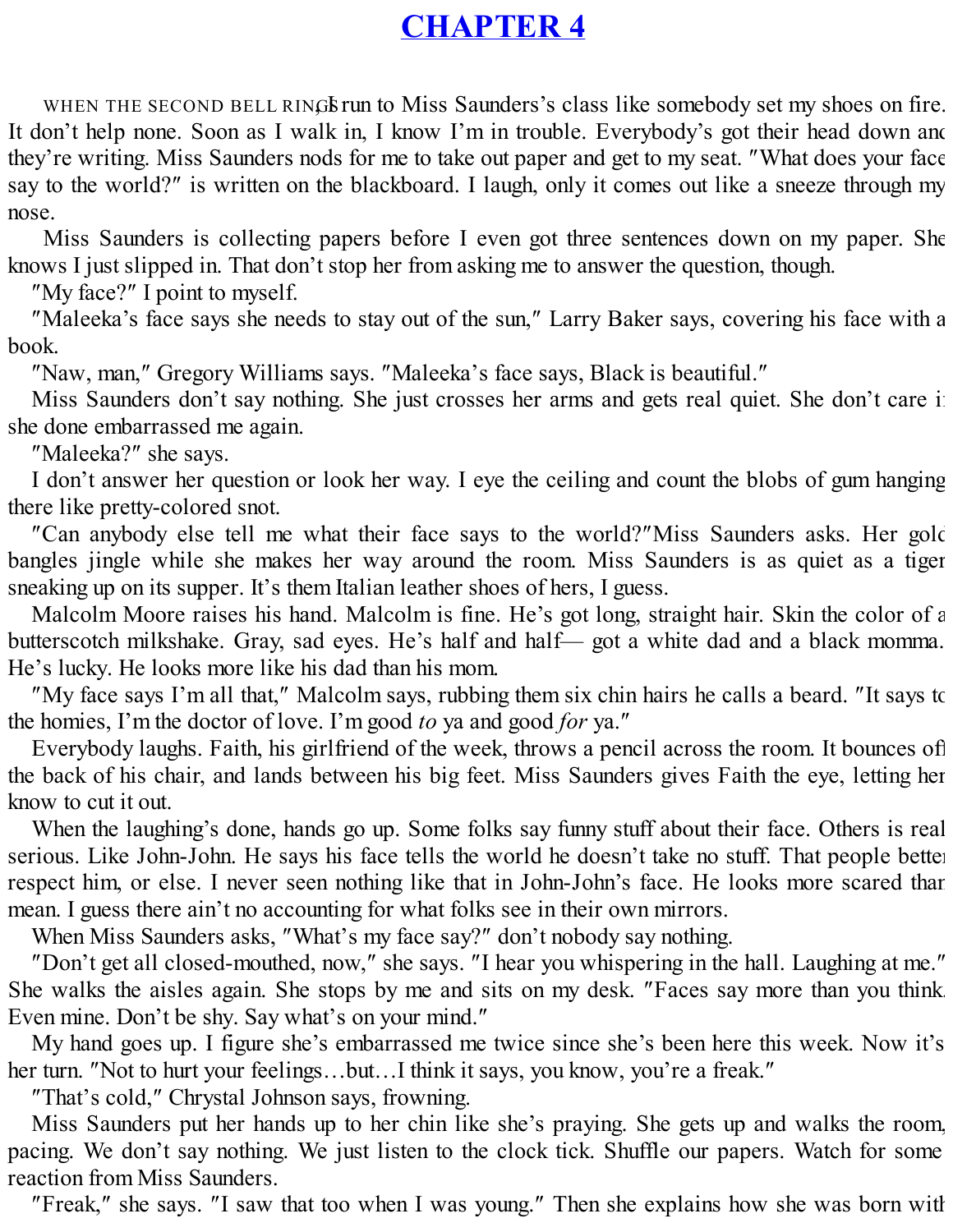her face like that. How when she was little her parents had the preacher pray over it, the old folks work their roots on it, and her grandmother use some concoction to change the color of that blotch on her cheek so it matched the rest of her skin. Miss Saunders says none of the stuff she tried on her face worked. So she finally figured she'd better love what God gave her.

″Liking myself didn't come overnight,″ she says, ″I took a lot of wrong turns to find out who I really was. You will, too.″ Everybody starts talking at once, asking her questions. Miss Saunders answers 'em all. Some kids even go up to her face and stare and point. She lets them do it too, like she's proud of her face or something.

Then Miss Saunders comes over to my desk and stares down at me. "It takes a long time to accept yourself for who you are. To see the poetry in your walk,″ she says, shaking her hips like she's doing some African dance. Kids bust out laughing. ″To look in the mirror and like what you see, even when it doesn't look like anybody else's idea of beauty.″

For a minute, it seems like Miss Saunders is getting all spacey on us. Like her mind is somewhere else. Then she's back, talking that talk. ″So, what's my face say to the world?″ she asks. ″My face says I'm smart. Sassy. Sexy. Self-confident,″ she says, snapping her fingers rapid-fire. ″It says I'm caring and, yes, even a little cold sometimes. See these laugh lines,″ she says, almost poking herself in the eyes. ″They let people know that I love a good joke. These tiny bags? They tell the world I like to stay up late.″

″Doing *what,* Miss Saunders?″ John-John asks. ″Checking homework, or making out?″

Miss Saunders throws her head back and laughs. The lines around her eyes crinkle. The bangles on her arm jingle. ″What do I think my face says to the world? I think it says I'm*all that,″* she says, snapping her fingers.

Kids clap like they just seen a good movie, and they yell stuff like: "Go on, Miss Saunders." ″Give me five.″

″Tell us who you really is.″

Miss Saunders quiets everybody down, then starts telling us more about herself. She's a big shot at an advertising agency downtown. A few months ago, her company and the school board came up with a new program that lets professionals take a leave of absence for a year to teach in inner-city schools. She says she always wanted to teach. She says being at McClenton Middle School will help her figure out if she wants to make a career out of teaching.

The next thing we know, Miss Saunders is asking us to take out some paper for a test. A surprise test. Some of the kids who was just giving out high fives are singing a different tune now. Worm thinks Miss Saunders is playing around for a minute. But she ain't. She says she wants to evaluate us. You know, to figure out what we know and don't know.

Miss Saunders says the test won't count for a grade. John-John starts to get smart, he don't do so good on tests. ″Then why we got to do it?″ he asks, putting one leg across his desk.

Miss Saunders struts over to his desk, and pushes his leg off. ″Because I say so,″ she says, handing out the papers and telling us to settle down.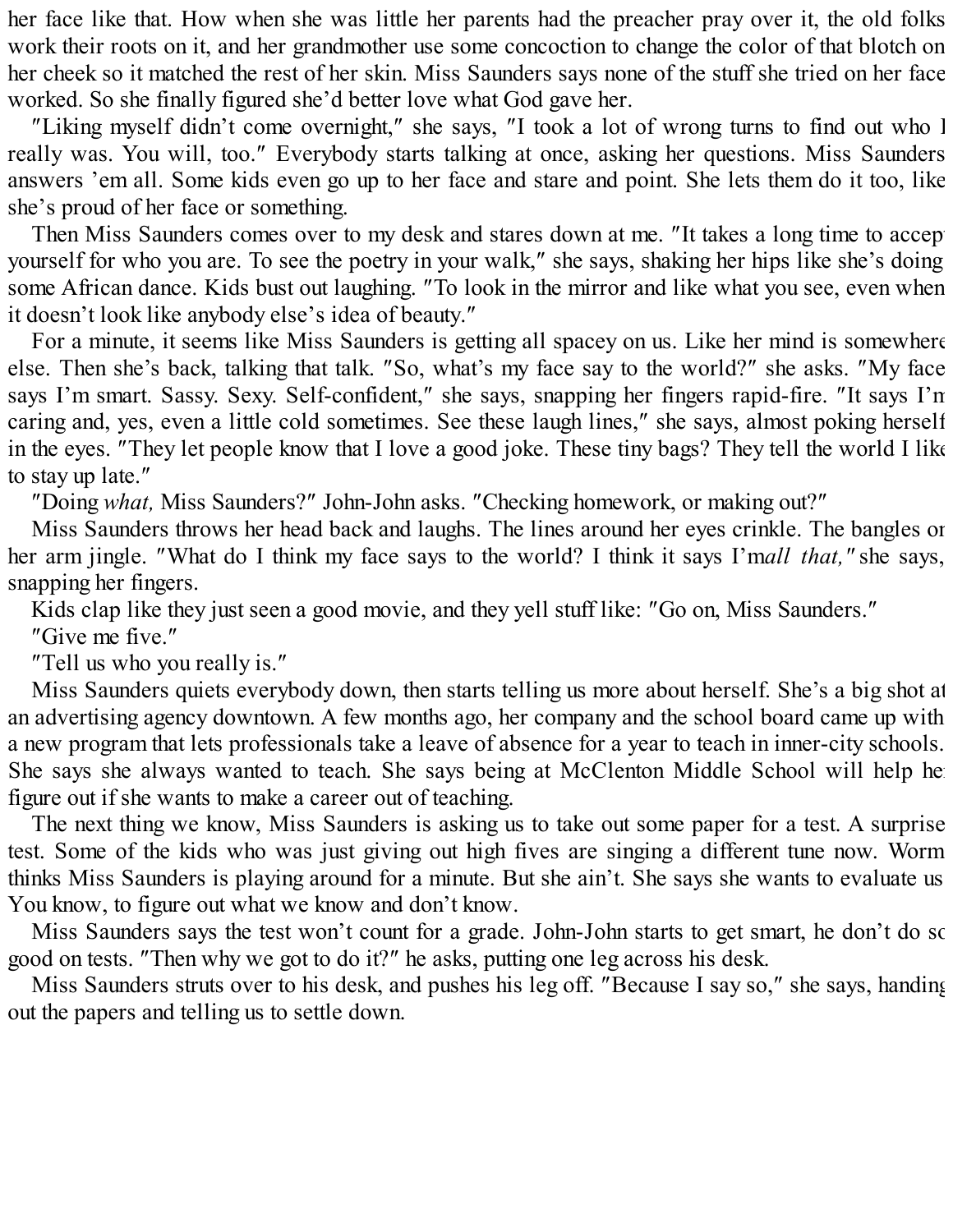WHEN I GET HOME, MOMMAis waiting at the door to take me downtown to buy new clothes. She says she got a bonus at work, so she has some extra cash to throw around for once. I don't care how she got the money, just as long as I get to spend some of it. So here I am today, looking fine. I got on enough lip gloss to shine a car and I have a crease in my pants sharp enough to cut somebody. For the first time in who knows when, I look like somebody, and Charlese Jones ain't had nothing to do with it.

At school, everybody's staring at me. Even John-John's doing a double-take. When I walk into class, all eyes is on me. Char's the only one that's got something negative to say.

″So your momma finally broke down and bought you some clothes. About time,″ she says, as soon as we get to Miss Saunders's class.

When I walk in Miss Saunders's room, she's already giving out an assignment. We get to work on this assignment with someone else, she says. Char lets Miss Saunders know that me and her are gonna be partners. Char's figuring I'll do all the work. But Miss Saunders is hip to that game. She says *she's* picking our partners. She hooks me up with Desda. Char don't like that one bit. She picks up her stuff and walks out the room. Miss Saunders acts like Char's leaving don't bother her none.

Desda is the short, fat girl sitting by the door. Everybody in school knows she can cook up a storm. Turkey, stuffed chicken, gravy, three-cheese macaroni, pasta salad, fried steak, lasagna. She's won all kinds of cooking awards. She even won five-hundred dollars from a Pillsbury Bake-Off contest. She called her receipe Desda Darling's Delicious Double-Dutch Chocolate Chip Cake.

She never will spend the five-hundred dollar prize money, though. It's scholarship money for college, and Desda can't hardly read what the award says, let alone try to get into college. I hear Miss Saunders's gonna start tutoring Desda. Yeah, right, I'm thinking Desda's gonna read on grade level when pigs fly.

Anyhow, Miss Saunders asks the class to pretend we're teenagers living in the seventeenth century. We have to write a diary ″chronicling″ our experiences. John-John raises his hand and asks why we got to do this assignment anyway. ″Don't make no sense to me,″ he says, frowning.

Miss Saunders looks like she's thinking hard for a good reason herself. Her fingers go up on her lips. Her eyes check out the ceiling like she's gonna find the answer up there. ″I want you to know what it feels like to live in somebody else's skin and to see the world through somebody else's eyes," she says.

Miss Saunders takes a deep breath. Closes her eyes. Then tells us to do the same. "When you were little, you loved to play pretend. To be G.I. Joe or Barbie. This is the same thing. Playing pretend, she says.″

″G.I. Joe's a punk. Don't nobody wanna be him,″ John-John yells, cracking up the whole class.

″You get to be anyone you like,″ Miss Saunders says walking toward him. She tells us that this is an exercise that will show her how well we write and use our imaginations. So no more grumbling, she says. ″Get to work. Now.″

I look at Desda. She's sitting there showing off her big white teeth, and licking her lips like they're candy.

At first, I don't say nothing. I roll my pencil around on the desk. I wait for Desda to start things. Bu nothing happens. Desda doesn't say nothing for ten whole minutes. Then here comes Miss Saunders like she's Big Ben, the clock. ″I hope you and your partner are using your time wisely. You only have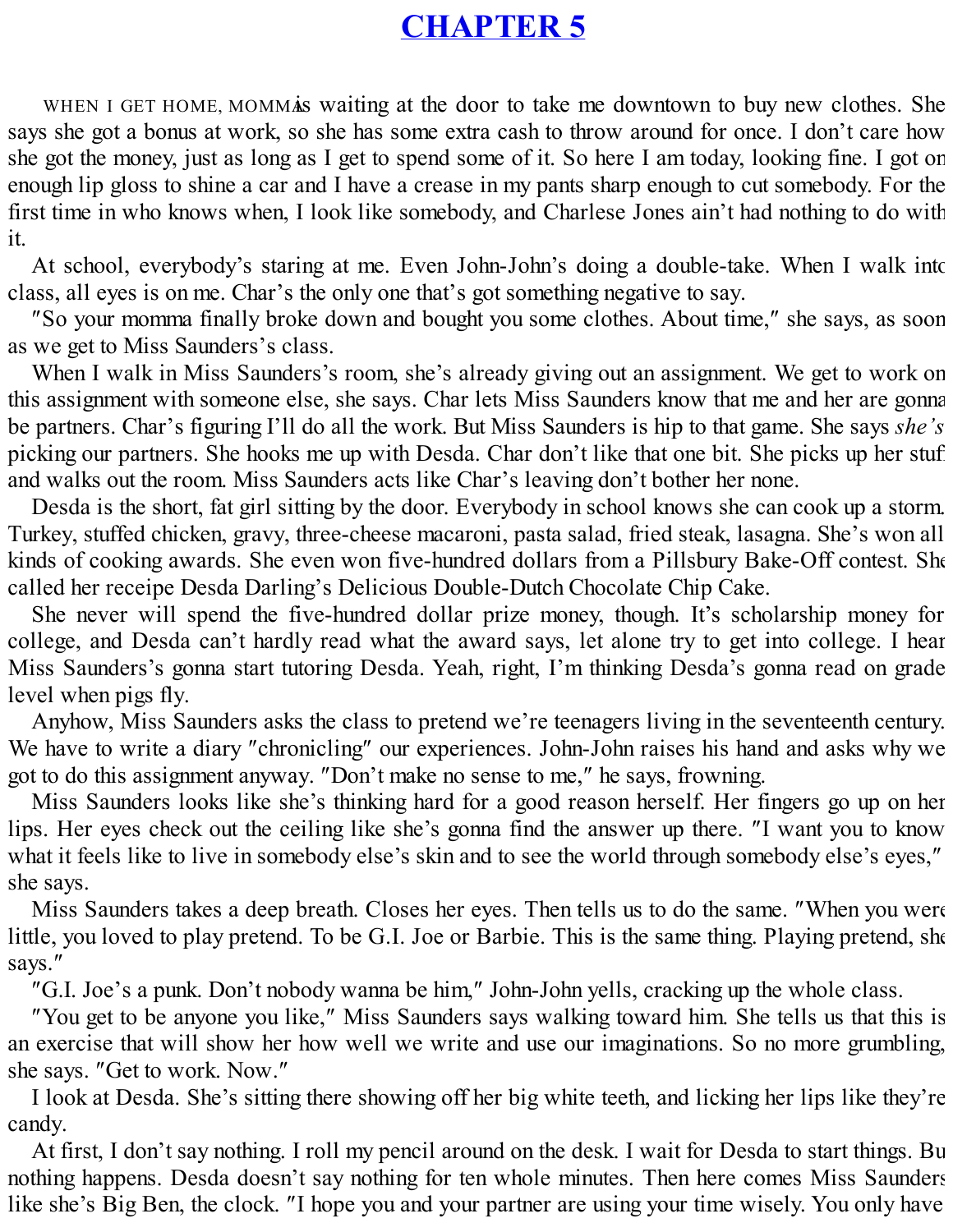twenty minutes left.″

I rip out some loose-leaf paper and start writing. ″This here's what we're going to do,″ I tell Desda. She doesn't say nothing. She is just smiling and picking at some crud caked in her eyes. So get started without her.

At first, I pretend I'm a girl living in a drafty castle that I hate because my parents don't got enough candles to light the place. Then I start thinking. Back then, I would of been a slave. Maybe a slave girl in the bottom of a boat, chained to some boy with the prettiest eyes and some girl who keeps stealing my little scraps of food. Skinny and stinking and starving and all the time next to a cute boy who I like so much, it hurts. I start to write:

#### *Dear Diary:*

I hate fish, but I could eat a whale right now. I haven't had nothing much to eat for three weeks...or is it five weeks? Watery rice with maggots in it is all they give us here. Momma used to always say I was the skinny one. She would cry if she saw me now. All ribs and knees. Ankles, big *as yams.*

*Worse than no food and stink everywhere is having Kinjari see me now. Momma would say I am* a vain and foolish girl. Here dying and wondering what some boy thinks about me. But I can't help *it. In my village, Kinjari'*s *family would know my family and maybe arrange for us to be married.* Even at my age—thirteen. But no one would ask to marry me like this. Sitting in my own filth. My head shaved clean to keep lice away. Skin dry and ashy like tree bark ate away by the desert wind.

Day in and day out Kinjari eyes me, staring like he sees the sun rising in my eyes. I want to ask him why he looks at me that way. Am I something so beautiful he can't help but stare? I keep quiet. Beauty is where one finds it, my father used to say. Sometimes, when I wake, I am so close to Kinjari I can smell his breath. Like mine, it is awful. But I don't care. It is good knowing he is *near. Knowing he* was *near, I mean.*

I was sick, bad, for a long while. When I woke up, Kinjari was gone. Dead. "He had the mark *The pocks,″ the girl chained to me said, sucking her front teeth like they was soup bones. ″The slavers tossed him over the side,″ she said.*

*But this one, she steals my food. Can I trust her with the truth? I don't know.*

—*Akeelma*

I read the diary letter to Desda. She asks how I came up with the girl's name, Akeelma? It's close to my name spelled backward, I tell her.

″How come you don't talk proper, like Akeelma talks in her diary?″ she asks.

″Don't nobody talk like that for real, only people in old movies and books.″ Then I tell her how, before he died, my father read me books where people spoke like that. ″Some of it stuck, I guess.″

Miss Saunders picks up the papers and starts reading some out loud.

Don't read mine, I think, turning my head to the wall.

Desda raises her hand and asks Miss Saunders to read ours. Miss Saunders says it's the best, most thoughtful piece she's heard so far. ″Desda, Maleeka, good job,″ she says.

Desda smiles. She sits up straight and tall and shows off them giant teeth of hers. I should be pissed off at her, since she didn't do a dang thing to help me write my essay. But today I've got on my new clothes and I'm feeling mighty fine. I don't crack on Desda, or nothing. I just get myself on out of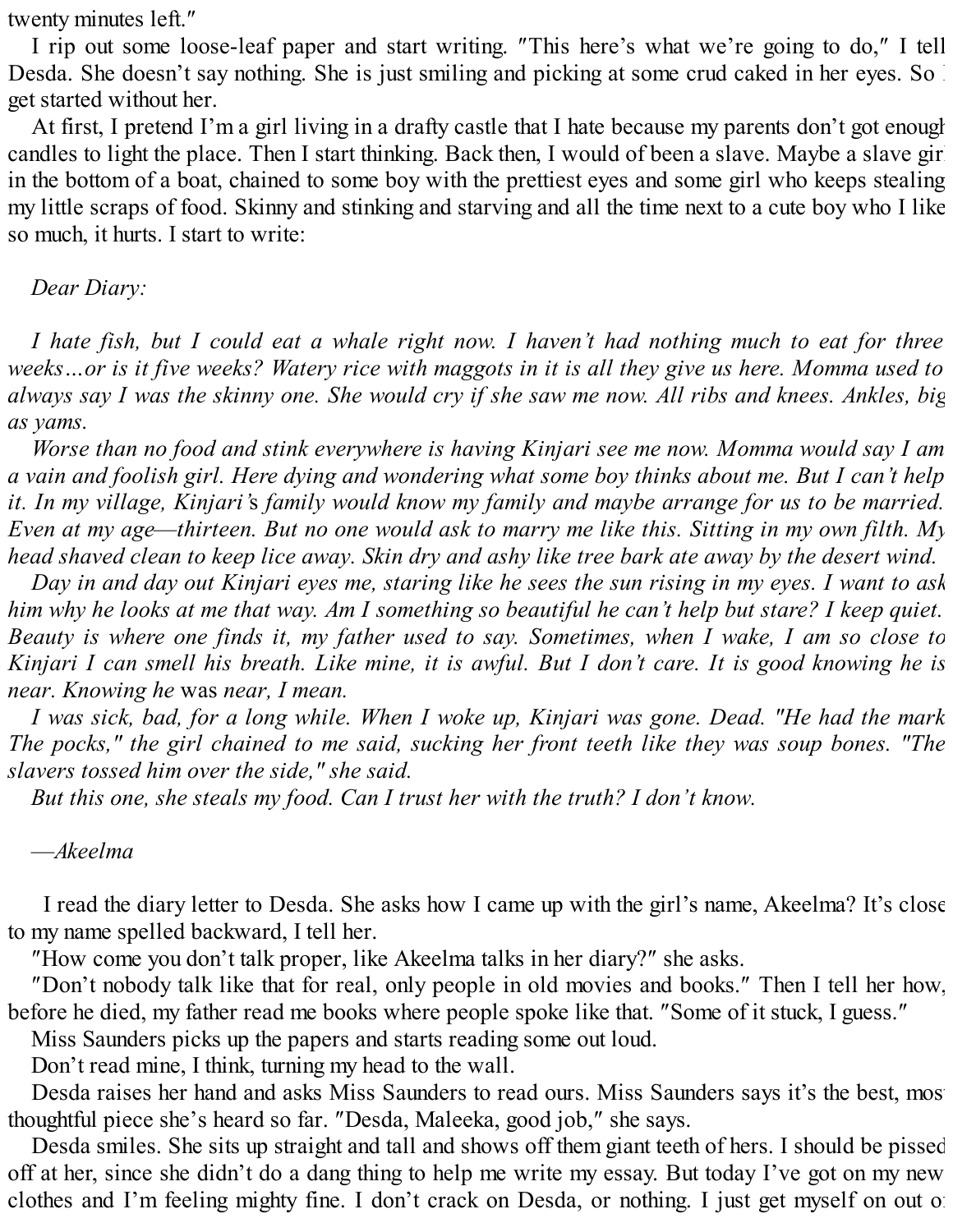there. I don't even answer Char when she calls for me to come her way. This is my day, and I'm not letting nobody spoil it. Nobody.

Miss Saunders has got other ideas, though. She pulls me and Desda aside and says she wants us to keep doing the assignment. No one else, just us. Desda asks what we gonna get out of it. Extra credit is all. *Hummph.* Desda pulls out right then. Admits she didn't have nothing much to do with writing the assignment. That I did all the work. Miss Saunders turns around to me. Desda walks off.

I don't know. Maybe it's these new clothes and all. But I say OK. I don't want to spoil my good mood by telling no teacher where to get off today. Besides, I liked writing that stuff. I didn't tell that to Miss Saunders, though. She could use it against me, somehow.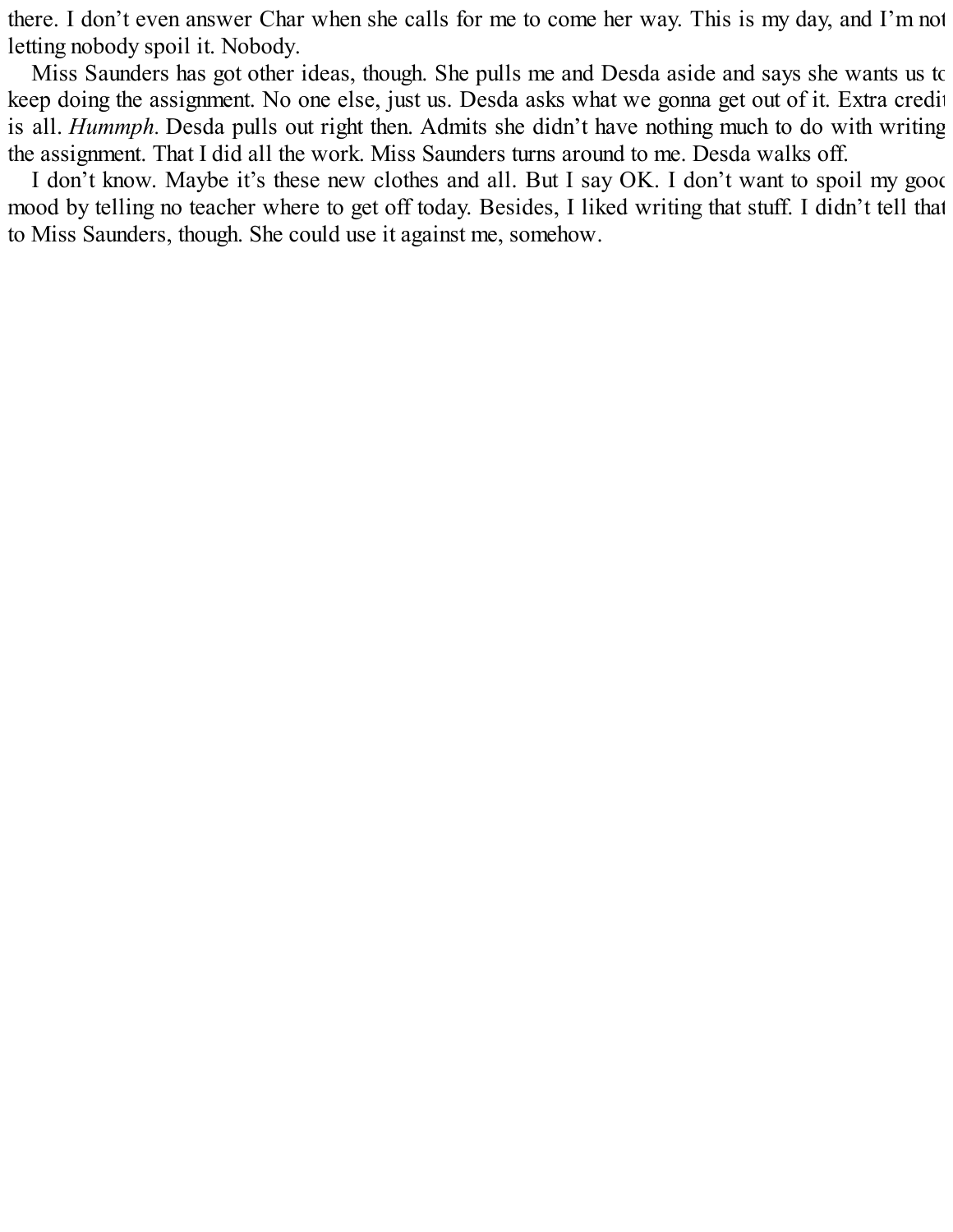ONE MINUTE I'M WALKING DOWN THhEall watching people watching me in my new clothes. The next minute Daphne Robinson is all up in my face ready to fight. She's saying she just found out I was kissing her boyfriend in the hall the other day. ″Worm wasn't sucking my lips off. He was kissing Charlese,″ I want to yell. But I don't. Bad things happen around here to people who can't keep their mouth shut.

I keep stepping, and tell Daphne she's got the wrong girl. But I ain't as cool as I seem. My fingers are starting to shake, and my throat is dry as toast. Daphne's itching for a fight. I can feel it. The next thing I know, she's grabbing hold of my braids. She got them wrapped around her hands like boxing tape and is punching me upside the head with them.

I am taller than Daphne, so it seems like all I have to do is reach down and slap her off me like a bug. I'm pushing her away as best I can. Only every time I do it, it feels like my hair is being ripped from my scalp.

Kids are yelling all around me. "Beat her butt good. Ain't nobody got the right to steal your man." Teachers say to break it up and for kids to move so they can stop this thing.

Char's just standing there eating a candy bar like she's at the movies. I'm eyeing her, hoping maybe she'll jump in or at least say she was the one that was kissing Worm. She digs the chocolate out from between her teeth and takes another bite of candy.

All of a sudden here comes Miss Saunders, pushing her way past everybody to where me and Daphne are fighting. I never thought I'd be so glad to see that woman. But I am. She's pushing her way through the crowd, like there ain't nobody at McClenton big or bad enough to stop her. I don't know what's got into me, I ain't no fighter. Never fought one day in my life. But all of a sudden, I'm feeling strong when I see Miss Saunders headed my way. So I raise my hand in the air and give Daphne some of what she been giving me. Next thing I know, Miss Saunders's grabbing hold of my hand, telling me to cut it out. Big mistake. Now Daphne's got the chance to get in one last hit. She takes her hand, the one with Worm's dad's big basketball ring on it, and smacks me across my face. My cheek puffs up like hot cookie dough. I can feel the blood oozing down to my chin.

Miss Saunders shoves her hands in her suit pocket and pulls out tissues like she's got boxes of them stashed away. The principal starts breaking up the crowd, telling everyone to move along or come to his office. Next thing I know, Daphne's gathering up snot in her throat like she's summoning up demons. Before I even think about it, that big, green slimy stuff comes flying my way, landing right on my shirt. Charlese is one of the first people to crack up.

The principal, Mr. Pajolli, has got Daphne by the arm and is telling her to come to his office. Miss Saunders has got them tissues, rubbing blood and snot off me, still holding my arm like I'm gonna do something dangerous.

″Get off me,″ I say, jerking my arm away. ″Why don't you go back to where you come from?″

″That will be enough,″ Mr. Pajolli says, heading my way.

″What's she doing here anyway, Mr. P.?″ I say, holding my face. ″She don't know what she's doing.″

Mr. Pajolli takes me by the elbow and tells some kid to get me to the nurse's office. He takes Daphne with him. She's mouthing off, saying if she gets suspended, I better, too.

Miss Saunders has got her arms raised, telling people to get to class. Me, I'm just wondering when she's gonna get out my life.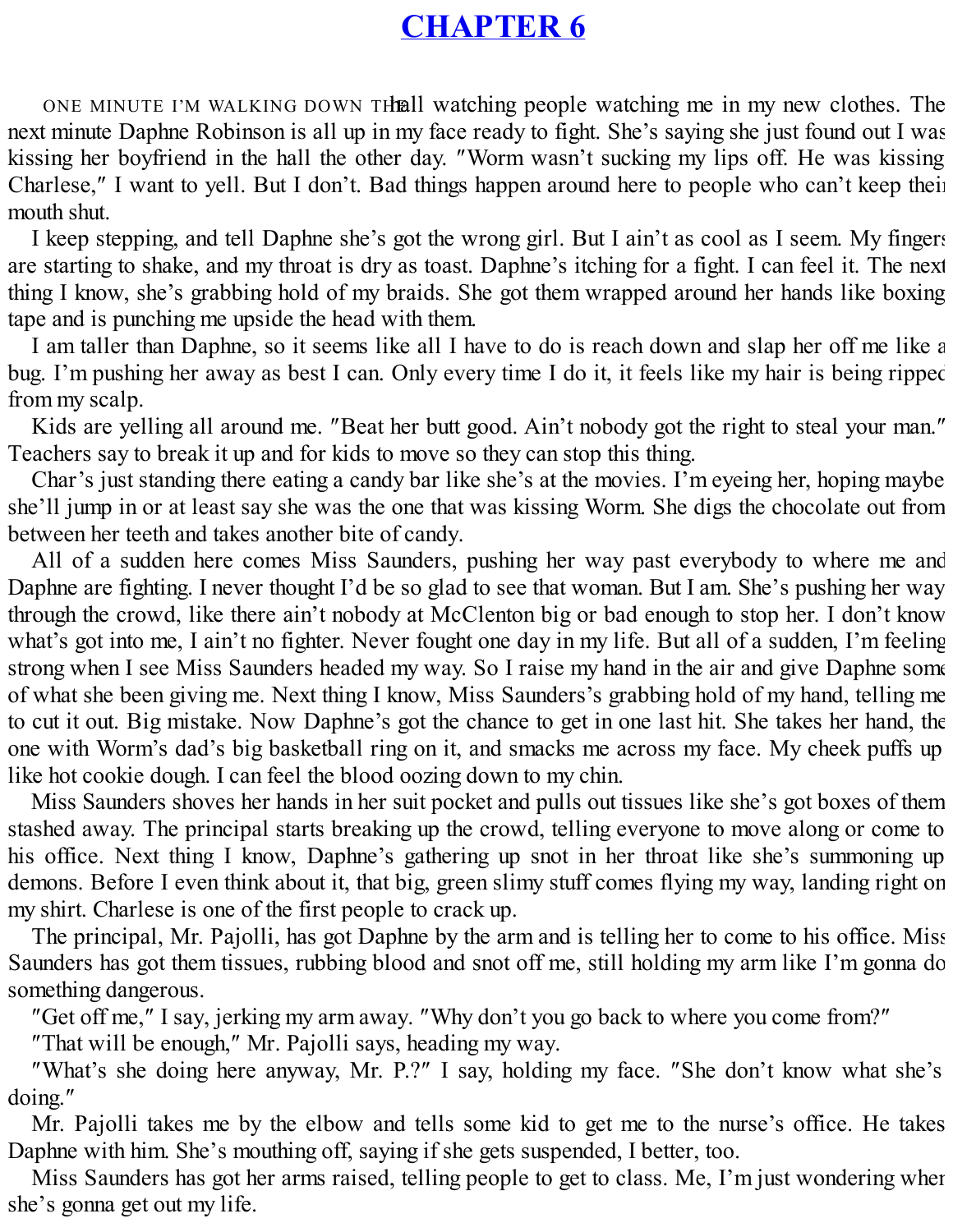NO TELEVISION, TELEPHONE, OR HANGING Owith friends for three weeks, all because of that fight. And that ain't even the worse part. The principal, Miss Saunders, and Momma got their heads together and came up with a way to punish me good. They say it ain't punishment, but it sure feels that way. They found me a job. A job that don't pay no money and ain't no fun at all. I don't even want it. But Momma's got her mind set, so that's that.

I will be working in the school office, filing papers, stapling letters, that kind of stuff. This is Miss Saunders's bright idea. She talked it over with Momma last night on the telephone. I could hear some of the conversation coming through the receiver. Miss Saunders was saying something about me wasting my potential. That the school needed a better way to keep up with me so I don't fall through the cracks. And Momma believes all that crap, when the truth is that Miss Saunders is just a big mouth, bossy broad who likes to throw her weight around and treat everybody like they are some broken pot she's got to patch up.

I could smell the peppermint tea Momma was sipping, while she spoke to Miss Saunders. ″Maleeka's got more potential than she's letting on. Keeping her under the principal's nose may be just the way to get her back in line.″

Momma and Miss Saunders talk a long time. When they're done, I try to tell Momma that Miss Saunders doesn't know what she's doing. That she ain't even a real teacher. Momma says she doesn't care. She likes her.

″That Miss Saunders is the first teacher who ever called here to talk about what was going on with you. I like that. It shows she's concerned, that this job ain't just about the money.″

I tell Momma that Miss Saunders don't need the money. She got plenty. ″Don't it make you wonder, Momma, why somebody with all that money and a good job would give it up to come to McClenton?″

Momma sits there for a while, thinking. ″I wouldn't think on it too much, Maleeka,″ she says. ″She's here, that's the important thing.″

No way is Momma gonna let me not work in that office. She even threatens me, saying if I try to get out of it she will take away all my rights at home. So I figured, cool. I'll do it. And while I'm doing it I will find out the real deal on Miss Saunders. Get all up in her business like she's up in mine. Payback, you know.

So on the first day I work in the office, I ask Miss Carol, the secretary, about Miss Saunders. Miss Carol likes to gossip, so I figure she'll tell me something.

But Miss Carol just stares up at me with her arms crossed. ″You're here to work, right?″

″Right,″ I say, biting on the dry skin hanging from my lip.

″Then do your work and stop minding grown folks' business.″

Maxine, the other girl working in the office, is acting like she's filing papers. I know she's listening, though. I leave Miss Carol standing there with her arms folded, and I file my stuff like she says. Turns out, I don't need her to tell me about Miss Saunders. It don't take me long to start piecing stuff together from the other teachers. They complain about her every chance they get.

″If you ask me, that program doesn't work one bit,″ Mr. Mac, the science teacher, says. ″A school doesn't run like a corporation. Things don't happen at the snap of a finger or the drop of a pen. Change takes time.″

″A bull in a china shop, that's what she is,″ Miss Benson, the librarian, says under her breath. ″She's not following the curriculum the way it's laid out. She's pushing the kids too hard. Telling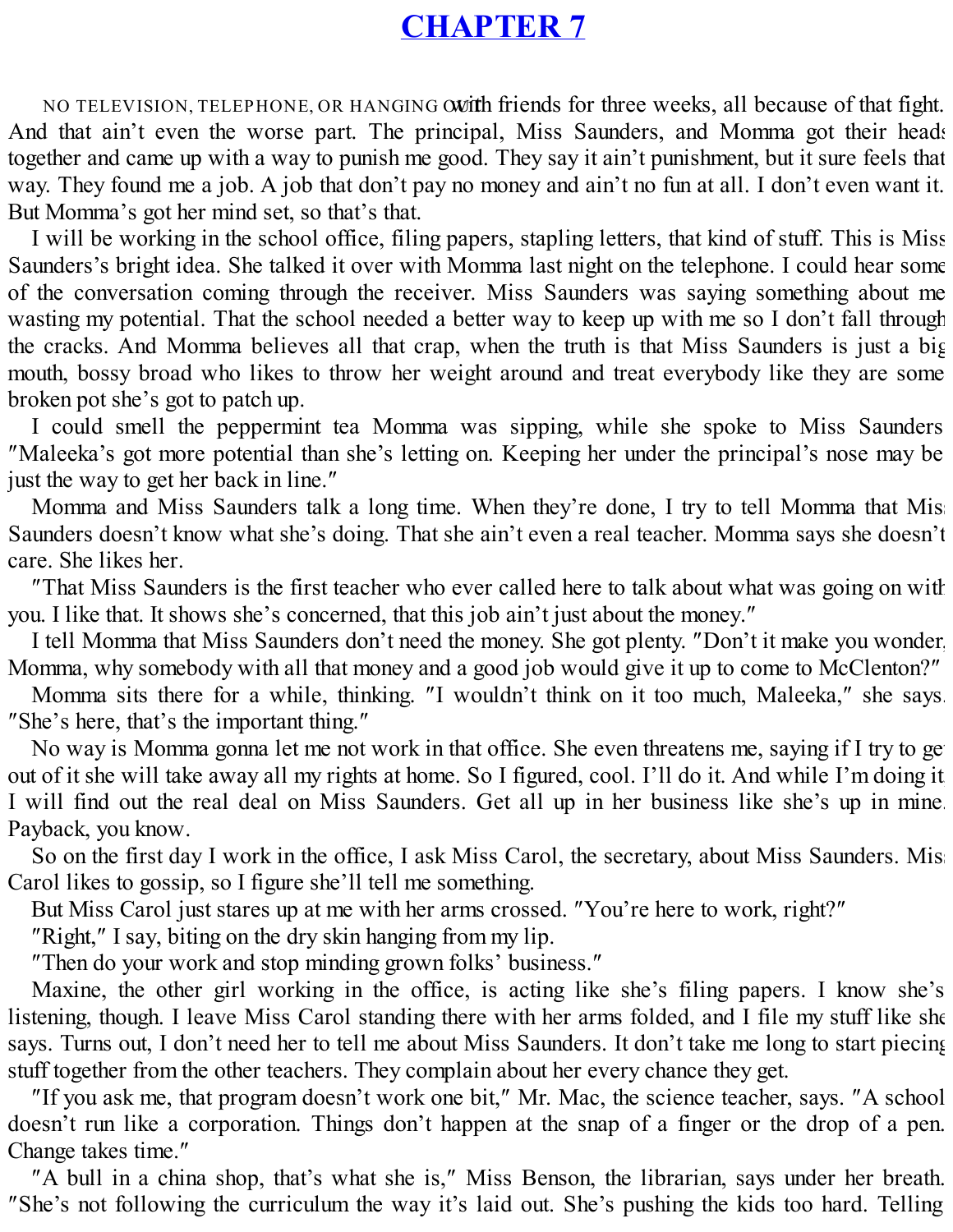them to read fifty pages one night, thirty pages the next. I'm telling you, hiring her was a bad move.″

If those teachers knew I was working at the desk, they would be more careful. But they don't know I'm here. I've dropped some paper clips on the floor and I'm crouching under a desk to pick them up slowly. It looks like nobody's around but Miss Carol, and she's in the back Xeroxing. Maxine is running errands. When I stand up, Mr. Mac gets all red-faced. He thinks I'm trying to be a smart aleck. His lips curl up tight. ″My, my, Maleeka, aren't you the lucky one? Here to work in the office, I see,″ he says, stomping out the door, right into Mr. Pajolli, who's heard everything he's said.

″Sometimes, Mr. Mac, you need new ideas, to do things differently. Nothing wrong with a little change, is there?″ he asks.

″I'm sorry, Mr. Pajolli, but the way I see it, rewarding those who misbehave and refuse to play by the rules is wrong. Dead wrong. How will you reward the good ones, put them on detention?″ Mr. Mac asks.

″They're all good ones, Mr. Mac. Some of them just need more support than others.″

Mr. Mac makes a clicking noise with his tongue. He and Miss Benson, walk down the hall together side by side. We all think those two got a thing going on, even though we never seen them kiss or even hold hands.

Mr. Pajolli tells me not to worry. That things will work out fine for me if I try hard enough. All the time he's talking, I'm trying to figure out how I can cut this gig loose. I mean, let's face it, I got better things to do with my time than work for free.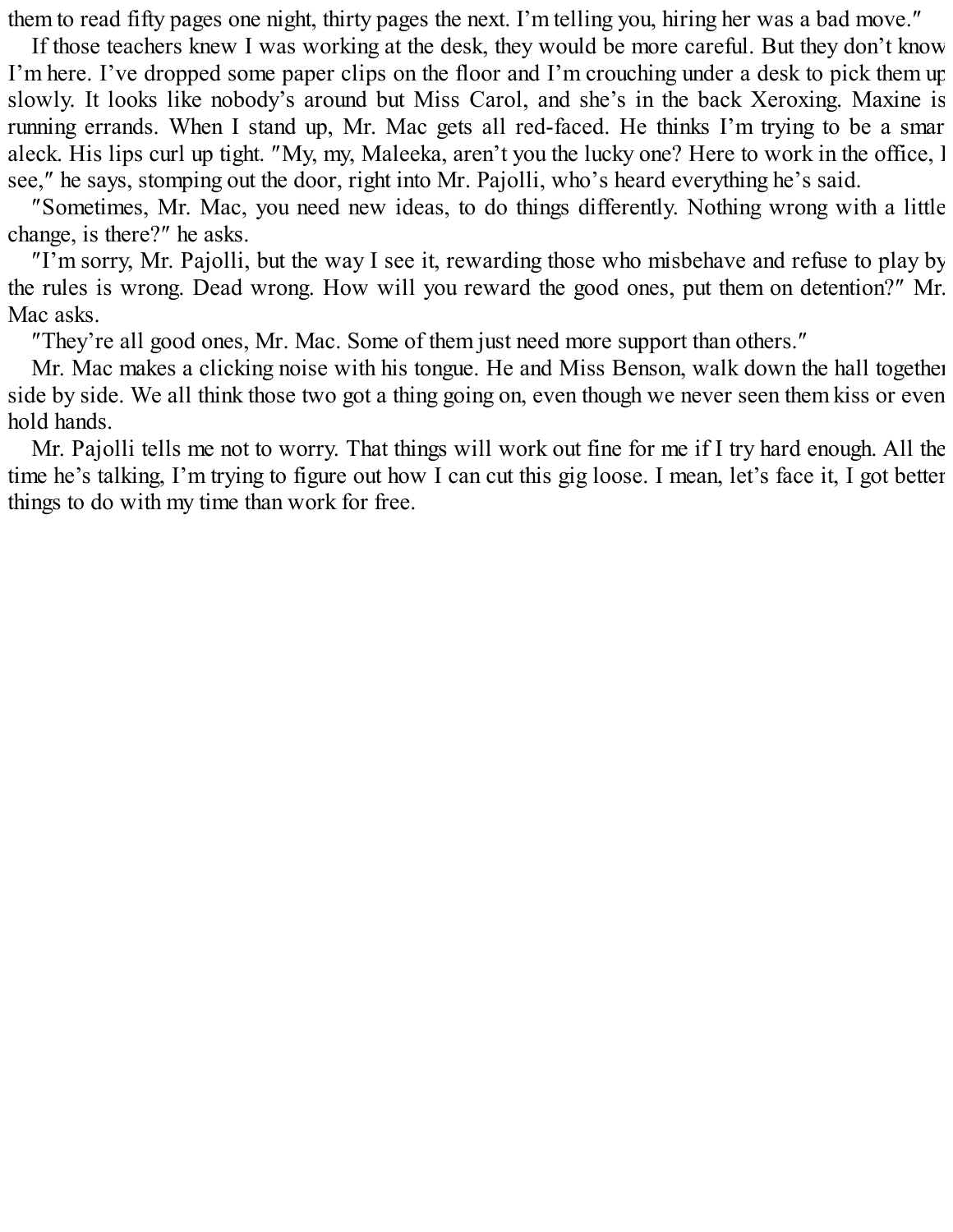THE ONLY REASON MOMMA LETS Moff restriction at home is because I started that new job, and she thinks that's gonna change me somehow. I don't tell her she's out of her head. Shoot, I'm just glad I can watch TV and talk on the phone again. After all, it *is* Saturday.

But I can't talk on the phone right this minute because as soon as my girl Sweets comes over to my house, she hogs the phone. Sweets's momma is super-strict. She *never* lets Sweets on the phone. So here she is, laying across my bed on her stomach, with her short legs waving in the air every time Larry says something to her.

Neither one of us is supposed to talk to boys. But we do every once in a while. With the way Sweets is acting, you'd think Larry could see her. She's putting lip gloss on her lips, combing her hair, brushing off her clothes.

Sweets has been liking Larry since she was six years old. She thinks he likes her, only he's so shy, you can't tell. All he ever talks about with her is basketball. They're talking about the game the Knicks won the other night. If you could see that big smile Sweets has got on her face, you would think Larry's just said he loves her.

Sweets and me been best friends since kindergarten. She goes to the school across town, the school for smart girls with attitudes, she likes to say. I could have gone there. My grades were as good as Sweets's. Better, in fact. Only I changed my mind at the last minute. I went to the interview and wouldn't answer one question they asked. Momma was so embarrassed. She cried all the way on the subway ride home.

I didn't plan it that way. I just froze, I guess. The school is so big. So clean. So fancy. And them girls…they looked like they come out of a magazine. Long, straight hair. Skin the color of potato chips and cashews and Mary Jane candies. No Almond Joy-colored girls like me. No gum-smacking, wisecracking girls from my side of town.

That didn't bother Sweets none. She says she deserves to be in that school as much as anyone.

″You got the right color skin,″ I said, poking her fat tan face.

″It's not about color,″ she said. ″It's how you feel about who you are that counts. Hummph,″ she said, twirling around on her toes like a ballerina with bad feet. ″I'm as good as the queen of England, the president of the United States, and ten movie stars, all rolled into one. So they better let me in that there school or else,″ she said, shaking her fist up to the sky. I guess Sweets's attitude paid off. They let her into that high-toned school.

Up till last year, Sweets and me did everything together. Now all she does is study. ″I gotta keep up,″ she says. ″Getting straight A's in this school, ain't like getting A's in our old school. You sweat to get these A's. Gotta half die to keep 'em.″

Sweets been on the phone for a half hour already. I tell her to cut it. She says to give her five more minutes. That really means fifteen minutes, so I go back to doing what I am doing. Looking at all the junk I got under my bed. Socks. Cards. Dust. An earring I've been looking for. A piece of old, hard toast. And a mirror I ain't seen for a while. It's a cheap little thing. But Daddy gave it to me a long time ago, so I try to hold onto it. It's got a pink plastic handle with little white bunnies painted on it.

I check my face out in the mirror. That cut from Daphne's ring is gone. Momma says I'm like Daddy. I heal fast. That ain't the only thing Daddy and me got in common. I got his eyes. Dark almond-shaped eyes with long, thick black lashes.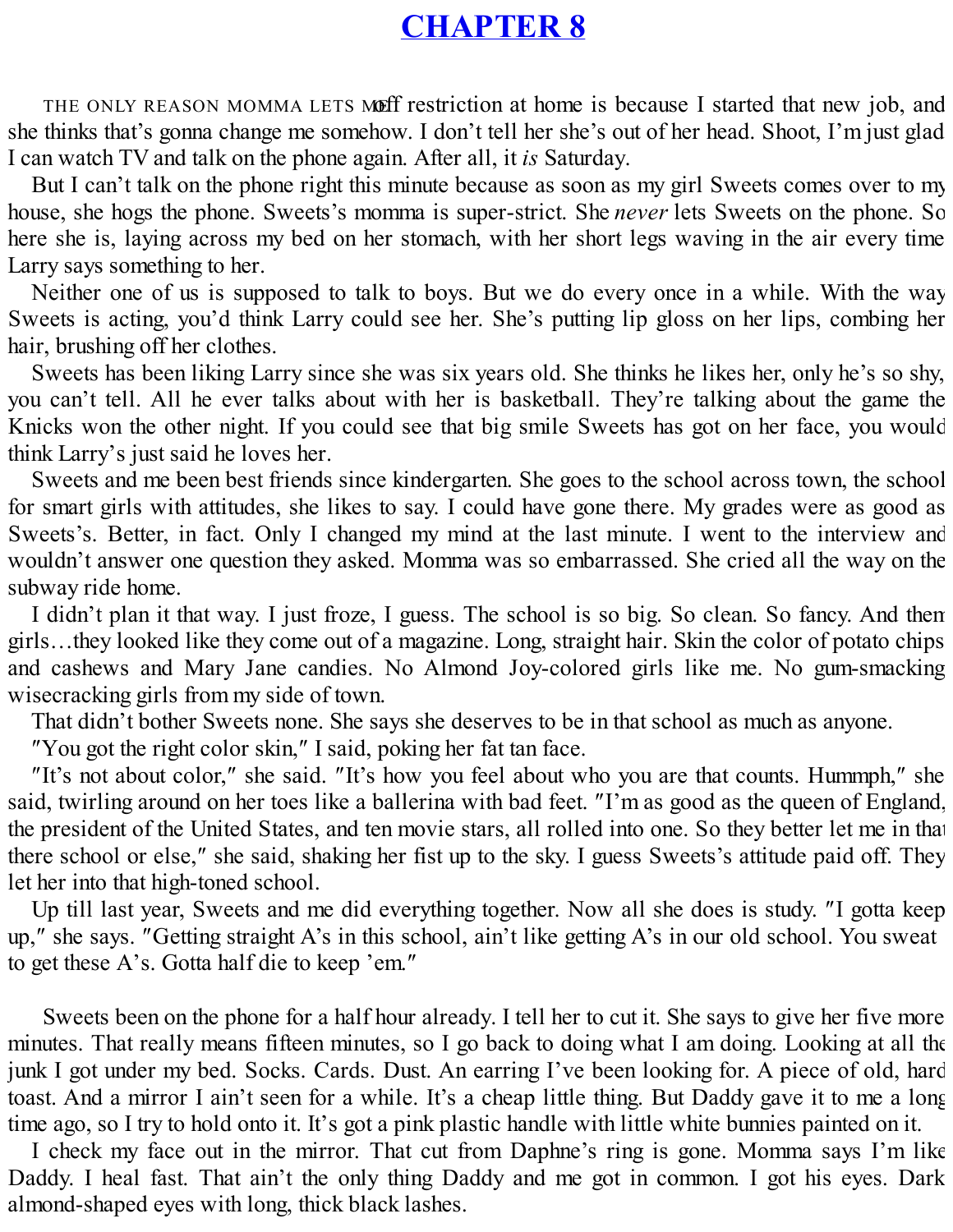My lips, they're like Momma's. Full and wide. They look like that actor's lips on TV. I can't think of his name, just now. But he's got the kind of lips that make you want to kiss him quick. Soft, smooth, pretty-looking lips. My nose and my ears, I don't know where they came from. They don't look like Momma's *or* Daddy's. My nose is small and pug. Daddy used to always pinch it when I was little.

I am the same color Daddy was. When I was little, he would come home from work and say, ″I sure could use me a warm cup of cocoa.″ That meant for me to give him a big hug and lots of kisses. I liked that.

I didn't used to mind being this color. Then kids started teasing me about it. Making me feel like something was wrong with how I look. And when Daddy passed away, that just made things worse.

I stare at myself for maybe twenty minutes in Daddy's mirror. I don't get it. I think I'm kind of nicelooking. Why don't other people see what I see? I think. Out of the blue I get an idea. I'm gonna cu my hair. Cut it real short like the girl on the cover of the magazine laying on my floor. I yell for Sweets to get off the phone. She ain't listening. She's smiling at something Larry just said to her.

″Off the phone,″ I yell so he can hear. ″Off the phone, before I tell Larry you like—″

Before I finish the sentence Sweets is hanging up and hitting me over the head with a pillow. ″You know that ain't right," she says, whacking me good.

I tell Sweets I'm gonna cut my hair. Gonna cut it real close. ″People gonna see I ain't who I used to be,″ I say.

″You gonna cut your hair off, like bald?″ Sweets asks.

″Well, not that off. But close, like this,″ I say, showing her the picture.

Sweets helps me take out my braids, and lets me know that I shouldn't be trying nothing like this by myself. ″If you jack up your hair, you really will look a mess,″ she says.

Then she tells me how her cousin Ronnie just opened up a shop on the avenue. ″I don't have money to go to no shop,″ I tell her. Sweets says that her cousin did her hair for free last week, and all she had to do was sweep up the floor.

Sweets calls her cousin for me, and her cousin says yeah. She will cut my hair, but I have to give her three Saturdays' worth of work. And I have to bring a note from Momma saying the cut is OK with her. It takes me two hours to talk Momma into this thing. I don't tell Sweets or Momma the real reason that I'm doing this. That I want a new look like that model in the magazine, so that maybe people will start to see me differently and treat me differently. Momma and Sweets wouldn't understand me saying nothing like that. So I just keep my mouth shut, while Sweets and I walk to the avenue. Ronnie tells me to leave things to her. She puts a texturizer on my scalp, till it loosens up my hair, then she washes the texturizer out. When she is finished, it seems like ten thousand tiny black shiny curls was all over my head.

Ronnie takes out the clippers, gives me some points on the side, and evens up the back of my hairline.

″Hmmm,″ she says. ″Now, you got to have a little attitude when you wear this cut. You got attitude, Maleeka?″ she asks, with her hands on her hips.

I look at her and ask what she means.

Then a woman comes out from under the dryer. She takes off her clip-on earrings and asks Ronnie for some alcohol. She cleans them clunky things off and clips them on my ears without even asking me.

″This is one of those hairdos you strut your stuff in. Sisters wearing these know they're sharp,″ Ronnie says, taking out the clippers and going at my hairline again.

I'm looking in the mirror, and I can't believe my eyes. I *like* what I see.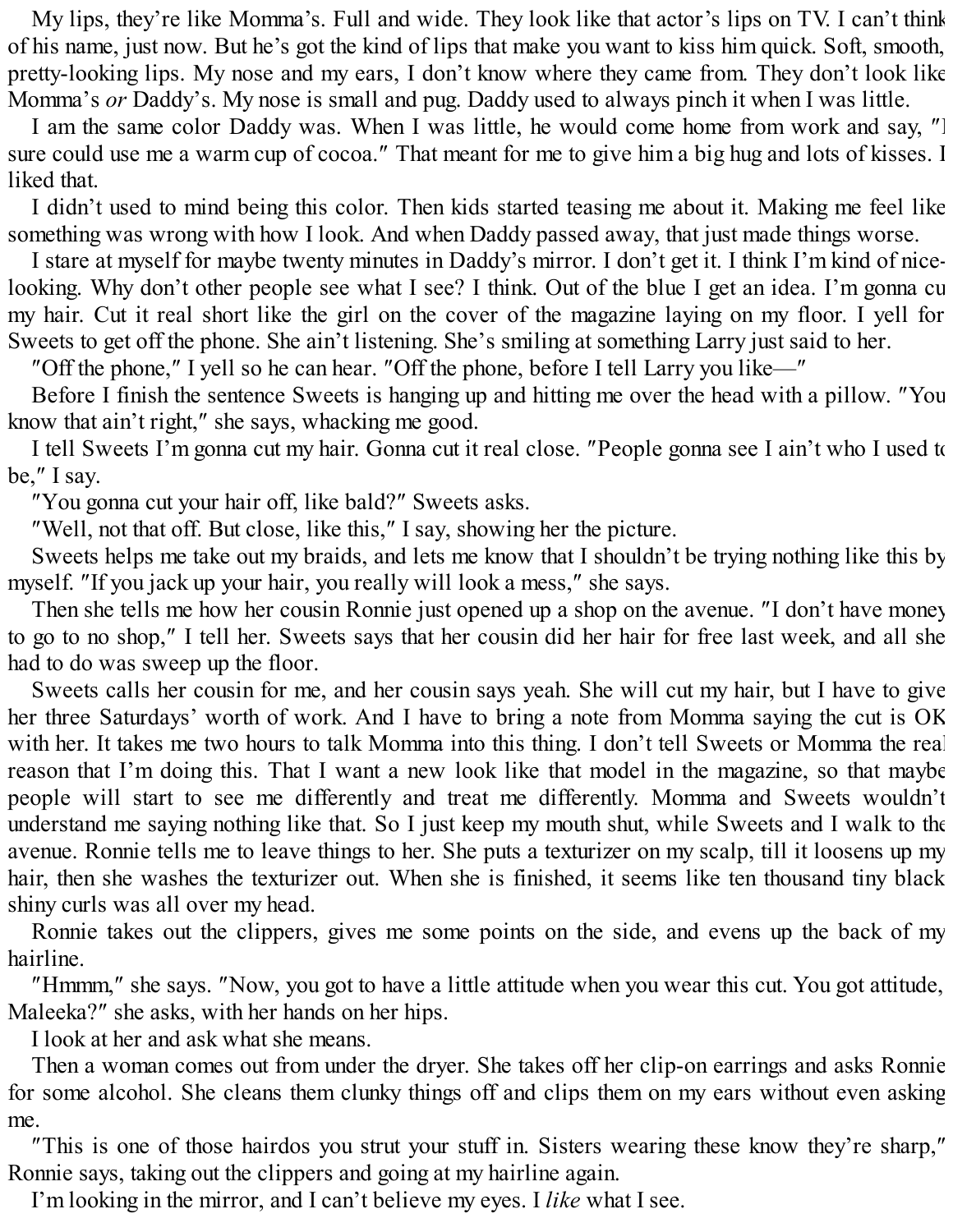″You got any lip gloss?″ she asks me, turning me around in the chair, still checking out my hair.

I dig in my pocketbook and pull out some red lipstick from Murphy's Drugstore.

″You're too young to be wearing lipstick,″ Ronnie says. She makes me stick my finger in the gigantic jar of Vaseline she keeps near her mirror, and I rub a little on my lips. When Ronnie's finished, the three other hairdressers get all up in my face, and so do some customers. One woman's got relaxer cream all over her head. They're all talking about how good I look. Sweets is nodding and smiling and agreeing with everybody.

″Give me some attitude,″ Ronnie says, taking off my cape.

I have my head down and my arms crossed. Another woman comes out from under the dryer and starts strutting across the floor.

″Attitude, girl,″ she says, switching her butt around, dipping and turning like a fashion model.

″Attitude,″ Sweets says, getting into the act.

Everybody turns and looks at me. I start snapping my fingers and walking around like I'm somebody. I look *good.* The woman who's given me her earrings comes over to me and puts her hands on my hips. "You got to shake 'em hard. Make people know you mean business."

I start pushing my hips from side to side, taking long steps and putting my arms out like I'm on a runway someplace.

″You go, girl,″ a woman says. ″Shake it. Shake it, don't break it.″

″You do look good, Maleeka,″ Sweets agrees. ″That cut is you.″

A new customer comes into the store and over to Ronnie. The woman with the earrings gets herself back under the dryer, and the other lady goes back to getting her relaxer washed out. I get Ronnie's broom and start sweeping up.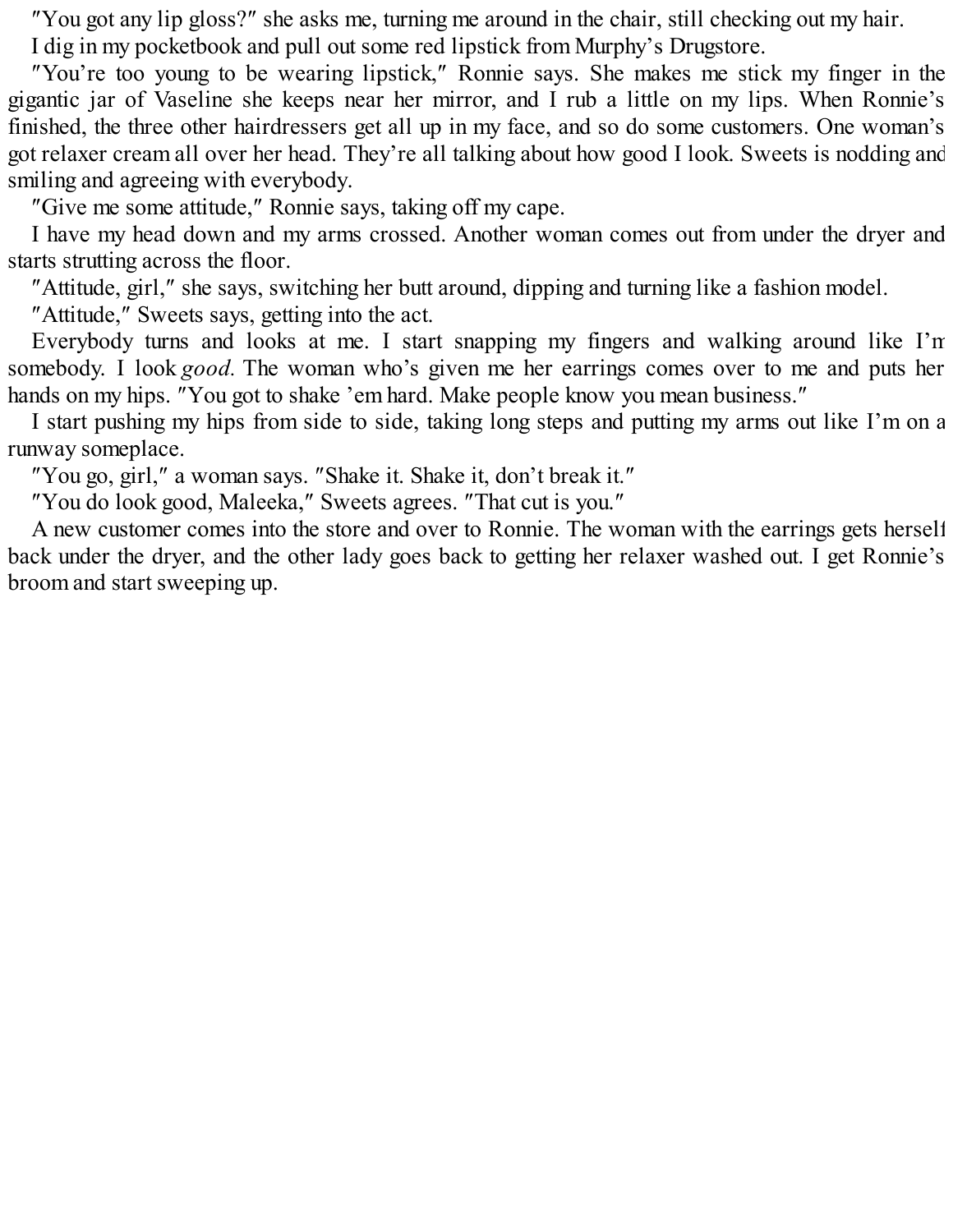ON MONDAY MS. ALLEN, THEIT teacher, does a double take when I walk into her class. I know she wants to ask me what happened, but teachers can't always just come out and ask you stuff like that. Kids, they're different. As soon as I walked into the school building they were all over me, wanting to know why I didn't have no hair.

I expect John-John not to like the cut. I mean, what does he like about me, anyhow? Nothing. And I expect Charlese and the twins to say they don't like it, even if they secretly do.

In third period, kids really light into me. By fourth period, I'm wearing the baseball cap I brough from home, just in case. Mr. Klein, the social studies teacher, tells me to take off the hat, but I give him some lame excuse and he lets me keep it on. The next thing I know, somebody's yanking off the hat and making cracks about my peanut head.

I don't get it. I mean, I look good. I*know* I do. Desda comes up to me and says I shouldn't let them get to me. I tell her I'll check her later. I go to the bathroom. Nobody's in there yet. I look in the mirror and start crying. ″You know, Maleeka,″ I hear myself say, ″you can glue on some hair, paint yourself white, come to school wearing a leather coat down to your toes and somebody will still say something mean to hurt your feelings. That's how it goes at this school.″

I walk around that bathroom trying to think of what to do. I start reading some of the stuff on the walls.

″Char and Worm 4-ever.″

″Wash me.″

″If you like school, you stupid.″

I sit myself up on one of the sinks, and think back to Saturday when I got my hair cut.

Tears come to my eyes when I put my hands on my head and feel my little bit of hair. I mean, I know I asked for it, and that it looked good at Ronnie's place, but seeing it in the school bathroom mirror is something else.

I jump off the sink and lean close to the mirror on the wall, and think of Daddy. ″Maleeka,″ he used to say, ″you got to see yourself with your own eyes. That's the only way you gonna know who you really are.″

I reach down into my bag and pull out the little hand mirror Daddy gave me and look at myself real good. My nose is running. I blow it and throw the tissue away. I splash some water on my face and pat it dry. I reach deep down into my pocketbook and pull out the little jar of Vaseline and shine up my lips. Then I ball up my cap, stuff it in my backpack, and walk right on out of there.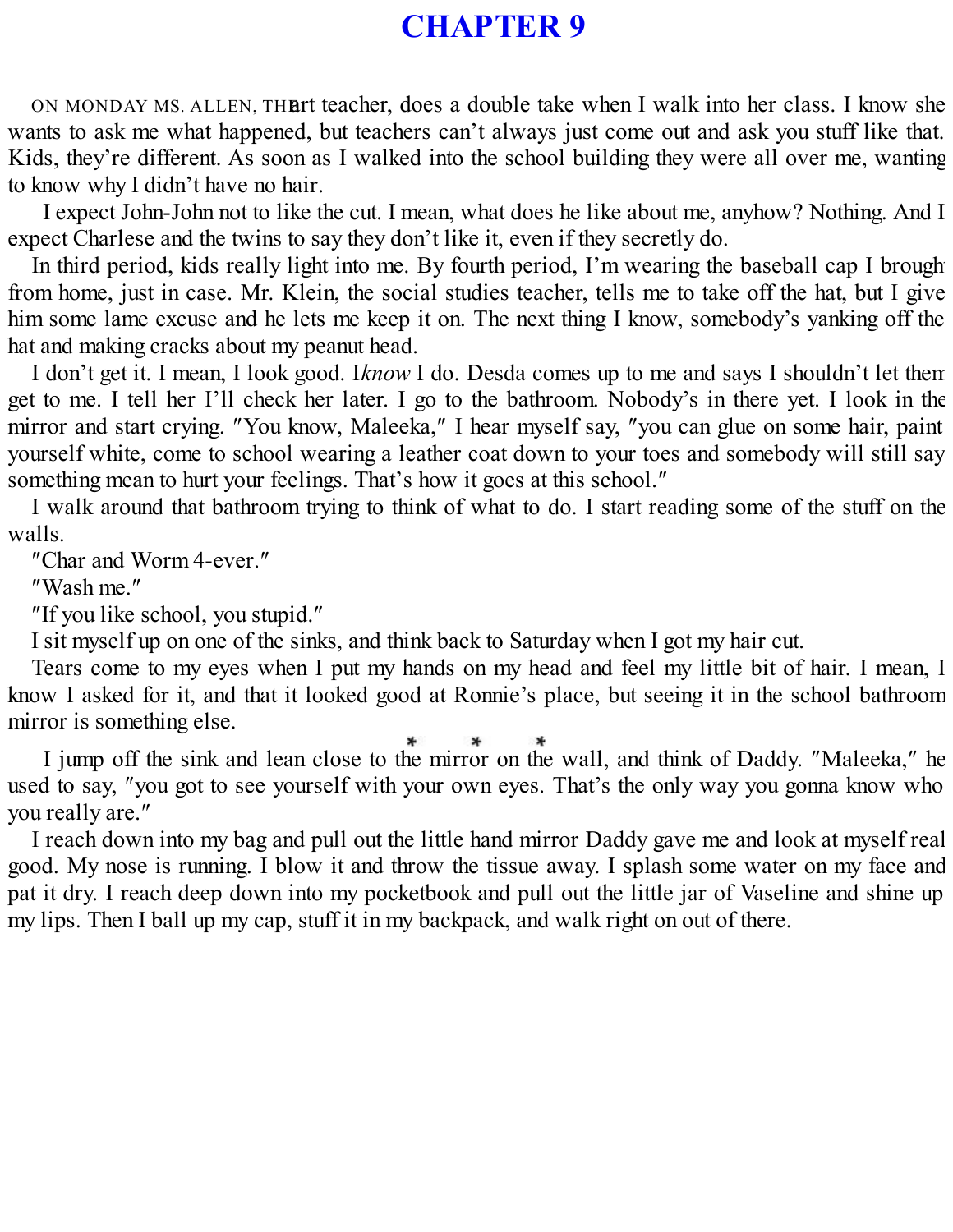WE NEED A NEW ALARM CLOCKOURS rings whenever it wants. Two in the morning. Ten at night. It don't matter. But you can be sure of one thing, it ain't never gonna ring when it's supposed to.

When Momma comes in my room telling me I'm gonna be late if I don't get a move on, I ain' surprised. It's the third time this week I'm late because of that clock. So I just ignore Momma, pull my quilt up over my head, and turn over.

Momma does what she always does. She pulls the covers off and threatens to yank down the sheet.

″I'm up. I'm up.″ I sit on the edge of the bed. Hands folded. Head drooping. My eyes are still closed when Momma goes back downstairs to cook breakfast. I wash up, then look through my closet for some jeans or something. I push my way past that new shirt Momma made, and hope she don't ask me about it. I don't want to hurt her feelings, but one shoulder is higher than the other one. She fixed it three times already, but it just ain't working. I don't want to tell her that, though.

Sweets asks me all the time why I don't just tell Momma I don't want to wear her stuff. But I can't. Momma needs to keep sewing. If she don't, I ain't sure what's gonna happen to her.

When I finally get to the kitchen table, the oatmeal's cold and slick, like Silly Putty. I eat dry toast instead. Momma gives me the once-over. She comes and straightens up my turtleneck collar. She made this one too, but the woman across the street helped her with it, so it ain't so bad.

Momma is dressed in a blue uniform. Today she got herself some different kind of tea. It smells more like chicken noodle soup to me. She's stirring it and stirring it, but not drinking it. I kiss her quick on the side of the head. She don't even notice. She's eyeing the newspaper like she does every morning. Two newspapers are spread wide open on the kitchen table. Every once in a while, pages slide onto the floor, or get greasy from some eggs or bacon Momma eats while she's reading.

Momma's always got to know what's happening in the stock market. She sews my clothes to save money so that she can play the stocks. She thinks we'll be rich one day, but she never invests any money. By the time she gets a few hundred dollars saved up here and there, the pipes start leaking or the roof needs fixing. Or Momma gets one of her dreams, where some dead relative comes back and tells her to play the lottery and put all her money on some number they told her about, like 557, 810, or 119. It never fails. Momma loses all the money. Every dime. But that's the kind of luck we have dumb dead relatives who go outta their way to interrupt your good-night's sleep to give you a lucky number that only brings you bad luck. Now who needs that?

Momma never gives up, though. She's always looking for new ways to make money. She's sold Tupperware, magazines, and pretty junk for kitchen walls. We're still poor as dirt.

A lot of folks think Momma don't have all her marbles. I can tell by the way they talk to her, kind of loud—like folks do with crazy people—with a smirk on their face, like they know a secret she don't. But the joke's on them. Momma's the smartest person in the world. She's a math whiz and can add numbers faster than anybody I know.

Sometime she embarrasses me. She's the type of woman that will put down her groceries and jump rope with eight-year-old kids on the street. She will play stick ball with the boys in the neighborhood and argue with the winos on the corner over who's gonna win the next election. Sometimes, my friends laugh at Momma. But when I start to complain, Sweets and them tell me to shut up. They know, like I do, ain't no one in the neighborhood gotta heart bigger than my Momma.

I blow a kiss to Momma and I rush past her and head for school. She says in the only French she knows, *″Je t'aime ma petite.* I love you my little one,″ and then she goes back to her stocks. I hear her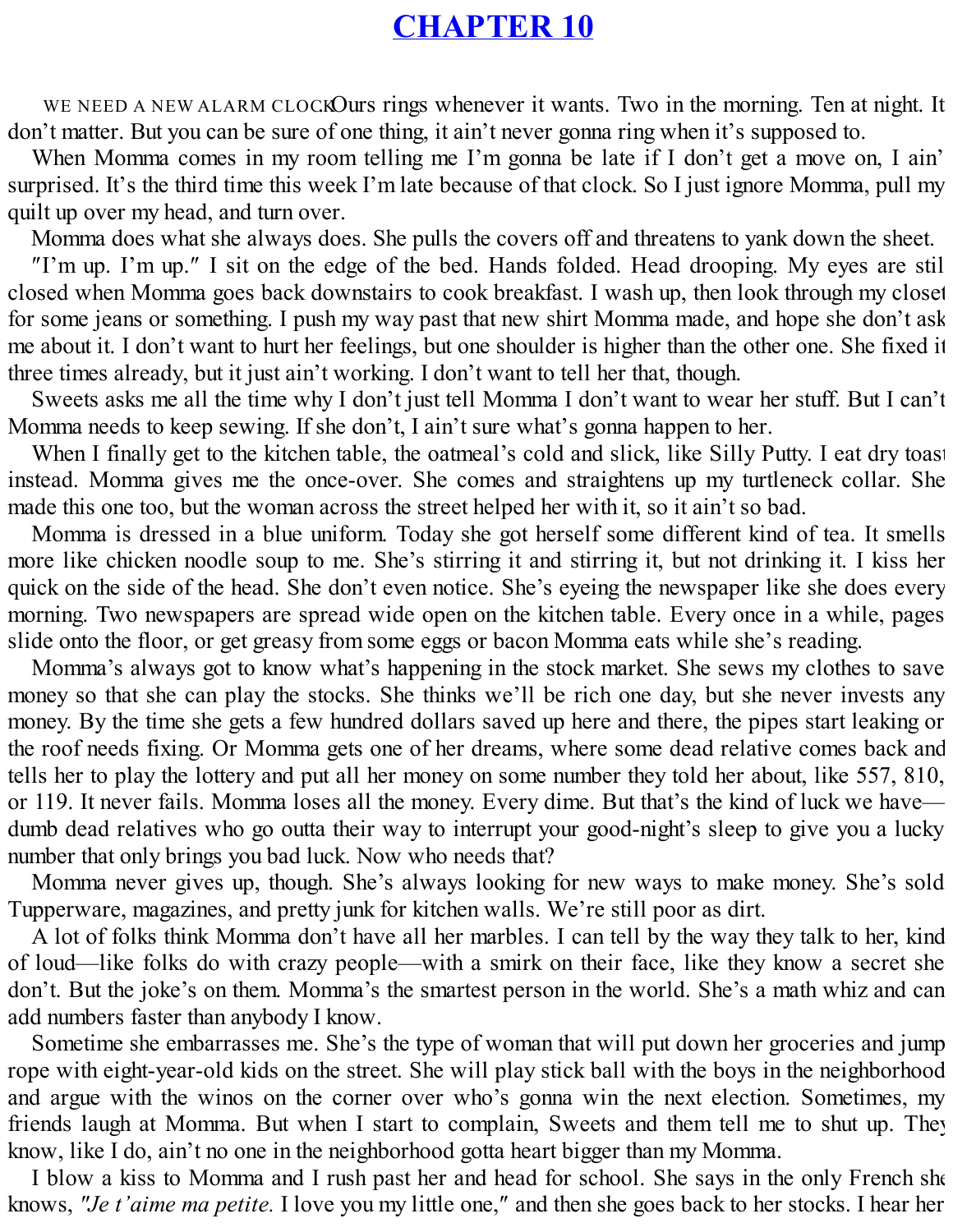mumbling something about General Electric stock falling twenty points. I have no idea what that means. Ain't sure Momma does neither.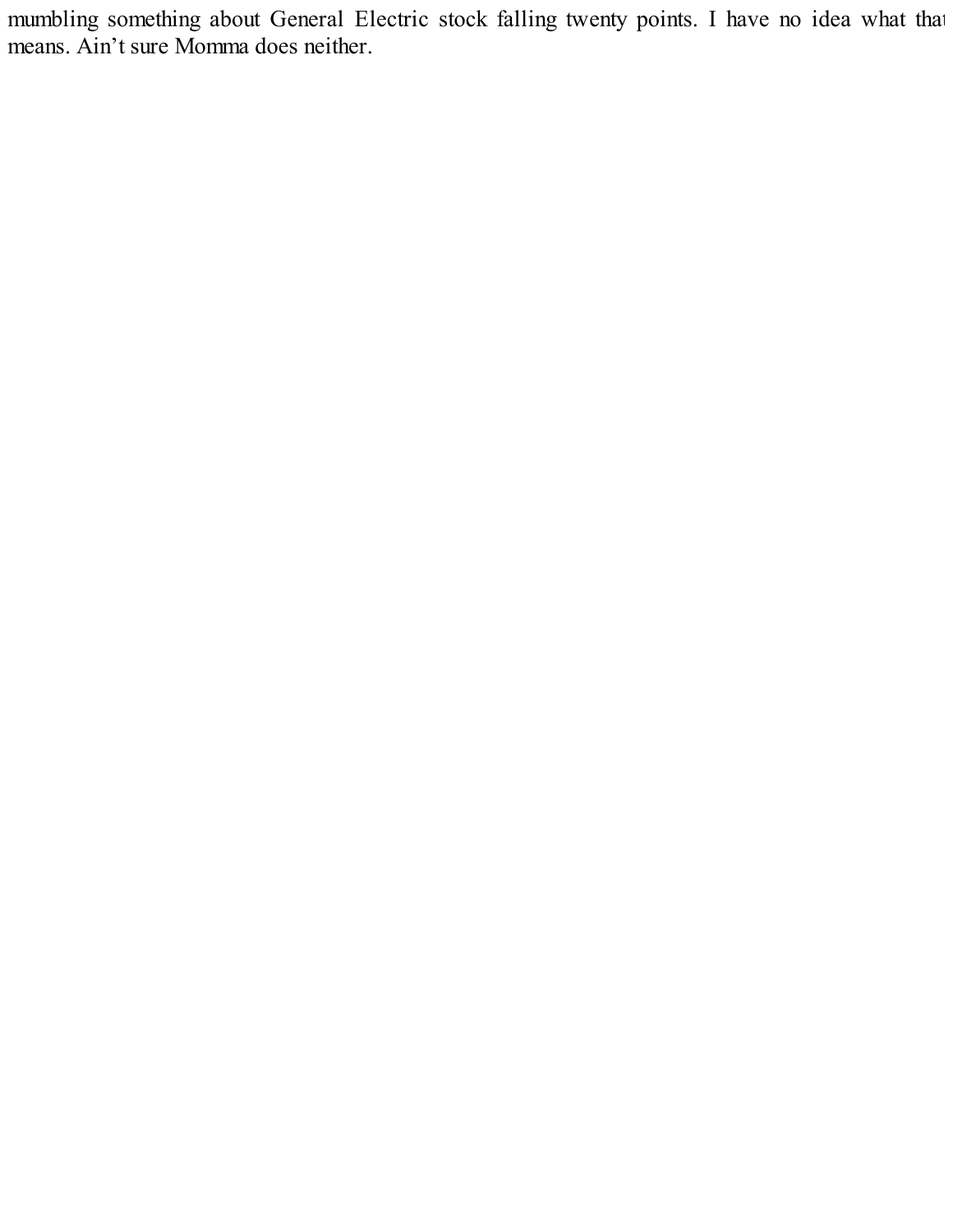MCCLENTON MIDDLE SCHOOL AIN'T THE KINOPIace where you want the lunch ladies mad at you. No matter how bad the food looks, or smells, you best keep your mouth shut. If you don't, you can end up with hair in your spaghetti. Pencil shavings in your pizza. Pepper in your milk.

But something's got into Charlese today. She acts like them lunch ladies won't cause her no trouble. When she goes through the line, she says the hamburgers look like burnt dog doo-doo. Miss Brown, the lunch lady who's serving, don't say nothing. She just clears her throat and runs her hands through her short gray hair. By the time Charlese gets out the line, there it is. Lettuce in her milk. Dried-up food on her fork. Something indescribable on her hamburger bun. Me and her can't figure out what it is, but we think it used to be alive.

I bring my own lunch from home, and I tell Char she can have it. Today I got a bologna sandwich. Char don't want no part of it. She slams her lunch tray down on the table. The whole place gets quiet. ″They better give me some decent food,″ she yells loud enough for all the lunch ladies to hear. Miss Brown just keeps stirring peas and wiping sweat.

″Move out of my way,″ Char says to a girl sitting at the table. She don't even give the girl a chance to move before she flicks a handful of them greasy, rock-hard peas in her face, then dares her to say something about it.

The girl knows what's good for her. She wipes the slimy pea juice off her chin and moves on.

″Serves you right,″ Char says, drying her wet hands on my backpack. ″Next time, she'll get out of my way before I ask.″

″They gonna give me what I paid for,″ Char says. She shoves her lunch tray at me so fast, it almost slides off the table. ″Take it back, Maleeka. Tell 'em I want another plate—now.″

I look at Charlese like she's crazy. ″They won't take it from me. You know that, Char,″ I say, in a dry, shaky voice.

Charlese doesn't say nothing at first. She just stares at me without blinking for the longest time. ″Do I have to jack you up right here in front of everybody?″ she asks, slapping one of the twins five.

″I said you could have my bologna sandwich,″ I say. But Char turns to me with her hands on her hips and a face that says, "I know you ain't talking to me."

I don't have no choice. I pick up her tray and get back in line. It seems like twenty kids are in front of me. By the time I get to Miss Brown again, my stomach is growling.

Miss Brown ain't smiling one little bit when she sees Char's tray. I tell her what the problem is. She says she'll take back the food, only not from me. Char starts yelling at me from way back in the lunchroom. Everybody can hear her. A teacher tells her to shut up, but the teacher can't make Char's eyes stop digging into me.

Miss Brown cuts me a break, and starts throwing the old food in the trash. I stop her when she gets to the hamburger bun with that stuff on top. ″Leave it,″ I say quietly. She looks like she wants to say something else, then she waves her hand at me, looks at the kid in the line after me, and says, ″Next.″

Char's yelling, ″Hurry up, Maleeka.″ I take the tray with the same old hamburger bun on it over to the side of the cafeteria where the ketchup and mustard packs are. I scrape the yuck off the top of the bun, and smear it on top of Char's hamburger. Then I squeeze ketchup and mustard on the meat, and take the whole thing to Char.

Char snatches the tray out of my hand. She opens up the hamburger bun, and picks up the meat. She puts it to her nose and sniffs it like she does to all of her food. Then she drops the burger back on the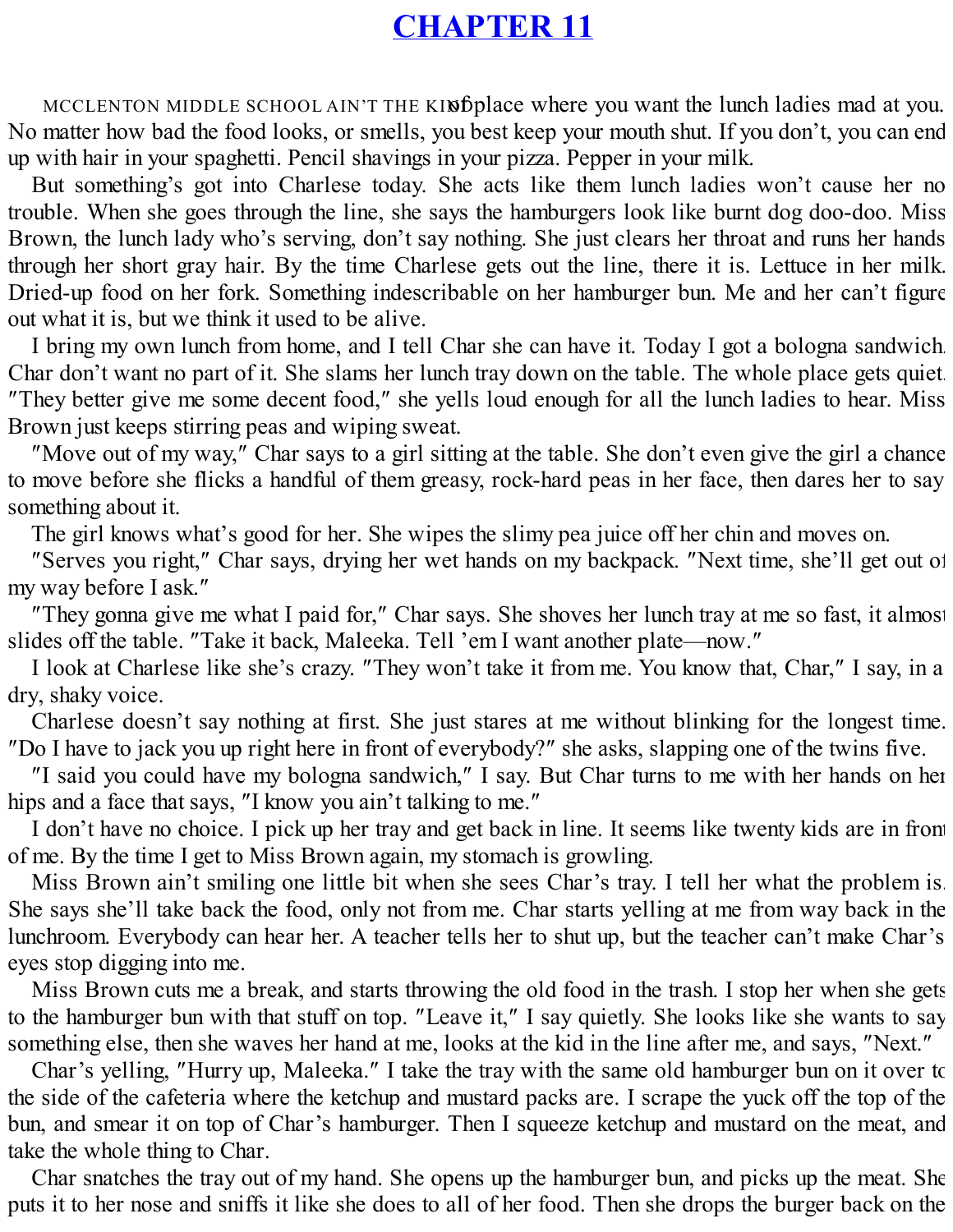bun and covers it with the other piece of bread.

″What? You think she spit in it?″ Raina asks. *″Please.* Just eat so we can go.″

Char laughs and takes a big bite. ″Get lost, Maleeka,″ she says, with her mouth full. I don't ask no questions. I pick up my lunch bag and head for another table with this big grin on my face.

Desda is over in the corner by herself, so I go and sit with her. Soon as I get there, my sandwich falls out of the paper bag and onto the floor. Momma loves salad oil. She thinks it's good for your heart. Sometimes, like today, she gets a little heavy-handed with it. And it leaks all over the place.

Desda leans down and picks up my sandwich and hands it to me. I wipe off the cellophane with a tissue, unwrap it, and start eating.

While my mouth is stuffed with bologna and bread, Caleb comes over and starts telling me how good I look. Oil is oozing out the sides of my mouth as quick as I can wipe it off. Caleb don't seem to notice, he just keeps right on talking.

″I need to talk to you, Maleeka,″ he says, taking a napkin and wiping some oil off my chin.

I tell Caleb I've got to talk to him some other time. That me and Desda are going over homeworl right now. He says he'll talk to me later, and heads out of the lunchroom. Charlese stops him before he goes. She's all up in his face. He doesn't pay her no mind, he just keeps on stepping. Sometimes I can't help but wonder if Charlese wants Caleb because she knows he wants me.

Desda acts like I really meant what I said about her and me doing homework. She starts asking me if I've done the math homework—which I haven't, of course. But that don't stop Desda. She pulls out the homework anyhow and asks me ten thousand questions about the math problems. They are easy as pie, and I tell her so. Before I know it, I'm doing the work for her.

″If the homework's so easy, why didn't you do it last night?″ she wants to know.

″Don't go there,″ I say.

″I worked on them problems for three hours straight,″ Desda says, stuffing chips in her mouth. ″After that, I finally gave up and started watching TV.″ Desda's homework paper starts to spot from her greasy fingers.

Twenty minutes later we head for the door. Char's still sitting at the front of the cafeteria. Boys are crowded around, so that all you can see is them purple shoes of hers and that tight, black designer skirt. When she stands up to leave, one boy puts his arms round her waist and whispers something in her ear. She laughs, but you can tell she's faking it. She puts on her sunglasses, and walks toward the door with them boys following her like she's a movie star.

Before she leaves, she looks over my way and pulls her sunglasses down past her nose, so they're leaning on her top lip. She stares me down, then whispers something to one of the twins, and keeps on stepping.

″Ignore her,″ Desda says. The next thing I know, Raise is coming my way.

″Char wants to know if you've done her math?″

I reach in my bookbag and pull out some papers. Char and them are in a different math class than me. It's a class for kids who don't have a clue what's going on. I hand the homework to Raise. ″I didn't have time to do the social studies,″ I say, lying through my teeth. The social studies paper is still in my bag. It's the first time I don't give Char what she's asked for.

″Did you do mine and my sister's?″ Raise wants to know.

I hand the other math papers to her.

As we leave the lunchroom, Desda says I shouldn't do nothing for them. ″Yeah, right,″ I say.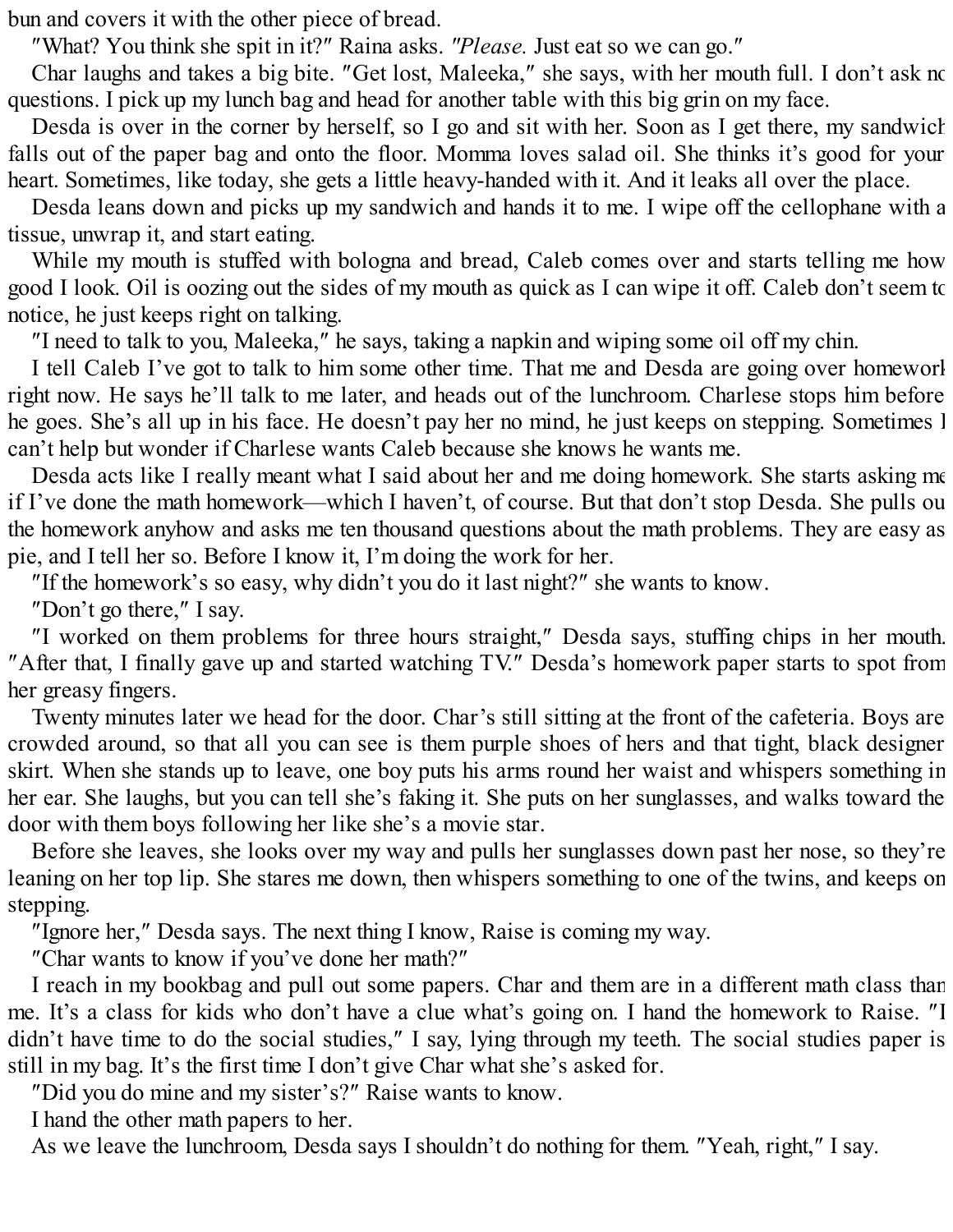THE NEXT DAY I'M WAITING INthe bathroom seems like forever. No Char. She's punishing me for getting out my place yesterday, I guess. When Char says come, you come. When she says do this for me, you do it, or else bad stuff happens. I didn't give Char her social studies homework yesterday, so no clothes for me today. Now I got to go to class in Momma's things or wear the clothes Char gave me yesterday. I got them here in my backpack. They're folded small as a bag of bread. They're wrinkled worse than Caleb's grand-momma's face, though.

I don't have much choice, so I keep on my own clothes. I stretch my arms toward the mirror. Not bad. Sleeves is even. Buttons sewed on straight. The seam down the shirt sleeve is crooked, is all. Could be worse.

I'm thinking maybe I'll skip class. Miss Saunders gave me this here book the other day.*Life of a Slave Girl,* it's called. She said maybe it would help me with my writing. I've already read it twice. I stayed up all night reading it two days ago. I read it with a flashlight under the covers so Momma wouldn't holler. That book made me cry. It made me think about Akeelma and what was waiting for her once the boat docked.

While I'm still deciding if I'm gonna skip class, I tell myself that I'm only going to read*Life of a Slave Girl* for five minutes. The next thing I know, the late bell is ringing. I'm shoving that book in my bookbag and running down the hall.

″Walk, Miss Madison,″ a teacher says to me. ″And pick up that paper you just dropped.″

Good thing nobody sees what is on my paper. It's another one of them Akeelma letters.

#### *Dear Diary:*

*When you are hungry, really hungry, even mush crawling with maggots tastes good. So I can't* help licking my lips when that girl put the last fingerful of my food in her mouth. A thief, that one is. Yesterday I grabbed her hands and tried to take back what was mine. It fell to the floor, and *someone else scooped it up. She is a lion who cares for no one but herself.*

#### —*Akeelma*

I'm almost to Miss Saunders's room when John-John McIntyre starts up with me again.

″New clothes, huh?″ he says, trying to be smart.

I stop walking and turn to him and ask real smart like, ″Why you always picking on me?″ I ain't sure what's come over me. I guess thinking about Akeelma makes me wonder why people treat others like they're nothing.

″Chill, Maleeka,″ John-John says, strutting down the hall alongside me. He gets quiet, and I hear his big sneakers squeaking every time they hit the floor.

Then I say something that surprises us both. ″Why me?″

He knows what I'm asking. He keeps on stepping.

″Why do you hate me?″ I ask, looking right at John-John.

His cheek twitches. ″You bugging, girl,″ he says.

I look at him like he's crazy. John-John's been hating me all my life it seems. Now he's standing here denying it.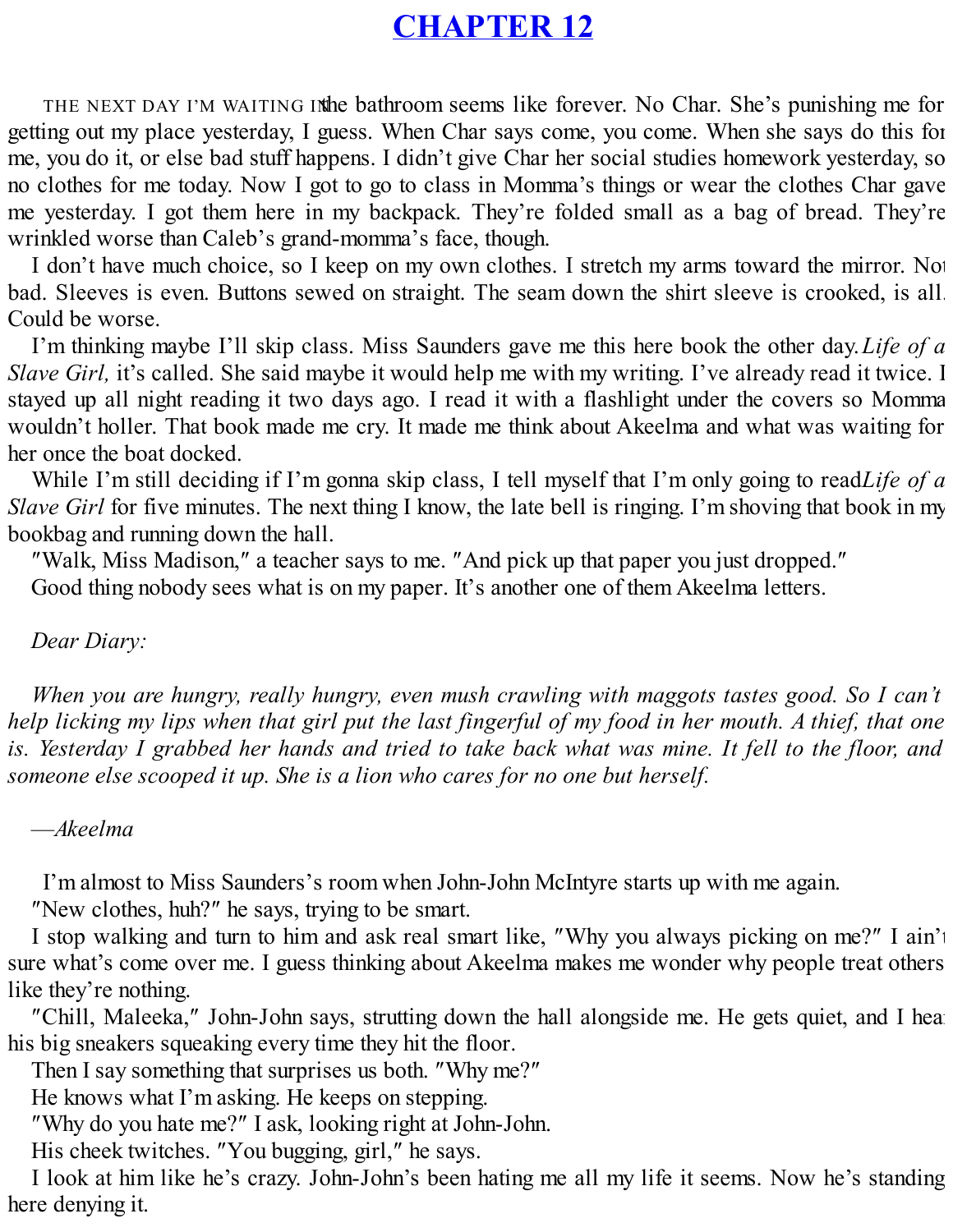″I don't think nothing about you,″ he says, jerking up his pants.

Seems like nobody's in the halls but me and John-John, only there's plenty of kids around, pushing and shoving one another out of the way. The teachers are trying their best to move all us kids along, but it ain't working so good.

″That song you sing about me ain't right, John-John,″ I say. ″It just ain't right.″

″So what? You ain't all that, you know.″

All *what,* I want to ask. But John-John don't give me a chance. He says I got what I deserved on the bus that day. He says since the first time he met me, I acted like I was better than him.

I'm looking at John-John like I ain't never seen him before. Better than him? When I do that?

He says something stupid-crazy. Says it was back in second grade when I first moved to the Heights. I walked into class that first day with my new pink polka-dotted dress on and black patent leather shoes. The teacher told me to sit in the desk next to his. I said I didn't want to. I wanted to sit in the one up front, next to Caleb.

″That half-white punk,″ John-John says, knowing full well Caleb ain't mixed.

Now my mouth's hanging open. ″I didn't even know Caleb back then,″ I say. ″I wanted to sit up front, cause I couldn't see the board.″ I explain.

Looking at John-John, I tell him, ″You hated me all these years for something I didn't even do.″

″No matter,″ he says. ″You given me plenty of reasons not to like you since then. Thinking you super-smart. Acting like you too good for me.″

I tell John-John how things really is. "I'm failing all my classes. Char's on my case all the time. gotta borrow clothes to look like somebody.″

″Good,″ John-John says. ″You always thought you was better than me. Now look at you. You just as bad off as the rest of us. Worse, maybe. Caleb don't want no part of you now, I bet.″ Now John-John's bobbing his head up and down, laughing like this whole thing is funny.

John-John looks at me like I'm dirt or something. I swallow hard. I think about what Daddy once said about not seeing yourself with other people's eyes. I keep on stepping. When I open the door to Miss Saunders's room, John-John's right behind me. For once, Miss Saunders's not getting on my case about being late. Then it hits me. John-John McIntyre is jealous of me. But why?

I sit there for about five minutes trying to figure this thing out with John-John before I notice Miss Saunders ain't here. It's seeing Worm with his narrow butt parked on Daphne's desk that makes me know something's not right. When I look up front, nobody's there but two kids drawing on the board. I guess Miss Saunders is sick. ″All right, a substitute,″ I say. ″No work today.″ Before I can even smile good about it, Miss Saunders comes flying into the room. ″Sorry I'm late,″ she says, all out of breath.

I'm sorry you're here, I whisper.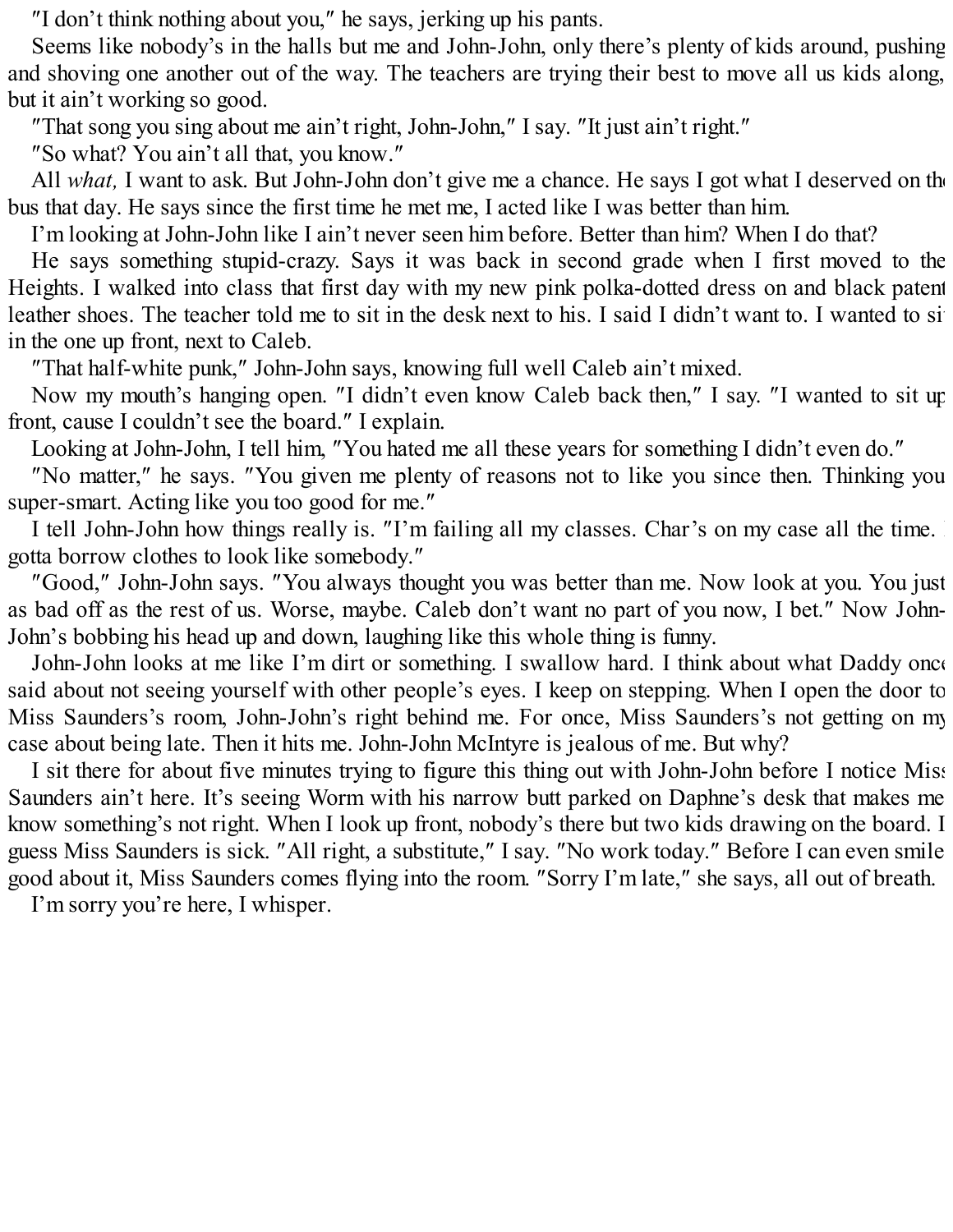WHY DO TEACHERS TELL YOU STUMPU don't want to hear? Like how wonderful their children are, or how big their house is, or what a quiet, pretty neighborhood they live in. It's Miss Saunders's turn, I guess. She comes in telling us she's late because her toilet ran over and she had to clean her white carpets before they got stained. Like we really care.

She presses her hands against her gray pinstriped pants suit, then pulls the jacket sleeves down. No gold bracelet today, just a watch on one arm and a thin gold necklace around her neck.

Miss Saunders is a motion machine this morning. She sets down her briefcase, throws her black bag into the closet up front, slaps her hands together like giant paddles, and tells everybody to get quiet.

Then she fans herself with her hand. ″My landlord had to come over.″ She's opening and closing drawers looking for who knows what. ″I am never late, you guys know that.″ Now she's fingering the chalk. Pacing the room. There's sweat on her face. She leans herself against the desk and rubs her chin like she's trying to find lost words. ″Well, let's get started,″ she says, not even seeing what we all see up there on the blackboard.

″Who can tell me what Shakespeare meant when he …,″ she begins, finally getting a good look at our faces.

Everybody is quiet. ″Who read the thirty pages I assigned last night?″ Miss Saunders asks.

Most of the hands go up, including mine, even though I didn't read none of it.

″Then let's get to work,″ she says, heading for the blackboard. When Miss Saunders sees what somebody's drawn, she stops in her tracks, like she's been hit in the stomach. There's a woman's face up there on the blackboard. The left side is smooth and pretty. The right side is cracked and drooping like melting wax. It's done in pink, brown and blue. It's a mess, that's all I can say. The TEACHER WITH TWO FACES. Wiggly words spell it out in blue chalk.

Miss Saunders's big hands erase the board with four quick swipes, like a windshield wiper on full speed. ″Who can sum up yesterday's reading for me? John McIntrye?″ She says his name real weird, like maybe she ain't just asking him about schoolwork, but accusing him of drawing the picture. We all stare at John-John. I know he didn't draw the picture. He came into class after me. Miss Saunders carries on with her lesson. ″Tell me about today's reading assignment. What would you do if you were Romeo and you loved a girl you couldn't have?"

″Dump her,″ John-John says, staring right at me. ″Why sweat it? There's plenty of girls out there.″ Everybody laughs. ″John-John, you would not,″ Carrie Miller says. ″If you ever*got* a girl to like you— and we all know that ain't never gonna happen— you'd sell your skin to keep her.″

Miss Saunders slaps her hands together to get off the chalk and asks Carrie to hold her thought. Next thing you know, Miss Saunders is sitting on the corner of Carrie's desk, crossing her legs. ″Let John tell his story his way. But John, remember. This is the love of your life. Her folks are trying to keep you apart because you're not good enough, so they say.″

″Nobody wants to talk about this stuff,″ I say half under my breath.

Miss Saunders starts, walking the classroom aisles. ″What *do* you want to talk about?″ she asks us. ″Why Maleeka's so black,″ John-John says. Miss Saunders's eyes shoot his way. Her smile is gone and her arms are folded tight.

″Sorry,″ John-John says, shrugging and folding his arms too.

″Out of my room, John-John.″ Miss Saunders points to the door.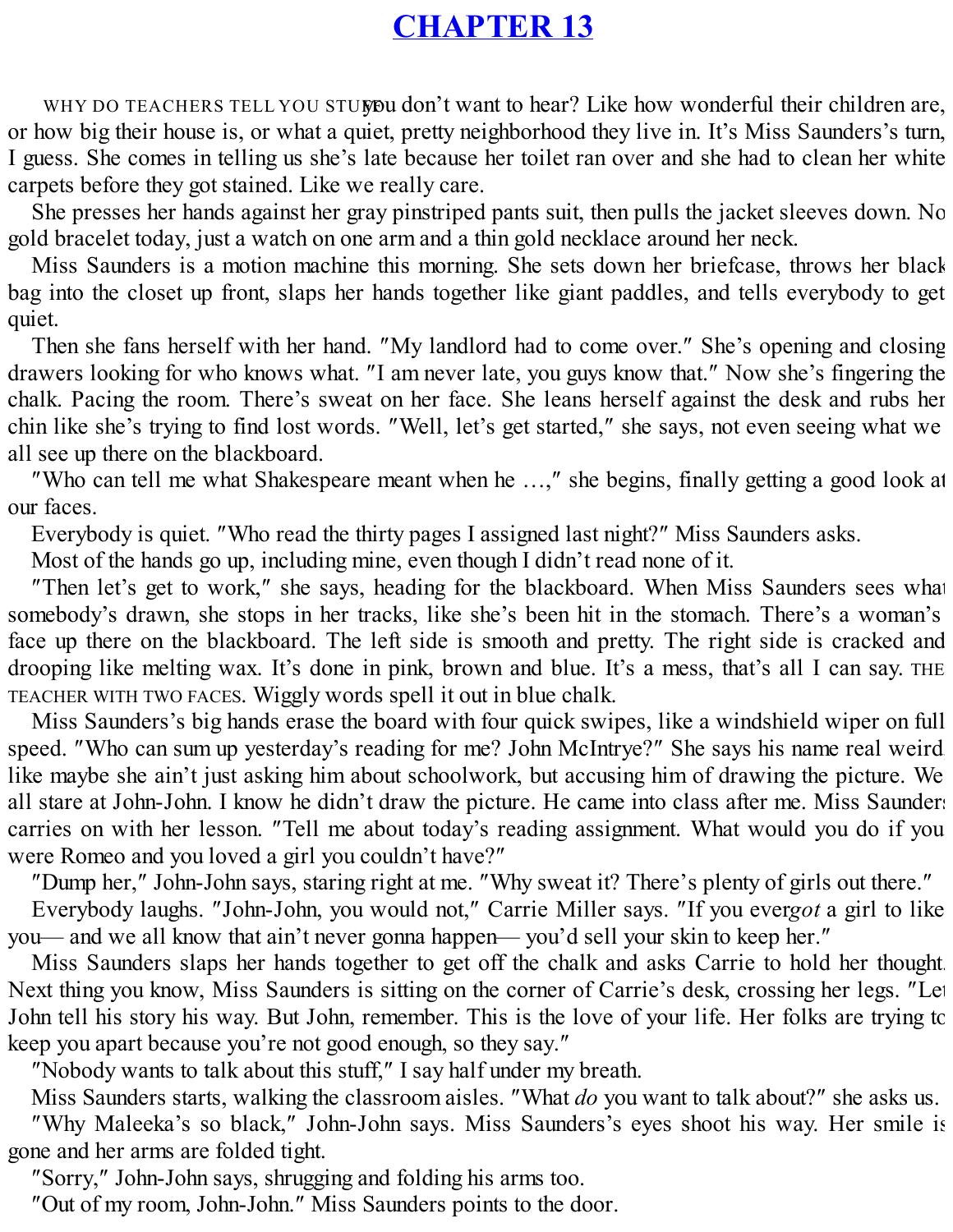″But—″

″But nothing,″ she says.

Man, I'm thinking, why can't she just let it go. Forget about it. Don't she see dragging it out only makes it worse.

Next thing I know, John-John's faking an apology to me, mumbling that he's sorry. ″OK, everybody, let's get this thing back on track,″ Miss Saunders says. ″Romeo and Juliet. Give me your thoughts,″ she says, unbuttoning her suit jacket. ″Romeo and Juliet didn't play by the rules. People had expectations for them. Wanted them to act and be a certain way. But they refused."

″Yeah, and they died anyhow,″ Worm shouts from the back. ″So what is your point?″

*″You* tell *me.* Anybody here believe strongly enough to die for something or someone?″

″My homies,″ Eric yells. ″I'd give up blood for one of my boys.″

″My momma,″ shouts Desda.

″Nobody,″ says Jerimey. ″Ain't doing no dying for nobody but me. It's cold but true. Don't love nobody as much as my own fine black self,″ he says, kissing his arm from shoulder to fingertip.

Now everybody's cracking up, including Miss Saunders.

″Yeah, Jerimey loves hisself, some Jerimey,″ Raina says.

Jerimey starts rubbing his cheeks. ″You gotta love yourself, baby. If you don't, who will?″

″Romeo loved Juliet. My father loves my mother. People love other people,″ Desda says.

″But when they're gone, whose gonna love you? When Romeo died, Juliet killed her stupid self. She loved him more than her own self. Now do that make sense?″ Jerimey says.

Miss Saunders is on the other side of the room now. She's standing right next to Jerimey. ″You're saying we shouldn't love people so much?″

″No. I'm saying if you love yourself more than you love me, you will take good care of you. And, you won't try to do me in because that's just gonna cause problems for you. People who love who they are ain't gonna make unnecessary trouble for themselves. Get it?″

″Go ahead, Mr. Philosopher, preach,″ John-John says, slapping him five.

″Can we get back to Romeo and Juliet?″ I say, just to shut him up.

But John-John interrupts again. ″You probably didn't even read the book.″

″Why you always on Maleeka's case, John-John?″ Jerimey asks.

″Shut up,″ John-John says.

″Make me,″ Jerimey says, getting out of his seat.

I'm smiling big-time. John-John is getting a taste of some of his own stuff. I like that.

″The period is almost over and you two ding-dongs are wasting time,″ Worm says. Everybody looks at Worm like he's crazy. Since when did *he* care about stuff like Romeo and Juliet?

″Be quiet and let somebody else talk,″ Carrie says.

″I wish somebody would kill themselves over me,″ Desda says.

″I'd kill myself if I had to kiss those crusty lips,″ John-John butts in.

″I mean, ain't that the most romantic thing in the world. Somebody who can't live without you?″ Desda goes on, ignoring John-John.

″No,″ I say before I think about it. ″It ain't.″ I start chewing on my lip, trying to figure my way out of this. But everybody's looking. I keep on talking. ″When my daddy died three years ago, Momma fell apart. She couldn't eat. She couldn't sleep. She stayed up all night long, washing and scrubbing till her hands was raw,″ I say, chewing on my finger.

The class gets so quiet, it's scary. ″I was ten years old and brushing her teeth, feeding her oatmeal like a baby. She cried all the time. Last year, she finally came to. Got up one day, went and bought a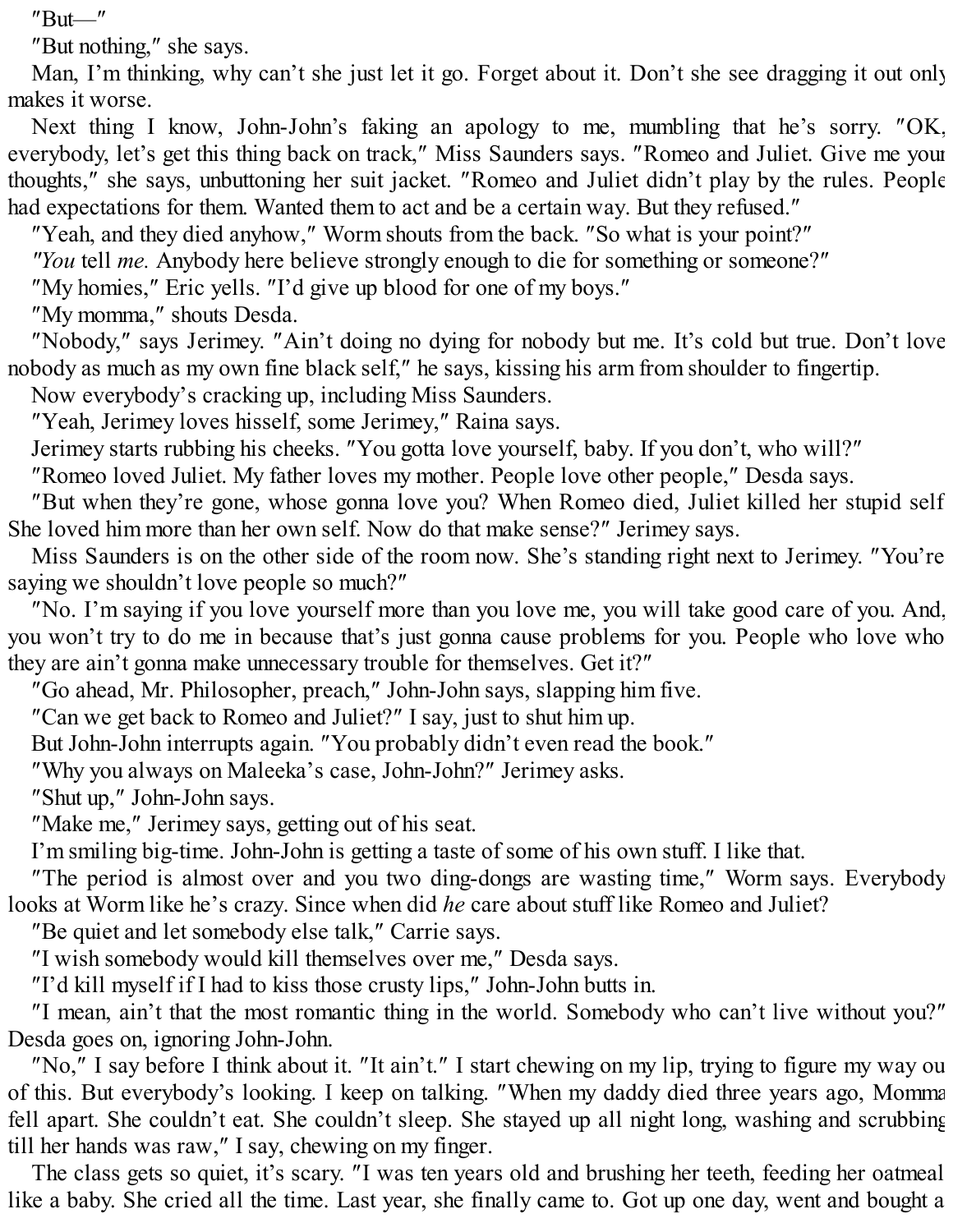sewing machine, and started making clothes. Ain't never sewed nothing before. Just started, day and night, sewing.″

Some kids at the back of the room start to snicker and make smart remarks. Shut up, I'm thinking. Just shut up.

″The more she sewed them clothes, the better she got. She started picking up after herself. Got a job and all. No, ain't nothing good come from loving somebody so much you can't live without 'em,″ I say. ″No good at all.″

Maria asks me why nobody in our family came to help me and Momma out when my daddy died.

I say that we don't have no relatives, but that ain't the truth. Momma's got a sister in New York. Daddy had brothers all over the place. But they weren't close. And getting in touch with them would have meant taking me away or putting Momma in some institution someplace. I wasn't having that, so we lived off Daddy's Social Security and savings.

The classroom gets quiet again. Then the bell rings, busting up the silence like a fist through glass.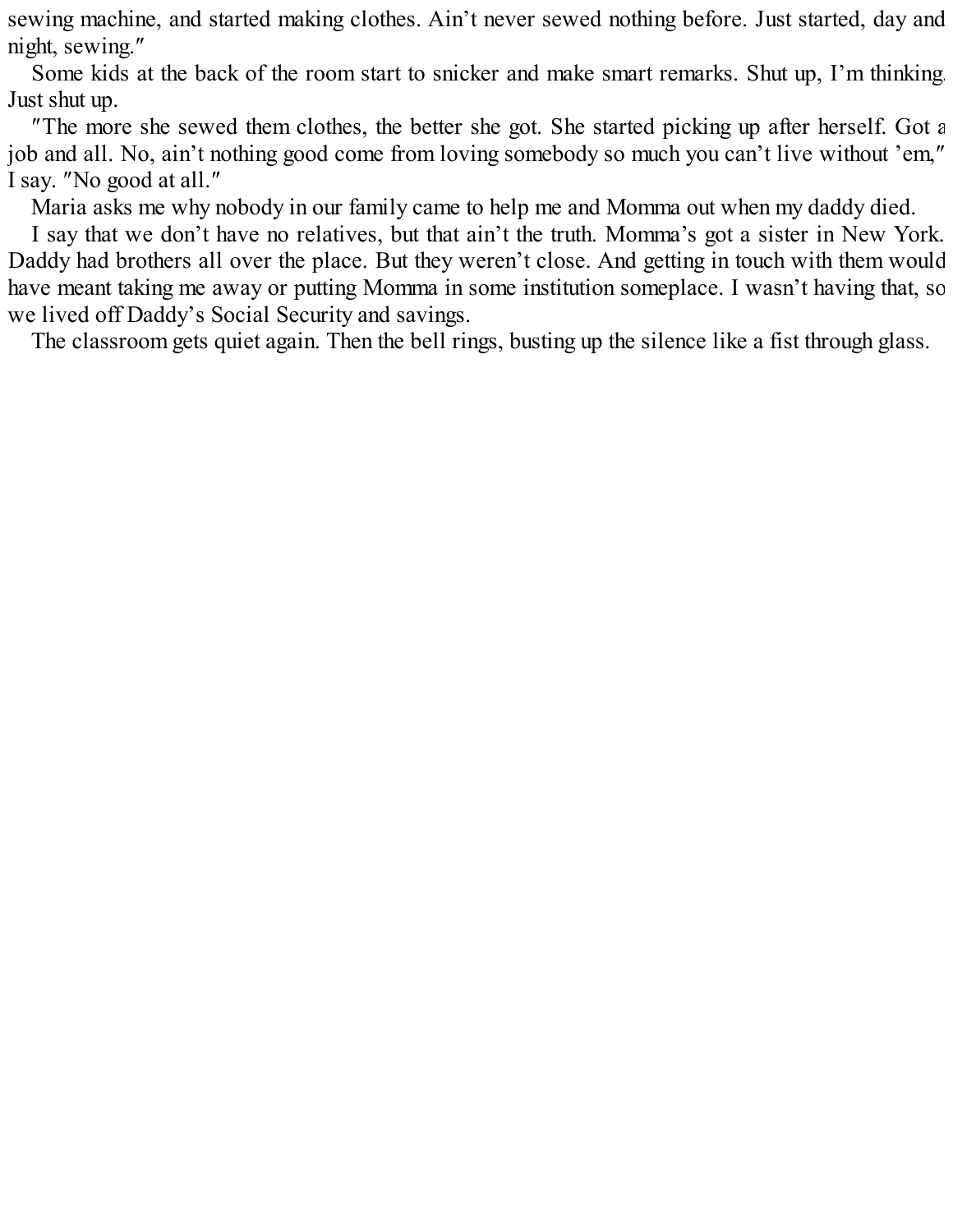A FEW DAYS LATER, I'M HANGINGUL with Char and the twins. Char told me I better show up if I know what's good for me. She says she don't like how I'm acting lately. Forgetting to do her homework. Giving her too much lip. She's right, I'm pushing my luck with her. But maybe I can learn to hang with Char and get along with her too. Fighting her ain't no use. Look where it got me the last time in the lunchroom. I'm tired of working in the school office. It's been a few weeks now, and I'm still bored stiff.

I want to have some fun. So after fifth period, instead of going to the office to work, I head to the lockers with Char, Raina, and Raise. And who do we run into but Miss Saunders, who's on hall duty. The first thing Miss Saunders does is ask me how work is coming in the office. Then she says,*″I* guess you're headed there now. You *are* working there today, right?″

Char stays cool, for once, and she and the twins start walking ahead of Miss Saunders and me.

″I'm on my way,″ I say, turning back around and walking up the hall toward the office.

I hear Miss Saunders tell Char and the twins they better hurry up to class or they will have to get  $\varepsilon$ late note to get in. Char says something smart and keeps stepping. A moment later, I hear the school side exit door closing.

Miss Saunders walks me to the office like I'm some baby. She's dressed to the nines, like usual. She's got on gold hoop earrings with dolphins jumping through them, and she's making small talk. Asking how I am. Asking if I read her latest assignment.

″That a designer suit you wearing?″ I ask, knowing full well it is.

Miss Saunders fingers the collar. ″I think so.″

″You think so. Don't you know?″

″Yes, it is, Maleeka,″ she says, kind of smart.

″Real teachers can't afford designer suits,″ I say before I really think about what I'm saying.

″I wore suits for my job at the ad agency. Suits are kind of like a uniform, I guess.″

″My mom wears a uniform to work. What you got on *ain't* no uniform.″

Miss Saunders nods. I think if I was wearing my own clothes I would feel like two cents next to her. But I'm in Char's stuff, so I'm holding my own.

″What're you doing here, Miss Saunders? At McClenton, I mean?″ I ask.

While we walk, Miss Saunders stops every once in a while and picks up a gum wrapper or a soda can tab. ″I want to teach,″ she says plain as day.

″Then, how come you're not at that Catholic school ten blocks from here? Or one of them private schools downtown?″

Miss Saunders doesn't say nothing, she's just walking slow like I got all day.

″I mean, teachers don't come here 'cause they want to. They get dumped here, 'cause they goofed up someplace else, usually. Except Tai, maybe. But you know, she's weird. She wanted to come to McClenton,″ I tell her.

Then Miss Saunders gives me a trick question that I ain't expecting. ″Why are *you* here?″

″What?″ I fold my arms tight in front of me.

″Why are you *here?″* she asks again. ″I checked your records. Last year you passed the test for Central Middle School, across town.″

″You checked my records?″

″I check all my students' records. In business, you always learn about your clients, who they are,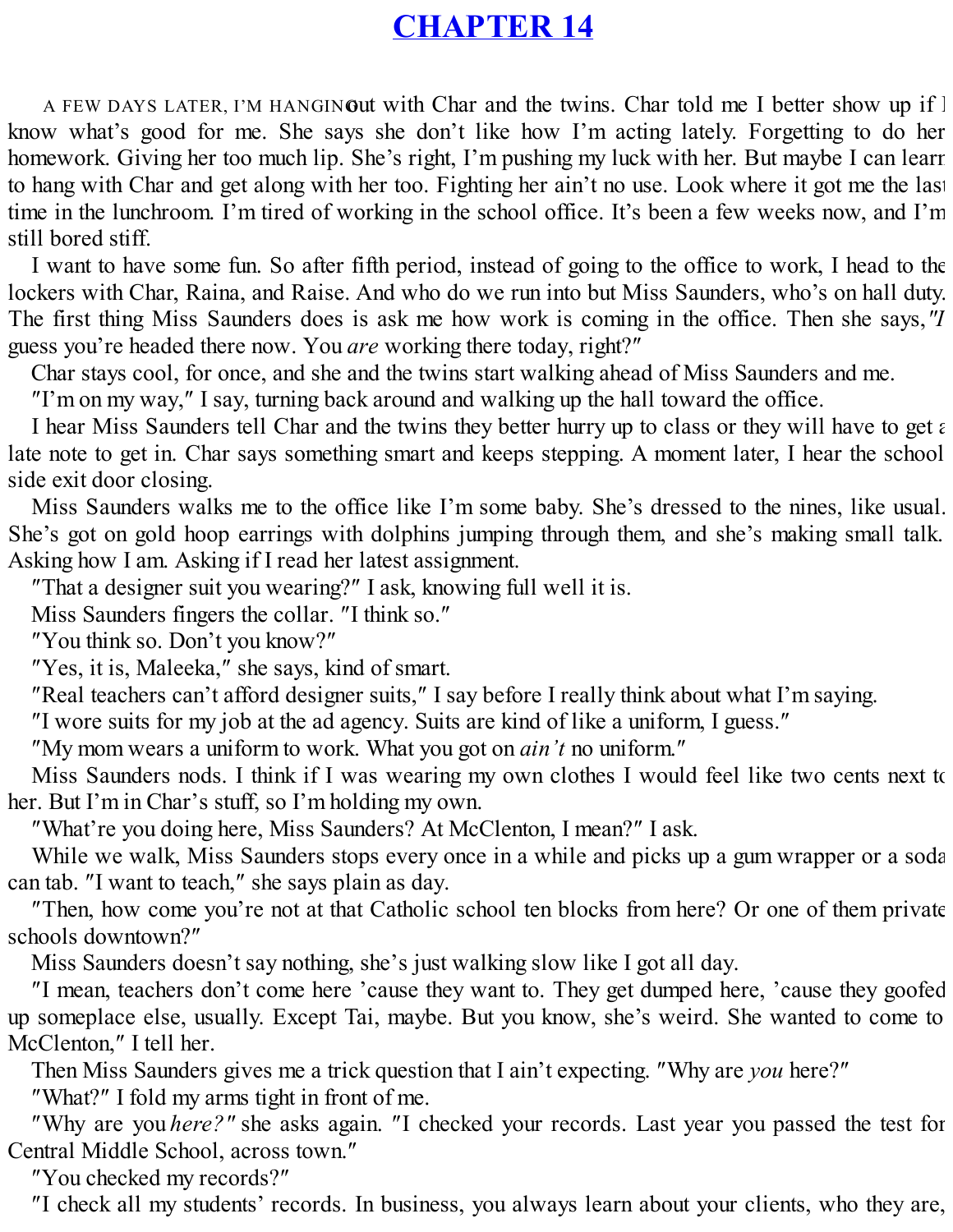what makes them tick. It helps you do your job better. It's the same with teaching—know your clients. ″

It bothers me that Miss Saunders knows all my business. ″You know about us kids. But we don't know nothing 'bout you. Except where you came from before you got here, that you like suits and jewelry, and that you was born with that face.″

Miss Saunders says there's nothing much to know about her. She's single. She doesn't have any kids. She was working eighteen-hour days and traveling the country all the time. When she turned forty, she didn't want to do it anymore. Six months later she found out about the school board's new plan for letting executives teach in the schools.

″You gave *that* up to come *here?″* I ask, reaching down and picking up a broken pen.

″The business world can be very competitive,″ Miss Saunders says. ″I was always trying to outthink, out-perform, even out-dress my competitors. It was wearing me down.″

″Well, you're the best-dressed one in *this* place,″ I say.

Miss Saunders reaches for the top button on her suit.

″You think you ever going back, Miss Saunders? Back to working in a big company?″ I ask.

Miss Saunders shakes her head. ″No, I think teaching is it for me.″

″You won't miss the money and stuff like that?″

She shakes her head a second time. We turn the corner and I go into the office. Miss Saunders walks in, throws trash in the garbage can by the door, and keeps on going. It's the first time me and her been together without things falling apart.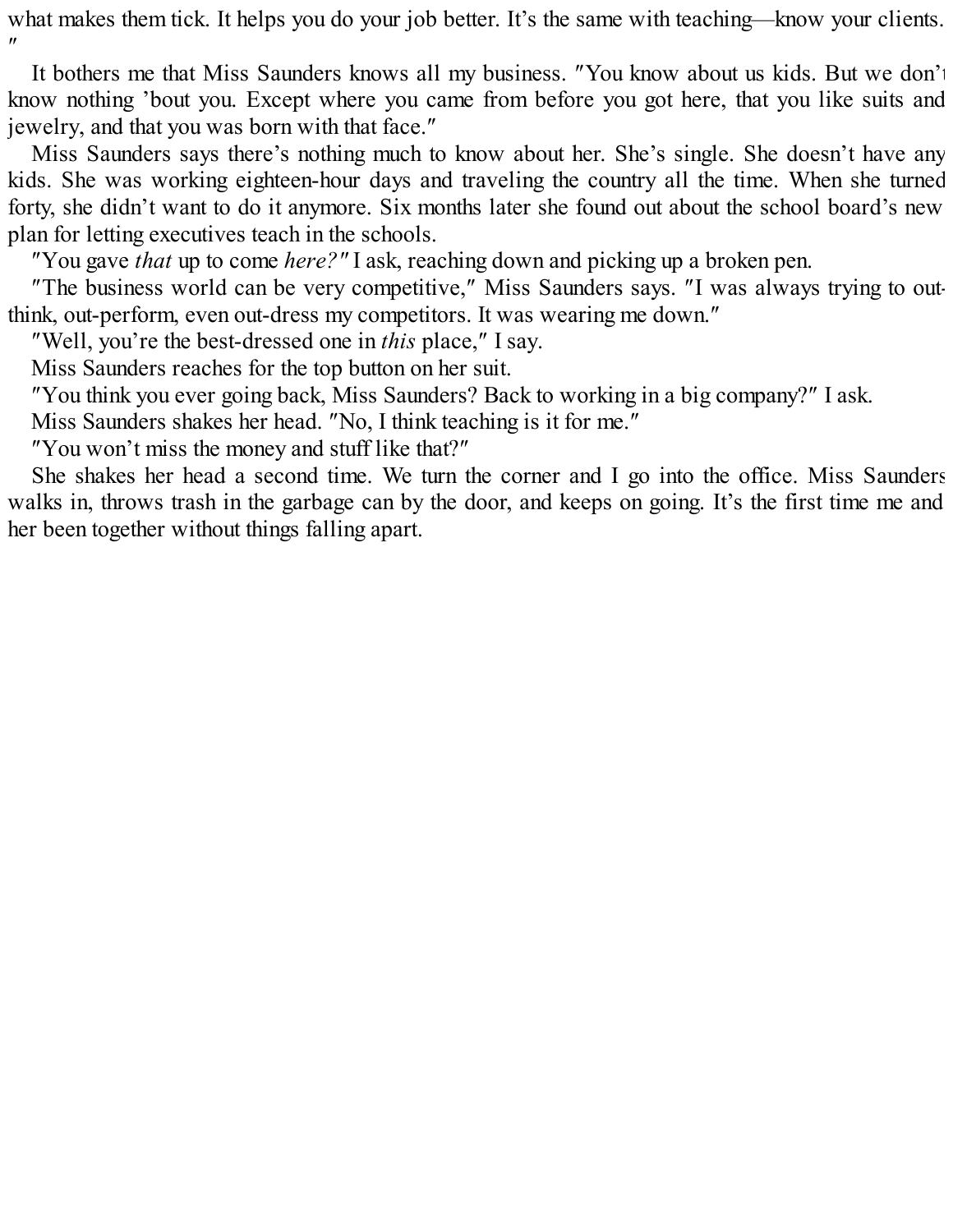MISS SAUNDERS HAS REALLY GOT Althe other teachers stirred up. Except for Tai, most of them don't like her. They say Mr. Pajolli's sucking up to her so that maybe her company will donate lots of money to the school. Maybe even get us some computers and a new library. All of this makes the other teachers resent Miss Saunders even more.

In the office, the teachers never say her name. They just say ″she″ did this, and ″she″ did that.

″I hate pushy people,″ Miss Benson, the English teacher is saying when she comes into the office with Mr. Pajolli. ″Every day, she's coming to me with some new idea she came up with. Questioning why things can't be done differently.″

Mr. Pajolli tries to quiet Miss Benson down. But she just gets louder and her face grows red. Raising her finger to him she says, ″You get her in line, Charles. She's disrupting everything. *Everything.″*

Mr. Pajolli's nodding, while his eyes go over the messages Miss Carol hands him.

″That's the third parent calling to complain this week. Too much homework. Too much reading,″ Miss Carol says.

A big smile comes over Miss Benson's face. ″Don't tell me. Let me guess who they're complaining about.″

Mr. Pajolli scratches his bald head. He lets out a deep breath and says he'll take care of things. Then the phone rings.

″Yes, he's here.″ Miss Carol presses down the hold button and smiles. ″Someone else calling about your favorite person.″

Mr. Pajolli clicks his false teeth together. ″Send it back to my office,″ he tells Miss Carol.

Miss Benson touches up the edges of her lipstick with her finger and walks off humming. Miss Carol tells me to get back to work and stop being so nosy. I go and staple papers together over in the corner. It's good to see teachers get in as much trouble as kids do sometimes.

The office is a busy place. Folks come and go like this is a bus stop on the corner. As soon as I get a few papers stapled, here comes someone else wanting something. This time, it's Desda.

″Hey, Maleeka. I need me a note to get into class. I been to the dentist,″ she says, pulling out a balled-up piece of paper with some writing on it.

I look in Miss Carol's direction. She's heading over to give Desda what she needs. While she's doing that, here comes Charlese. I don't see the twins nowhere.

″Charlese, shouldn't you be in class?″ Miss Carol asks, still tending to Desda.

″In a minute,″ Char snaps, waving for me to come to the other end of the counter.

Miss Carol's voice is squeaky and high-pitched like a wheel that needs some oil. ″Charlese Jones. I don't know what you think is going on here, but Maleeka is doing a job for the principal. And you, young lady, had better high-tail it to class.″

Char just laughs at Miss Carol. ″You act like Maleeka is working for the president of the United States. *Man.″*

Miss Carol shoves the note over to Desda. ″All right now, get to class.″

Desda's looking at me like I did something wrong. Charlese takes out a stick of gum, and pushes it in her mouth real slow. Miss Carol looks like she's going to go off on her. Then out comes Mr. Pajolli.

″Hello, Mr. P.,″ Char says, in a sweet, baby voice. ″You think maybe one day I can work in here,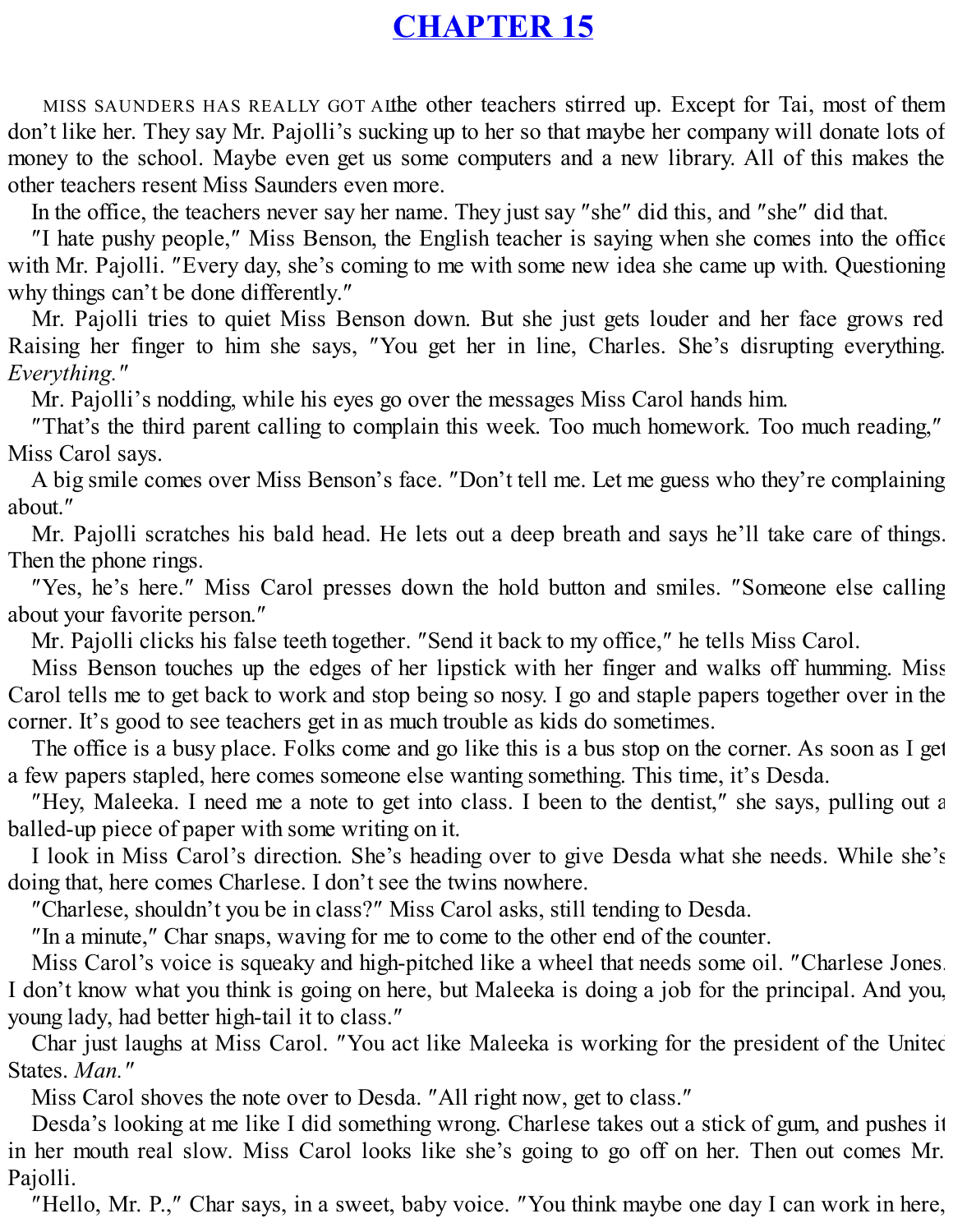too? Maybe answer the phone or something?″

Char stands there in her skintight striped pants suit with her finger in her mouth like a two-year-old. Mr. Pajolli knows Char ain't the least bit like that for real.

″Sure, Charlese. You may start working in the office as soon as you pay the fines for the three library books and two math books you lost last year.″

Char starts arguing with Mr. Pajolli about how she ain't never had those things and how everybody is out to get her. ″Anyhow,″ she says, ″I ain't no slave. If I work for somebody, there's got to be some dollars involved.″

Mr. Pajolli tells Char to move along, to get to class.

″For what?″ she says, heading out. ″All these teachers is boring me to death.″

Mr. Pajolli asks her what class she has now. ″Math, with Tai,″ Char says.

″Nobody can be bored in her class, unless they want to be,″ Mr. Pajolli says, walking out with her. Mr. Pajolli is right, too. Tai *is* funny. She meditates a lot so during her class break it ain't unusual to see her sitting on the desk with her legs folded and her arms crossed.

She's different, but she *can* teach. I used to get all A's in Tai's class last year. Since I got this office gig, Tai's been bugging me about keeping up my average. She came right in here yesterday and asked me where my homework was. Mr. Pajolli was standing right at the desk, too. I lied and said it was in my locker. Tai asked Mr. Pajolli if it was OK for me to go get it. Then I had to fess up and tell her I forgot to do it. She asked Mr. Pajolli if it's OK for me to use my office time to do my math homework. He said, yeah, but that I'd have to make up the time later.

Teachers don't do nothing but cause you grief, I swear that's all they do.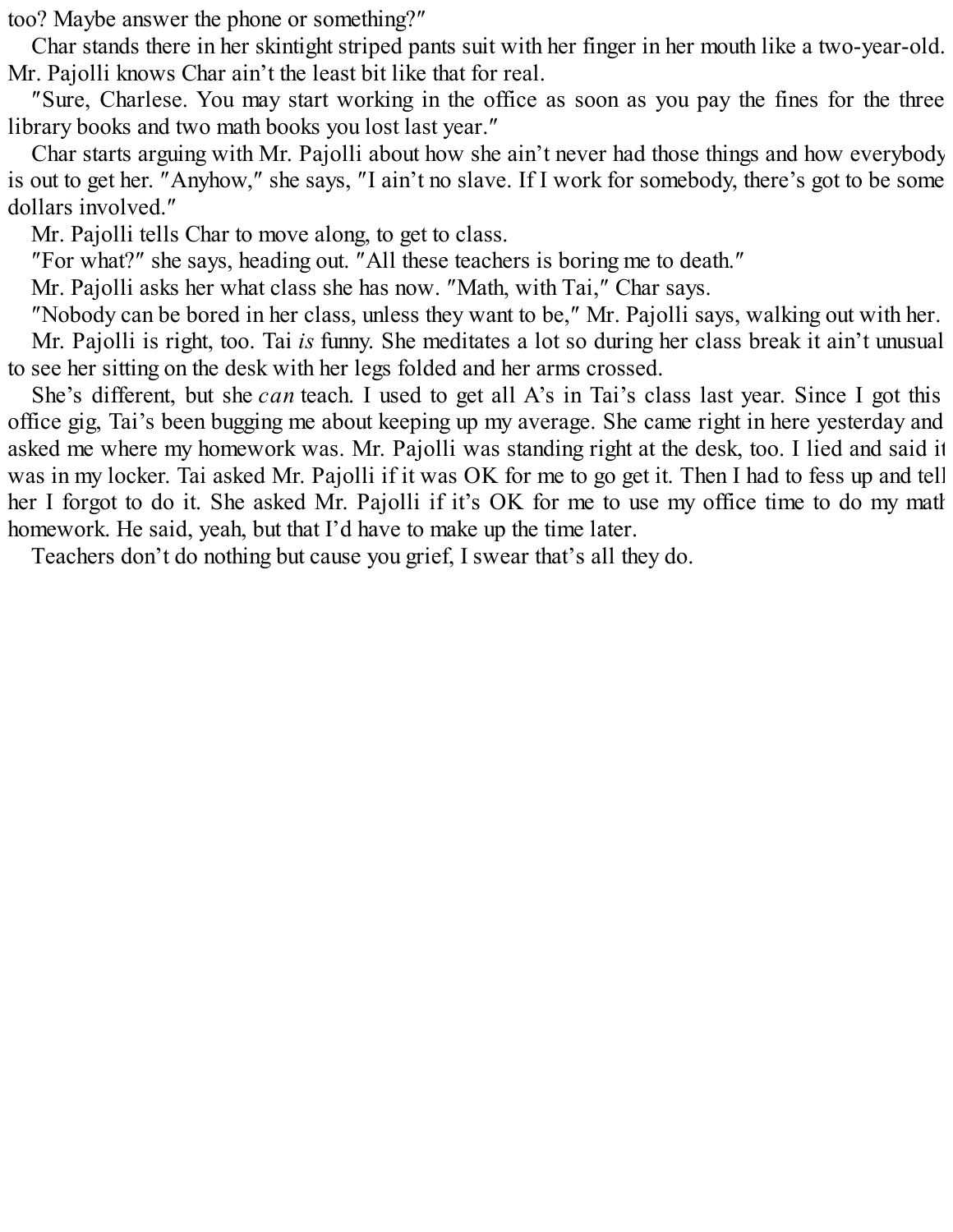YOU GETTING SOFT, MALEEKA, I SA**to** myself. It's Saturday morning and I been up two hours already writing this stuff for Miss Saunders. If Char or the twins knew about this, they would think I was out of my mind. Doing schoolwork on the weekend. For fun.

Momma's trying to work me to death today, too. She got me washing windows and clothes and everything else. I tell her I have to do homework. That's the only thing that got me off the hook for now. So here I am, trying to think something up before I head to Char's. It's coming slow, but it's coming.

#### *Dear Diary:*

*The sea is wild and mean. Water is crashing against the boat like a hundred angry lions. My body is wet with sweat and throw-up from the others pressing close around me like sticks of firewood.*

They chain us together like thieves and beat us till we bleed. I have made up my mind, though. I *will show no weakness. I will be strong. Strong like the sea and the wind.*

#### —*Akeelma*

I finish writing, throw the paper in my drawer, and run out of the house. Momma don't know I'm headed for Char's place. She wouldn't like it. She says Char's sister, Juju, lets Char do anything she wants. Lets her run wild. Momma's right about that.

Just before I'm about to leave, Sweets calls. She asks why am I going to Char's if I'm trying to shake Char loose. ″I'm bored,″ I tell her. ″I don't want to go to the avenue or hang out here at home. Besides, Char asked me to come over. Her sister's got some new things. I was going to say no. Then she mentioned something about a black-and-gold skirt set.″ I can hear Sweets listening on the other end of the phone. She doesn't say much before she hangs up.

I thought I would be at Char's by one o'clock. But Momma keeps finding things for me to do. I have to clean out the cabinets, sweep, and take clothes to wash at the laundromat. I swear Momma thinks I'm her slave. She don't even want to pay me a little something for doing so many chores. She says it's my house, too, and that I should be glad to help.

When four o'clock comes, I'm knocking on Char's door. Can't nobody hear me, though. The music's too loud. Some African stuff is playing. Drums are beating. Singers are making animal noises. Maracas are shaking.

I push open the broken screen door and go inside. Juju is jamming. Her and about ten other people are dancing. They're rubbing up on one another. When I'm halfway across the room, a man with dreadlocks down to his belt jumps in front of me and says, ″Come jam with us, little sister.″ Then he starts moving like he's a snake. I shake my head and run up the steps. Juju tells the dreadlocked brother to turn up the music and leave me alone. The music gets louder and so do the pots and sticks people are banging on.

I'm thinking that the party's just got started. But Char says it's finishing up from last night. I ask her how she sleeps through all the noise. She says she ain't been to sleep yet. That she gets paid big bucks from Juju to keep glasses clean, ash trays emptied, and food coming. ″I don't mind missing sleep for a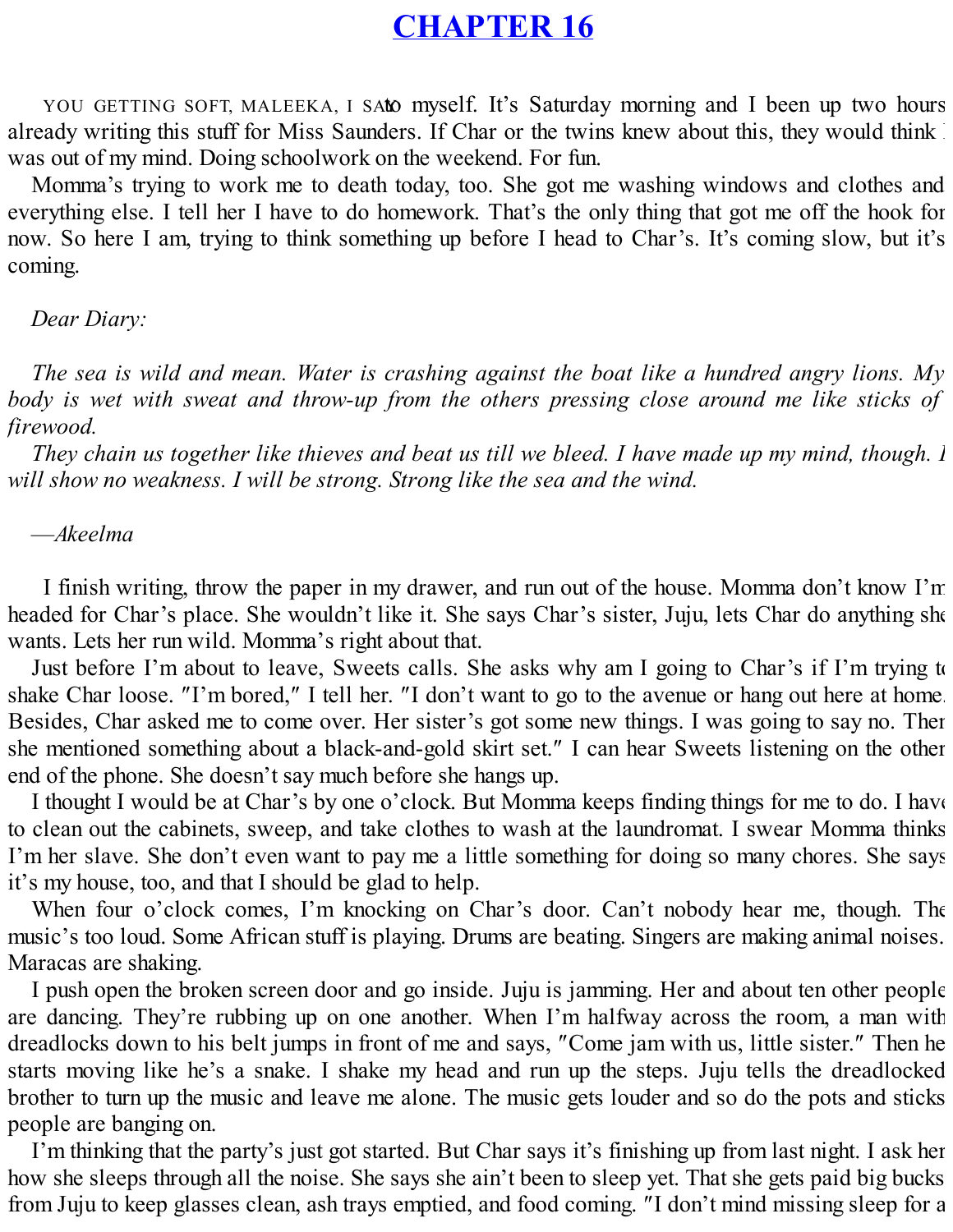hundred dollars," she says, waving the money in my face.

Juju parties all the time. Two, three times a month. People come from all over to go to her parties. Char and I find a place to talk, upstairs, in one of the empty bedrooms. I tell Char I couldn't stand being around so many strangers all the time.

Char says I'm a wimp. That it ain't nothing for her to wake up and find somebody she ain't never seen using her bathroom two days after the party's done. Folks like being around Juju, she says.

″Don't they work?″ I ask.

″Some do, some don't,″ she says, matter-of-factly. ″Juju don't care as long as they pay to get into the party. She ain't giving nobody nothing for free.″

I shake my head. I'm thinking, Ain't no way I could live like this. Cigarette smoke burning your eyes. The house smelling like old chicken grease. Strangers passed out on your living room floor.

None of it bothers Char. As long as she's looking fine, she's all right. But today, she don't look so hot. She's got dark circles under her eyes and her hair is all over her head.

″You look like you've been sleeping already,″ I say, picking lint out of her hair.

She pushes my hand away. ″I caught me a few winks about a hour ago. Juju didn't even miss me. If she did, I would be in real trouble. She says she don't pay me to sleep.″

Then Char lets out a giant yawn. She lays herself across the bed. I want to tell her I didn't come here to watch her sleep, but I feel sorry for her. So I just sit in the chair, watching her nod off.

But before Charlese can get to sleep good, Juju yells at the top of her lungs.*″Charlese,* what am I paying you for, girl? Get yourself down here. *Now.″*

Charlese jumps up and runs down the stairs.

Juju's yelling and screaming at her in front of everybody. I keep asking myself, Why is Char taking that from her? Then I remember that Char hasn't got nobody but Juju. Juju is only twenty-five.

I sit upstairs by myself for a long while, too scared to go downstairs. Finally, I tell myself to get on outta there. When I do get the courage to go downstairs, it's still a madhouse. Char's running around. People are lined up at the door trying to get in the house. Strangers are asking me where the bathroom is and how come there ain't no toilet paper.

I don't tell Char I'm going. I just walk out the door. Last I seen, Char was rubbing her eyes and handing out drinks. Juju was shaking her hips and smoking a cigarette, yelling for somebody to turn up the music.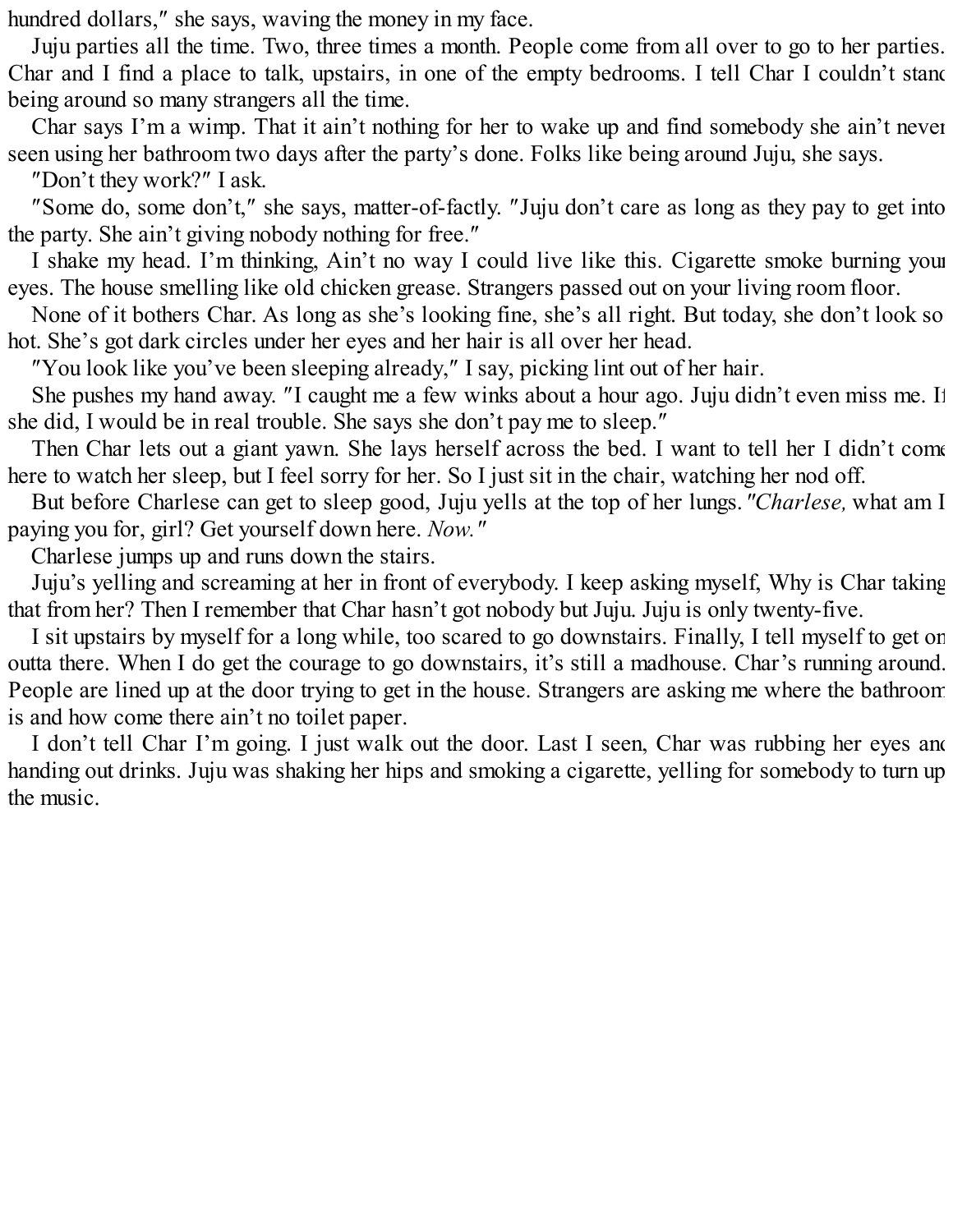AS SOON AS I GET TO the street two boys I ain't never seen before start hassling me.

″Hey, bean pole,″ one of them says.

″You mean, *black* bean,″ his friend says.

Across the street, some lady yells, ″Y'all leave that girl be.″

That just makes those boys tease me more. But I ignore them and keep on walking. Soon I'm halfway home. I'm getting hot, so I take my jacket off and sit myself down on some steps to cool off. Most of the houses on the block are vacant. I'm sitting on the curb, imagining what this street would look like if people picked up the trash and gutted some of the buildings. Then, when I look down the street, here come the two boys who were bothering me. I get up and start walking as fast as I can.

I keep putting my finger in my mouth and scraping off nail polish. I cross the street even when I don't have to. They keep coming.

″I like a girl with long legs,″ one of them says, catching up to me. ″A sweet, chocolate brown baby with long legs."

One of the boys is wearing biker pants. He laughs and starts walking faster. I walk fast too.

″Baby, baby, baby,″ he says, ″you my kind of woman.″ Then he gets in front of me. His friend gets behind me. He's dressed in big, drooping pants that show his underwear.

″Give me a little kiss,″ he says. ″Right here on my soft, juicy lips.″

His friend twists my hand behind my back. I yell for him to let me go. But he doesn't.

He's big. He's got muscles in his neck and everywhere else. ″Give my friend a little kiss,″ he says, pushing me toward the other kid.

I tell them to leave me alone. I tell them my dad's a cop and he will lock them up. They don't care. They are having fun.

The boy with the biker pants says that if I just give him a kiss he'll leave me be. ″I wanna see what you taste like, is all.″

*<sup><i>''No*, "I yell. But nobody can hear me. Ain't nothing alive on this block except mangy cats and stray</sup> dogs, and they look like they want to jack me up, too. My heart is beating so fast I can't breathe. ″I ain't playing,″ I say, trying to pull loose from the big one with the droopy pants.

″You pretty black thing,″ the biker pants kid says. ″I ain't gonna hurt you.″ Then he closes in on me. Tears come running down my face. My head is shaking no. His friend is laughing. Laughing and shoving me closer. I want to scratch his eyes out. Only I can't get my hand loose. Next thing I know, the biker pants guy is standing over me, his breath smelling like green peppers and garlic.

I'm crying. Thinking what to tell Momma. She will be mad at me for walking down a street where nobody lives. I kick the guy who's holding me. He looks like he wants to scream. He lets up on one of my hands for a second while he's yelling for the other kid to hurry up. I dig my fingernails into that other boy's stomach and hang on tight like a crab. He hits me so hard a knot starts to swell on my arm.

Then he puts his hand over my mouth. My heart's about to beat me up inside. I open my mouth, grab hold of his hand with my teeth like a mad dog, and don't let go. He's trying to pull his fingers free. But he can't. He's screaming for me to let him go. But I hang on. He's punching me upside the head. screaming and punching, till finally I set him free.

″You black thing,″ he says, putting up his big fist like he wants to slam me again. My big teeth marks have left a dent in his hand. He starts loosening his belt with his good hand.

″Forget it, man,″ the other one says. ″She ain't worth it.″ He shoves me hard. ″Next time we see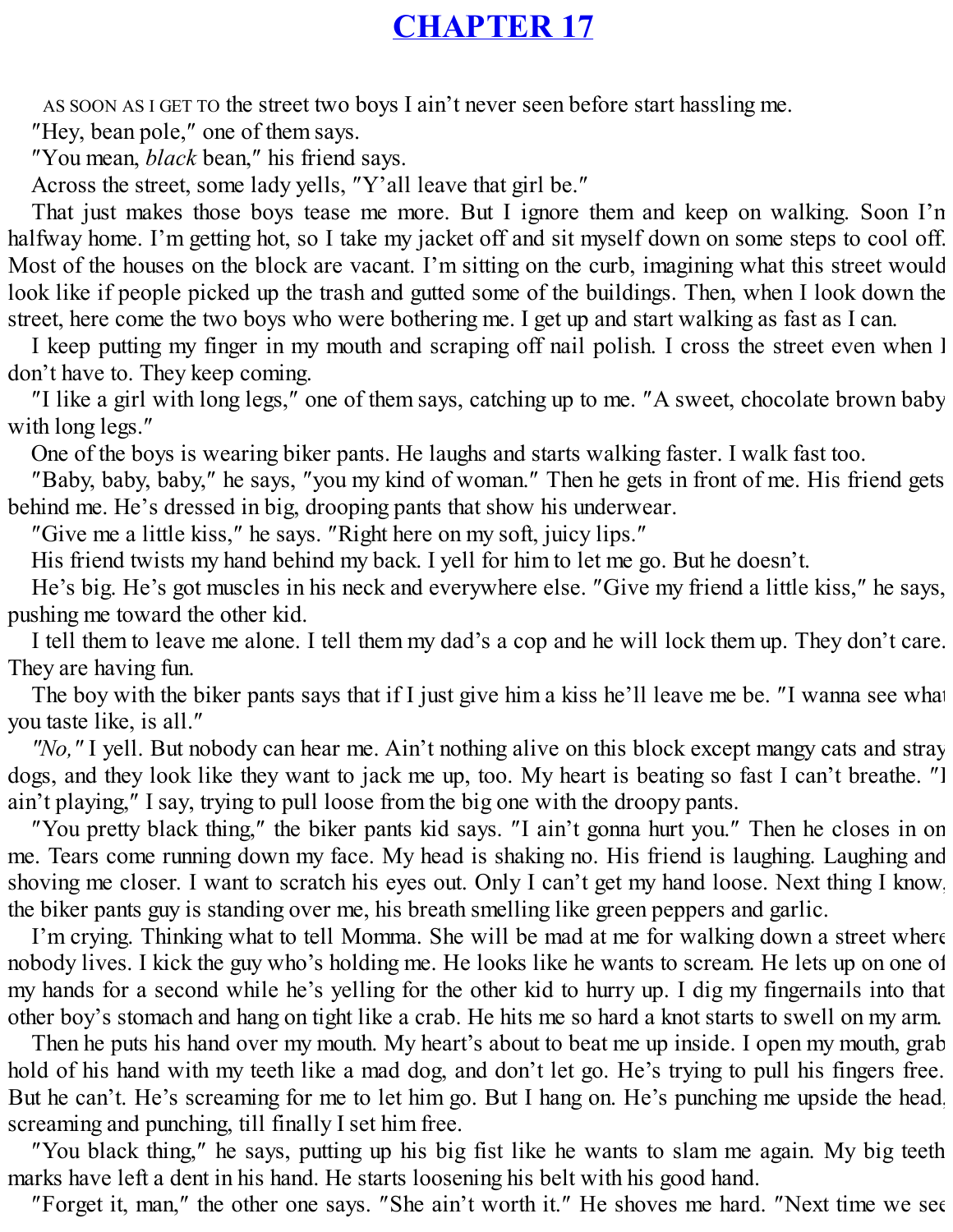you, you better run,″ he says.

I don't give those evil kids no second chances. I run like the wind. I run and run and run till I can't breathe no more. When I'm almost home, I sit down on some steps near my house, and cry. My whole body is shaking and seems like it won't ever stop. Tears and snot are running down my face. No more back streets, fool, I tell myself.

When I'm just about home, I run into Sweets. She's headed to the corner store to buy her dad some snuff. I tell her what happened. "Please don't tell Momma," I beg. Sweets agrees. She gives me a sorry look. I know she knows all this happened 'cause I had to be around Char. But she says she'll keep it quiet anyhow.

She gives me a used tissue to wipe my face clean. I don't have no choice but to take the tissue. I can't let Momma see me like this. By the time I get home, I don't look so bad. I tell Momma that some boys was picking on me, but I don't go into no real detail.

Momma studies me for a long minute. ″You better be careful out there,″ she says, setting a plate of pinto beans, rice, and pork chops down on the table. I rub my sore arm, and try to scoop some beans and rice into my mouth. But my throat won't swallow them down without a struggle.

″I ain't that hungry,″ I say, leaving the table before Momma can say anything. I go to my room and cry myself to sleep.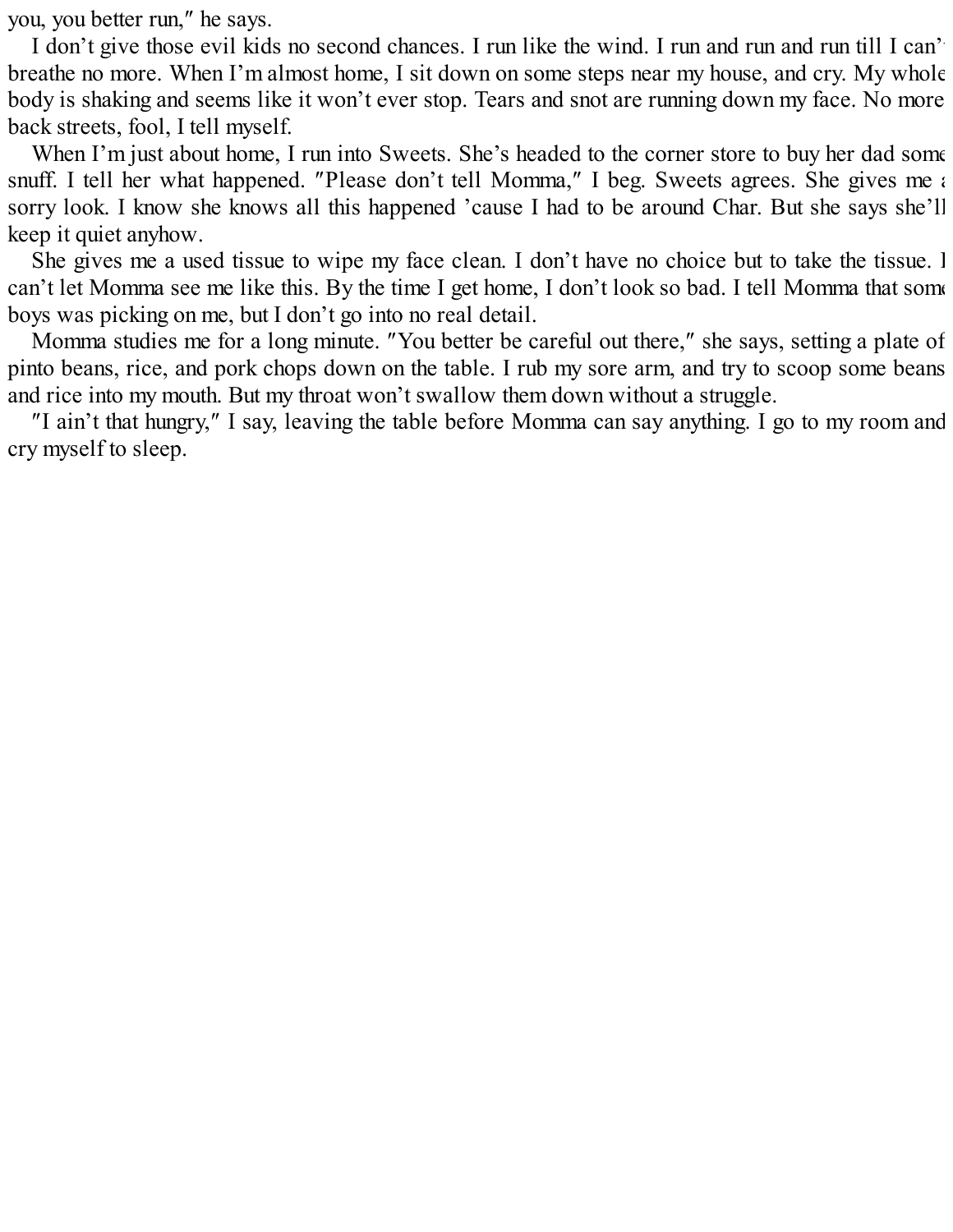IT'S BEEN A MONTH NOW, AND all I think about is that thing with those boys. Momma's been saying I got my head in the clouds. She keeps asking if I'm in love or something. I spend a lot of time in my room and don't even talk on the phone, not even to Sweets. Mostly, I'm thinking and writing in my diary—*our* diary, Akeelma's and mine. Lately it's hard to know where Akeelma's thoughts begin and mine end. I mean, I might be starting off with her talking about how scared she is with the smallpox spreading around the ship and killing people. Then I end up the same paragraph with Akeelma saying she's scared that maybe people will always think she's ugly. But I'm really talking about myself. *I'm* scared people will always think *I'm* ugly.

Miss Saunders says it's good that I'm getting so close to Akeelma.

″Good writers get close to their characters,″ Miss Saunders says.

I've even written in our diary about that thing with the boys, only it ain't *me* the stuff is happening to, it's Akeelma. She's there on the boat, up on deck when the men running the ship come after her.

#### *Dear Diary,*

Where do you run when there's no place to run? They had me trapped. I could see no way out. Then I scratched one on the face, bit the other on his fat, dirty hands. And when I was running running to hide deep in the crowd up there, I saw someone I knew. It was Kinjari! Kinjari is not *dead!*

#### —*Akeelma*

I showed this last part to Miss Saunders. She said this is powerful stuff. "Writing is clearly one of your gifts, Maleeka,″ she said. I know it sounds stupid, but when I was leaving Miss Saunders's classroom, I hugged them papers to my chest like they was some boy I've been wanting to press up against for weeks. It feels good doing something not everybody can do.

Momma got a saying: ″Don't go getting full of yourself 'cause soon as you do, somebody's gonna come and let the wind out of your sails.″ Today that somebody is Char. She sees me walking down the hall like I'm wearing clouds for shoes.

″Why you looking all stupid?″ she asks, plucking me upside the head. Like a dummy, I tell her about Miss Saunders and my work. Soon as the words are out, I want to kick myself. I said I wasn't telling nobody about this. Now look what I did.

″You Miss Saunders's pet, anyhow,″ Char says, sticking gum in her mouth. ″She got you that job in the office just to keep you away from me, I bet.″

I start to tell Char that ain't so, but she don't want to listen. ″We're hanging out in the bathroom next period. You coming?″ she asks.

″I have to work,″ I say.

″That's what good little slaves do, obey their masters, right?″

If Char knew, really knew, what girls like Akeelma went through, she wouldn't be talking down slaves.

″You gonna be a slave, or your own master?″ Char asks, crossing her arms. If I was my own master, I wouldn't ever speak to you again, I want to say. But, instead, I just tell Char I'll see her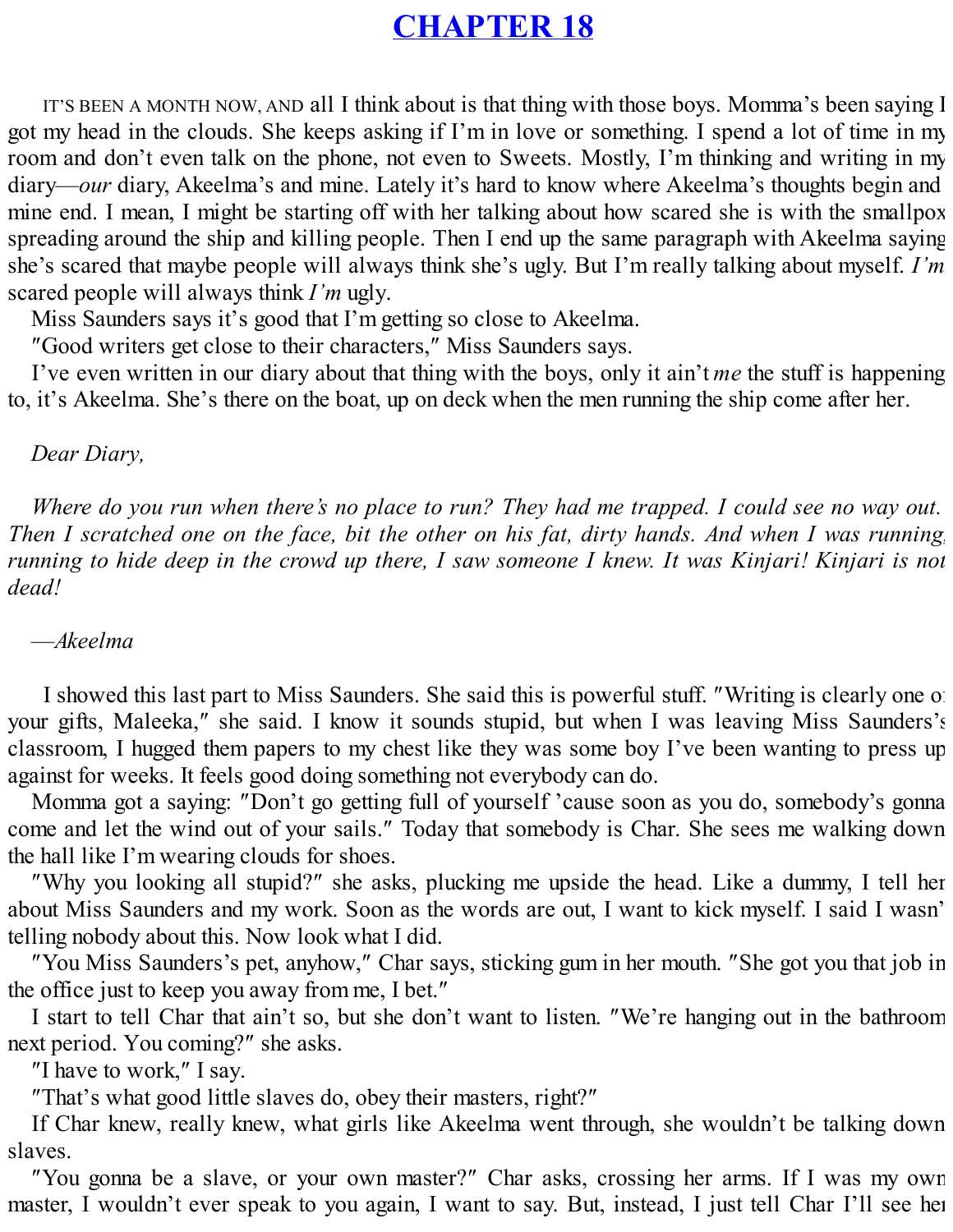later.

″You better be there,″ she says, walking off. She's halfway down the hall when I hear Worm call her name and see him run to catch up with her. Worm is sliding his arm around Char's shoulder. She yanks it off like he's got body odor. Now that Char has finally stole Worm away from Daphne, she don't even want him no more. That's how she is—sometimey.

It ain't no real choice when you think about it. Hanging with Char and them in the bathroom is more fun than stapling papers in the school office. So when I push open the bathroom door, I put all that stuff about Akeelma and Miss Saunders and the office out of my head. Hanging out in the bathroom is party time, Char likes to say. So I go in there ready to have a good time.

I scoot myself up on the sink and kick off my shoes. Char gets up in the mirror and puts on another coat of mascara. She and the twins, Raise and Raina, laugh. They're talking about Worm and some other boys I don't care nothing about. I smile and act like I'm listening. Next thing I know, I'm reading one of Akeelma's letters.

Char asks what I'm up to. I tell her nothing. She grabs my stuff so hard my books fall on the floor.

″Maleeka's tripping on that slave stuff again,″ Char says, taking out her cigarette lighter and setting one of my pages on fire. I can feel my ears burning hot with anger. I blow out the burning papers.

″Why does Maleeka got to be with us, anyhow?″ Raina asks, putting lipstick on for the third time. ″Maleeka is corny and ugly.″ Raise sticks her face in the mirror right alongside her sister's. A matching set.

″It used to be fun watching Maleeka half kill herself learning to smoke,″ Raina says, cutting her eyes at me.

″But Maleeka's just a pain now,″ says Raise.

Raise and Raina pull back from the mirror at the same time. They both puff up their hair and scratch the same side of their necks at once.

Char says the only reason she lets me hang with her in the first place is to get her grades up.

″It seems like it's been forever, and they ain't up yet,″ Raina says.

Char shakes her head and smiles. ″You're right, Raina. I'm thinking about letting her go anyhow.″ Char is talking like I ain't even here. ″Only I can't cut her loose yet. We got that big book report due in social studies. After that you're history, girl.″ Now Char is looking my way.

Raina's still on my case. ″Maleeka, ever since you got that new hairdo, you think you're something, don't you, Miss Baldy,″ she says, laughing.

I don't laugh. I look at her like she's getting on my last nerve.

Next thing I know, cigarette smoke is everywhere, and Raise is showing us how to do some new dance. Char asks me to hold her cigarette. She digs in her purse and takes out a marker. She writes her name in big, black letters on the wall near the sink: *Charlese Jones.*

All of sudden, Miss Saunders comes busting into the bathroom, like she's a cop. ″All right,″ she's says.

″Dag,″ Raise says. ″Why you always gotta be ruining stuff, Miss Saunders?″

Charlese is pissed. This is the third time Miss Saunders has busted her in the bathroom this month.

Miss Saunders comes over to me and yanks the cigarette out of my hand. ″I'm surprised to see you here, Maleeka,″ she says, flushing the cigarette down the toilet. Then she rubs her hands on her slacks.

″Maleeka ain't no goody two-shoes like you're trying to make her out to be, Miss Saunders,″ Char says, putting her arm around my shoulder. ″Her and me done all kinds of things together.″

″Save it, Char,″ Miss Saunders says, moving up to where I'm standing. She accidentally bumps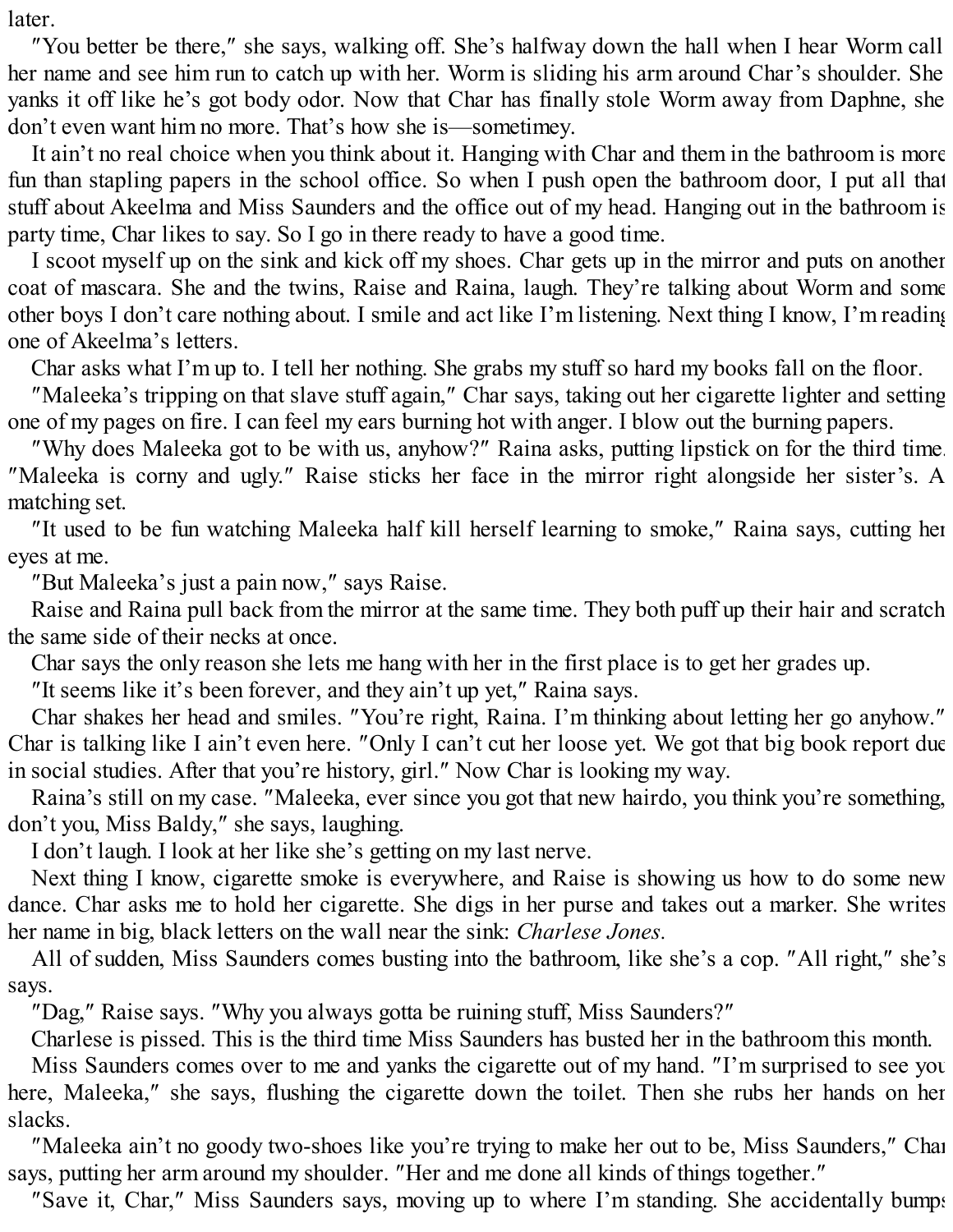Charlese's arm and makes her drop her lipstick on the floor. The lipstick lands right on its tip.

″You did that on purpose,″ Char yells, as she gets up on her toes, up in Miss Saunders's face. But Miss Saunders gets as serious as a heart attack. ″I am not a child. I do not play games with children,″ she says, staring hard at Char.

Char tries to stare down Miss Saunders, only you can tell Miss Saunders ain't backing off.

″That lipstick cost me twenty dollars. It's designer stuff. I want my money,″ Char says.

When Miss Saunders tells us all to get to the office, there's no mistaking that she means business. She tells everybody to walk a few steps ahead of me and her.

Miss Saunders is harder on me than anybody else. She grabs me by the arm and pulls me off near the lockers. I'm looking at her hand, like she better get off me. I guess she has a second thought about what she's doing, because she turns my arm loose and starts giving me one of her speeches. Talking about how well I was doing in class and working in the office. Telling me I need to choose my friends better.

When we walk into the office, Miss Carol and Maxine act like they haven't even noticed Charlese or the twins. But they have sure noticed me. And I swear I can see the corner of Maxine's mouth gc up, like she's holding back a smirk. A teacher standing in the office asks what's happened. Miss Saunders says we were cutting class in the bathroom, smoking, destroying property. Dag, I'm thinking, it wasn't like Char was ripping out the sink. She was just writing her name on the wall with a marker. Just letting people know she'd been there.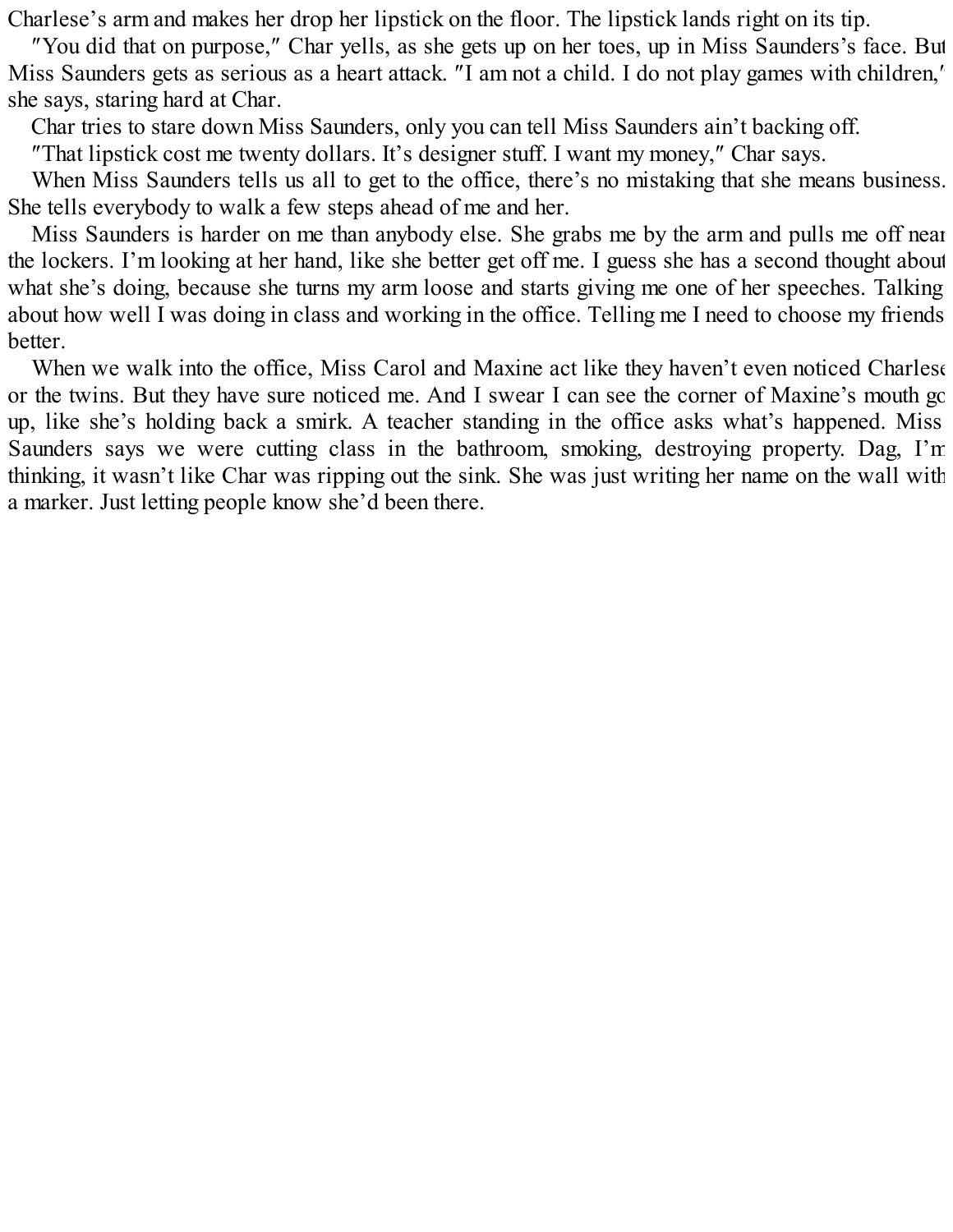#### *Dear Diary*,

They took us up top today. I cried when the sun touched my face. It has been a long time since 1 seen it. The others, they jumped and ran and laughed like they was free. I sat down in a corner by myself. I stared at the sun, then shut my eyes tight. I want to hold onto the sun for as long as I can. To save up the picture for when I am below again and need to remember that the sun is always *shining. I squeeze my eyes closed till I see stars. When I open them again, Kinjari is there.*

#### —*Akeelma*

The school detention room is in the basement, next to the boiler room. Damp. Cramped. Hot. Nothing but desks and chairs, with Miss Birdy, the detention teacher. Even when it's snowing out, you can go sleeveless in there and still be sweating. Today ain't no different. It's hot. I'm sweating, and it ain't nobody's fault but Miss Saunders's. So here I am, writing in my diary, trying to see the sun.

I'm supposed to be doing English homework. Miss Saunders gave me twenty-five pages to read in two days. I don't get too far with it, though. Caleb comes into the detention room, making noise. He's excusing himself all the way across the room. Squeezing between desks. Knocking over books. You'd think a boy that has been the president of the class and student representative on the PTA would know how to walk into a room.

I'm hoping he will sit up front. No such luck. He plops down two seats away from me, and starts talking before he's seated.

″Hey,″ he says in that low, soft voice of his.

I stretch my legs out till they're even with the front legs of the chair in front of mine. ″What are *you* doing here?″ I ask.

″Mr. P. put me in here,″ he says. ″I was doing the boys' bathroom.″

For a while, I just doodle on the edges of my paper. But I can't help asking, ″Doing what in the boys' room?″

″Scrubbing down the joint,″ he says plain as day.

″You *cleaned* the boys' room?″ I'm frowning up my face. ″You touched the toilet and all that stuff?″ Caleb's shaking his head yes with every word I say.

″Disgusting.″ I suck my teeth.

Miss Birdy comes over to us and tells us to separate. ″Get some more space between you,″ she says. ″Two more seats over, Caleb,″ she insists.

Caleb moves over, then, as soon as Miss Birdy starts grading papers again, he's back near me.

″I don't believe you,″ I whisper. ″Ain't nobody at this school crazy enough to clean the bathrooms, ″ I say, then I shut my mouth.

But Caleb, he does seem crazy sometimes. He and his dad go feed the homeless on the weekends, and once a month Caleb volunteers at the senior citizens home. Last year, he even got the school to hold a neighborhood cleanup day.

″Yeah, I cleaned up the boys' room,″ Caleb says, smiling. ″Got down on my hands and knees like my Momma taught me.″

″You should've asked the janitor to help.″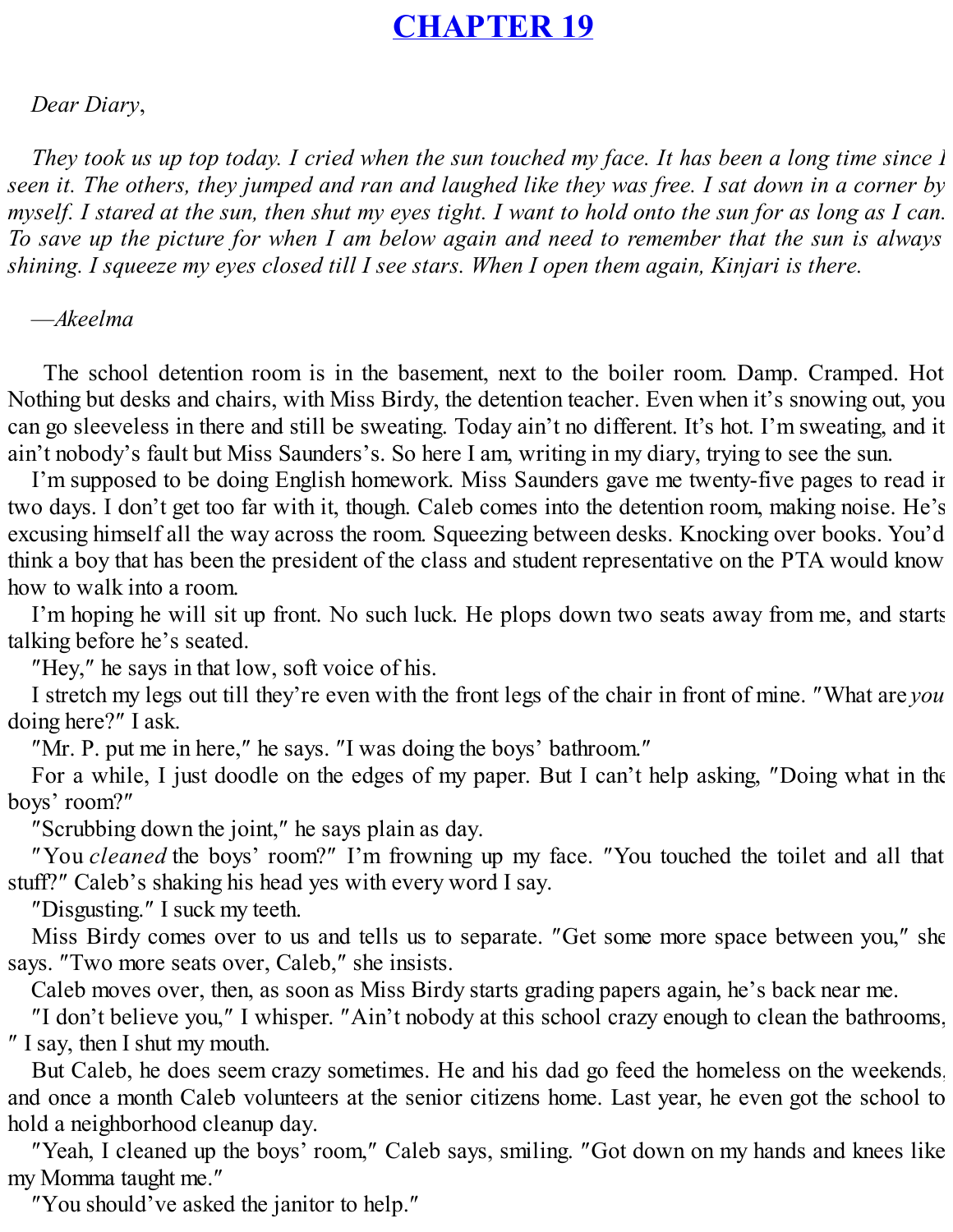″He's doing his job,″ Caleb says. ″It's the rest of us that aren't doing ours.″

Caleb's hands don't look like they been in no toilets, even if he was wearing gloves. His hands are big, with nice white straight nails, and his fingers are long and strong and they move all over the place when he gets excited.

Miss Birdy comes over and lectures us about why we're here in detention, and what will happen to us if Caleb doesn't move over and shut up.

For a little while, we write notes to each other.

I write: *Why bother with that smelly bathroom if no one else cares about it?* Caleb writes back: *You have to take a stand when things aren't right.*

I look at him and wonder why he didn't take a stand last year when we was on the bus, and everybody was making fun of how black I am. Instead of writing back, I open up my folder and start writing in my diary.

#### *Dear Diary:*

*Caleb smells good. Sometimes when I'm around him, I lose my head. I forget that I am mad at* him and that I promised myself I would never, ever forgive him for not coming to my defense on *the bus. Those white teeth. Them eyes, and that voice, they make me forget sometimes what he's done. That's why I try to keep away from him. I don't want to forget.*

#### —*Maleeka*

Caleb looks at me for the longest time. ″Things can change,″ he says. ″Like things between me and you, things at the school.″

″Don't go there, Caleb,″ I say.

″I said I was sorry, remember? Said it ten thousand times. Give a brother a break, why don't you?″

″This ain't McDonald's, Caleb. No breaks today,″ I say, moving to another seat. Caleb's got about six books with him. He takes care of business, keeps up with homework. That's how he is. But even two seats over I can smell him. He don't wear that cheap stuff that hurts your nose like some boys do.

#### *Dear Diary:*

*Should you ever forgive a boy who done you wrong?*

#### —*Maleeka*

Caleb can be persistent. He moves down two seats. Miss Birdy, the teacher, tells us both to settle down, shut up, or be ready to spend the day in detention again tomorrow. That doesn't phase Caleb none. He keeps running off at the mouth.

″Why you bothering me, Caleb?″ I ask.

″I shouldn't have left you when they started teasing you,″ he says, finally. Then he starts playing with his pencil. Chewing on his lip. We both get quiet for a while. "I figured if I left you, the other kids would stop messing with you.″

″How can you think something like that?″ I ask.

Caleb says that ever since him and me started hanging together, the kids teased me. So he figured if he got away from me, they'd stop.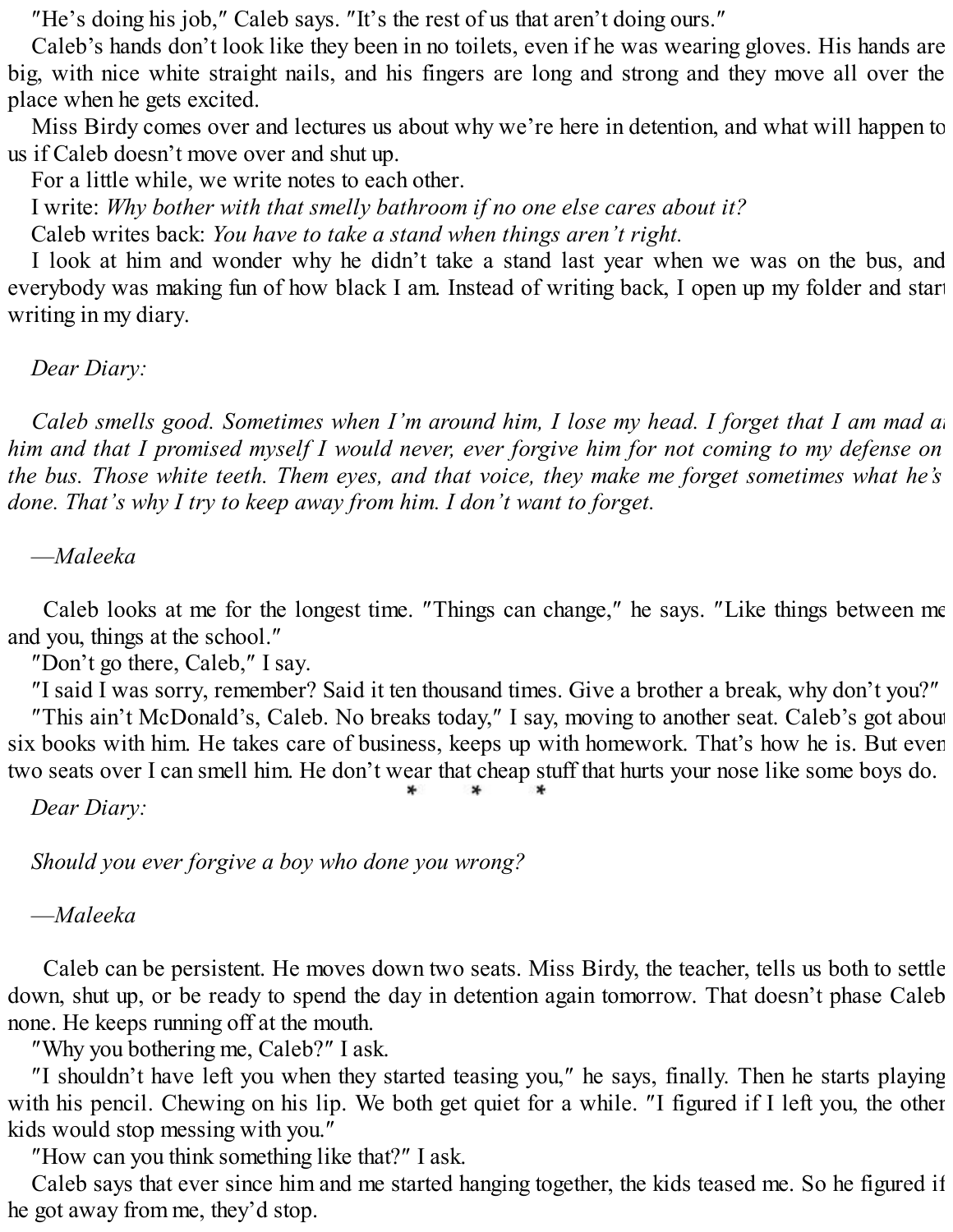″So why you trying to be friends with me again now?″ I ask.

He tells me that things are still going bad for me even with him not around, so he figures he can't make my life no worse. ″Besides,″ he whispers, ″I still like you…a lot.″

Eyes don't lie, that's what Akeelma would say. So I look deep into Caleb's eyes. God, they are gorgeous. Big and brown. I think about Akeelma. Right now she'd probably say, ″Maleeka, forgive and forget. That's easier than dragging around anger like sacks of stone.″

I want to laugh at that one. Those is Momma's words. She says them when I get mad at her. I want to forgive Caleb, but I'm scared. What if I start liking him again and he does what he did before. Momma and Akeelma, *they* could forgive him. I am not that strong at forgiving. Not yet.

Caleb stares at me, all dreamylike. ″I didn't mean it, I swear,″ he says.

″I won't ever let you down again,″ Caleb says softly.

I nod.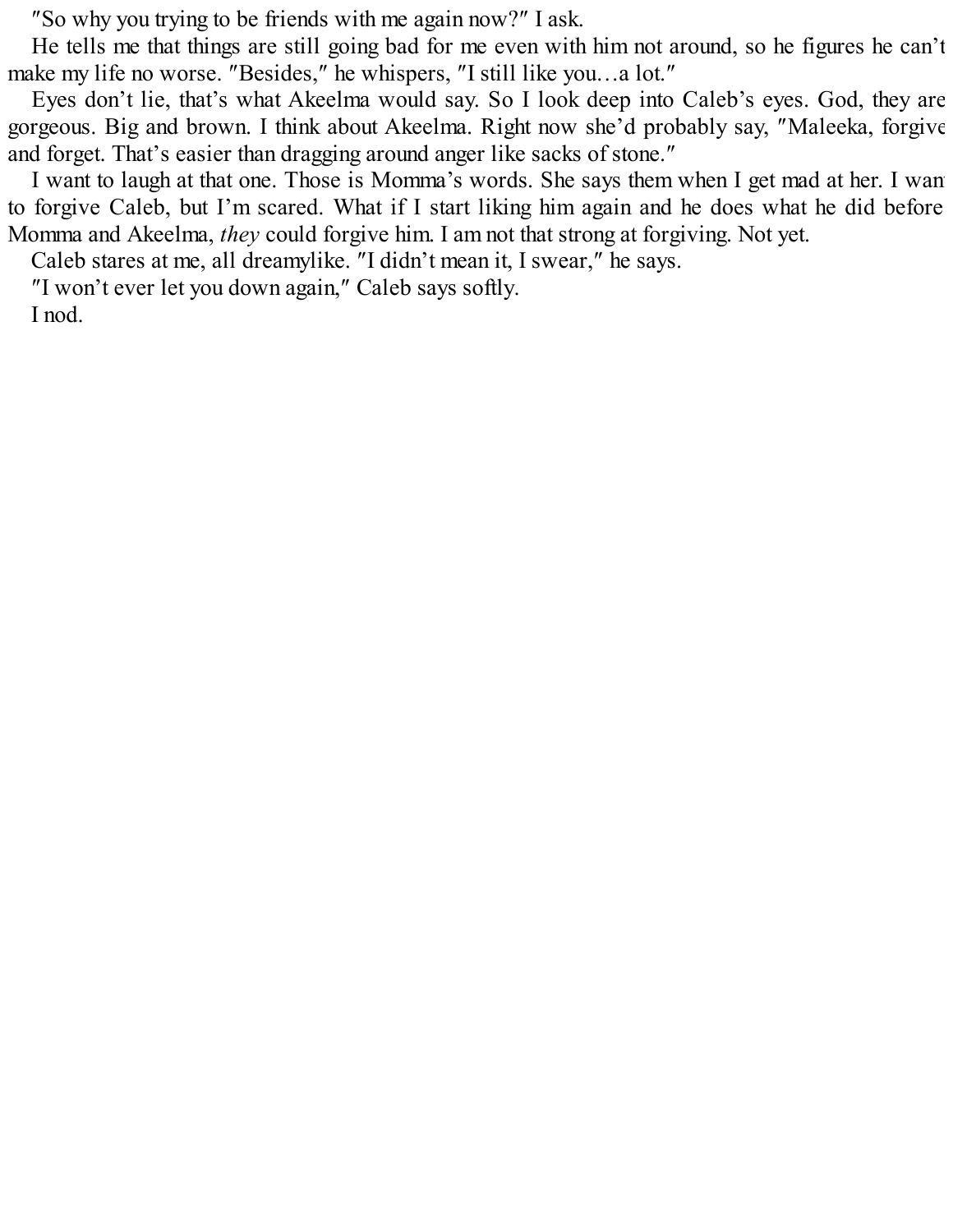MISS SAUNDERS IS CRAZ.YLast week she's got me stuck in in-house detention, this week she's asking me to stay after school so she and me can go over my diary again. I'd promised to meet her as soon as the three-thirty bell rings. I lied. I get to her room at four-forty-five. Why should I bust my but getting to her when she got me put in in-house detention?

Instead of rushing, I stay and help Miss Carol do some Xeroxing, then watch the cheerleaders rehearse outside. When I get to Miss Saunders's room, she's not even there. The janitor says she's in the auditorium. We have to give speeches in her class tomorrow and she wants us to each do it from the stage in front of a mike. She's there checking out the equipment.

I figure Miss Saunders is on the stage, so I go into the auditorium by the backstage. The ninth graders are putting on *The Wiz* and they got all kinds of junk on stage. I hit my toe on a wooden monkey, and almost trip over some long ropes and cables. I want to scream when I see the witch's costume hanging on a hook in the corner like somebody's in it.

I can overhear Tai and Miss Saunders talking. They can't see me where I am. ″This stuff was supposed to be off the stage for my class tomorrow,″ Miss Saunders is saying. ″Nobody here does what they say they will, when they say they will. Thanks for agreeing to help me move it, Tai."

Tai stands up and walks over to Miss Saunders. They push two tables toward the stage curtains, then stop to take a breath. ″I don't mind. I like the kinds of things you're doing to keep students interested,″ Tai says.

I start to leave backstage when something Miss Saunders says makes me stop in my tracks. ″I wish it was helping their grades, though. Half my seventh graders are flunking this semester.″

Tai's eyes look like they gonna fall out of her head. Mine probably do, too. ″How can that be?″ Tai says, standing and stretching her arms to the ceiling. Then, bending over like a ballerina taking a bow, she grabs hold of her ankles and pulls her head in between them. ″I hear your students in class. They love it. They get so excited.″

Miss Saunders bends over to get a good look at Tai. ″They are so enthused in class. Full of great ideas.″

″That's great,″ Tai says, standing and stretching from side to side.

″Their insights are fantastic,″ Miss Saunders says. ″Right on target. But their test-taking skills are just terrible.″

Tai heads for the bed Dorothy wakes up in when she finally makes it home, and grabs one end and starts talking. ″That's not unusual for many of our kids. But you've managed to get them to like Shakespeare. To read something other than the *TV Guide.* Help them learn to test better. Don't kill their spirits by flunking them and making them think that nothing they've done really counts.″

Miss Saunders sits down on the edge of the bed. ″I can't give them what they haven't earned.″

″Nobody is asking you to do that,″ Tai says.

Miss Saunders says McClenton students have to be held to the same standards as other kids around the city. Tai says that's true, but that tests ain't the only way to prove you know something.

″They will thank me later,″ Miss Saunders says.

Tai sits down on the bed and folds her legs. ″If you're still here.″

Miss Saunders stands and folds her arms tight.

″I know the students have been hard on you. The picture on the blackboard. The name-calling in the halls. Kids telling you to buy a new face.″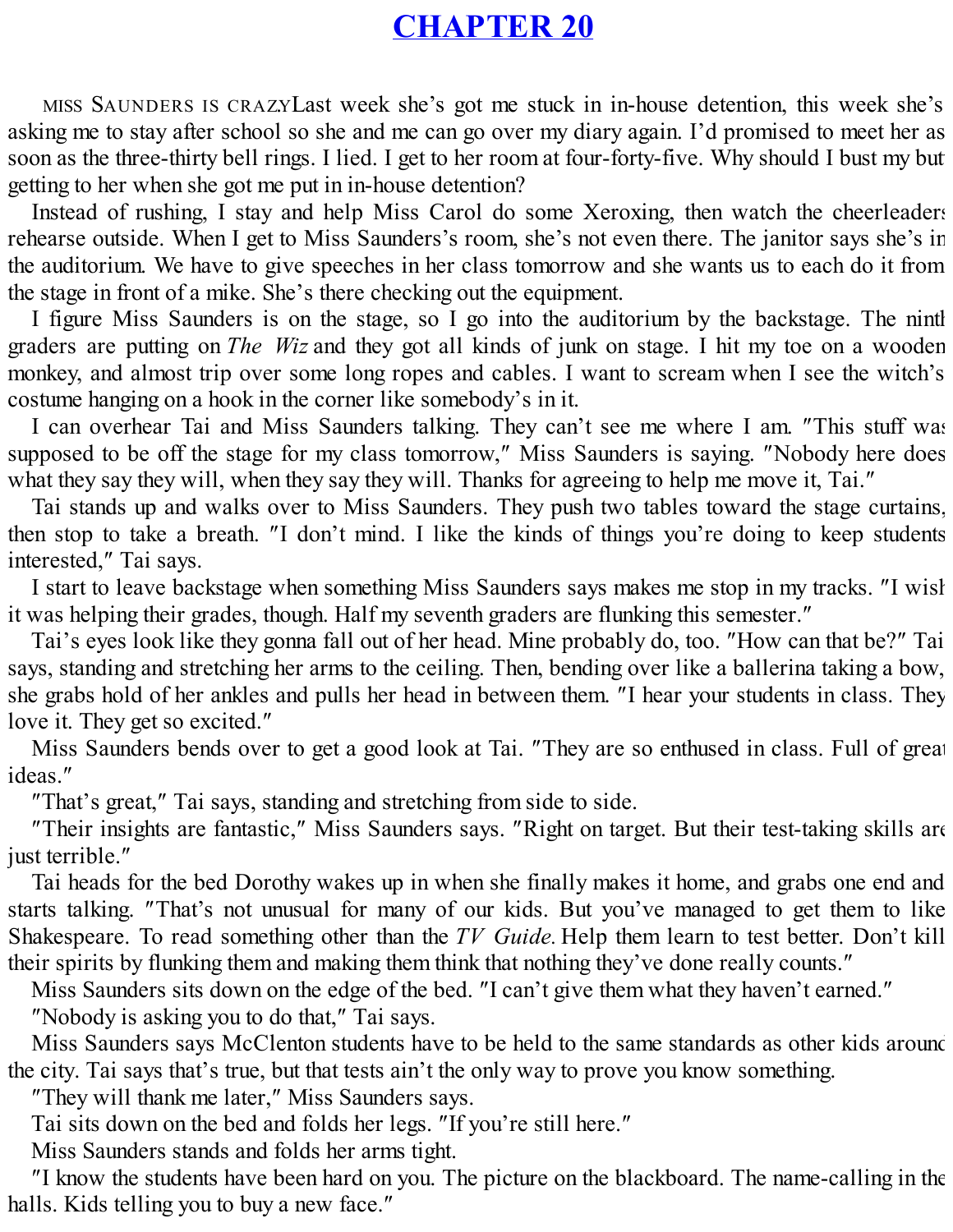″I don't want to talk about it. Let's get this stuff offstage.″ Miss Saunders gets up and starts dragging the end of the bed toward where I'm standing backstage. I'm fumbling with my bookbag and trying to get out of there. But I don't make it too far. I can't help wanting to hear what they're saying.

Tai walks over to the edge of the stage and sits down. Her short legs look funny hanging over the side. She starts drawing circles on the floor with her fingers. ″Ease up,″ she says to Miss Saunders. ″None of us is perfect.″

″That's easy for you to say,″ Miss Saunders says. Then she starts talking real soft and sad. Telling Tai how when she was little, she prayed to God to make her face perfect. ″He didn't,″ she says, ″so I tried to make up for it. To be perfect at everything else I did.″

Then Miss Saunders says she always had to be better than everyone else at everything, because people always thought she was less-than due to her face. She says she's always had to dress better. To get the highest grades and be the most creative. At her job, she had the highest sales record in the company for six years straight. ″Even here at McClenton,″ she says, ″I put in longer hours and give students an educational experience that they won't find anywhere else.″

″That's a lot of pressure to put on yourself and everyone else,″ Tai says, coming closer to Miss Saunders. ″You are a great teacher, with good ideas. These kids will like you no matter what you look like,″ she says. ″But it's your need to be perfect that will ruin you here, not how you look.″

Miss Saunders takes out a mirror and starts redoing her lipstick. The next thing I know, she's staring right at me through that mirror. ″Maleeka Madison, you little sneak.″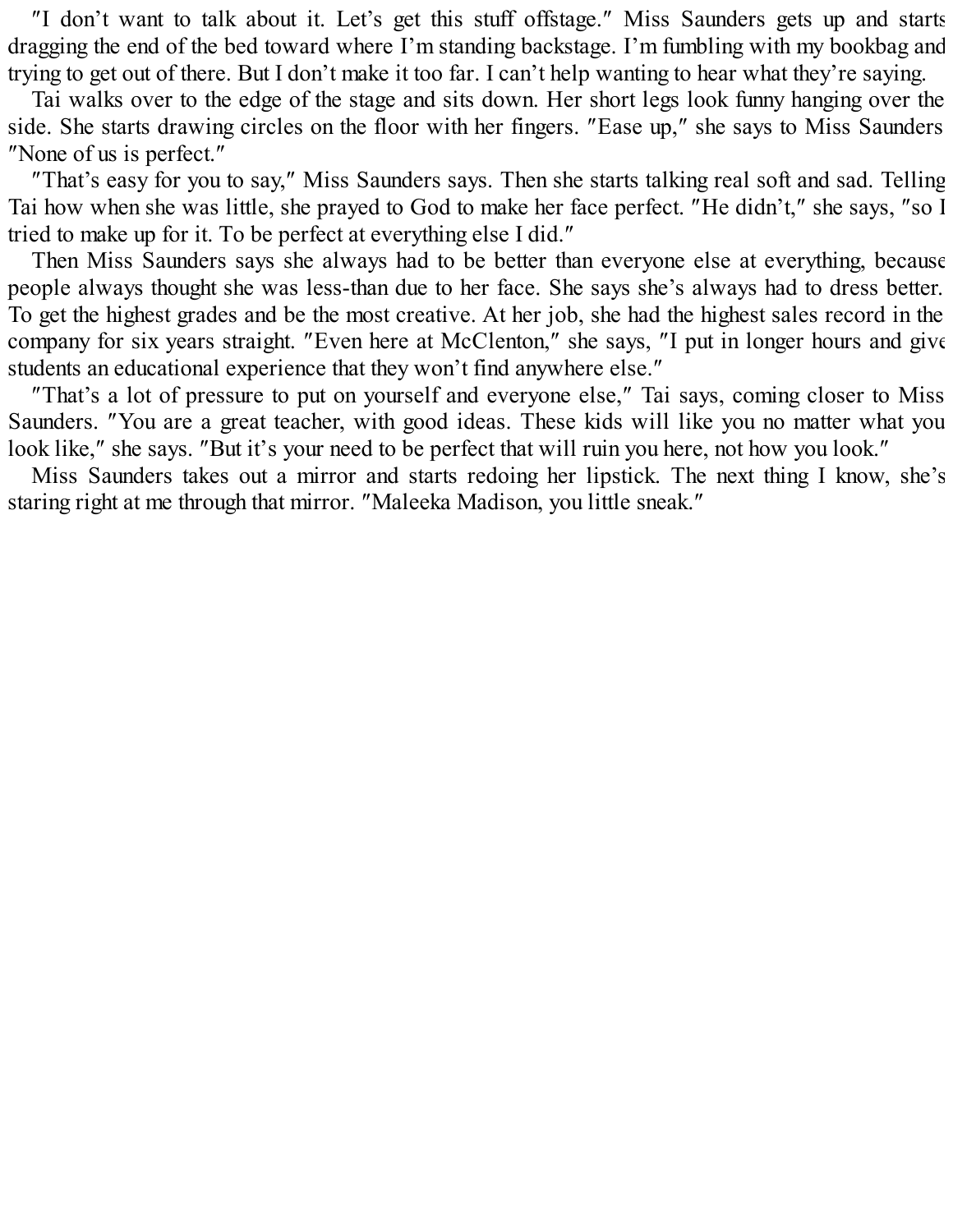IF IT WASN'T FOR TA,I I don't know what Miss Saunders would have done to me. Even from where I'm standing backstage, I can see that she's pissed. Teachers don't go for you knowing their personal business. That's the one thing besides hitting them that makes them go totally nuts.

All that yoga and kung fu stuff Tai does must really work because she's calm. Real chilled out. Miss Saunders is fidgeting. She is sitting there with her arms crossed.

Tai asks me to have a seat. Then she explains how it's not polite to listen in on other people's conversations. I know she's right. I tell her I won't repeat nothing I heard. Tai believes me, but Miss Saunders, she just ain't buying it.

I didn't tell Char nothing about the incident when I saw her the next day. Char is one of the kids flunking English, so I know hearing some dirt on Miss Saunders would make her day. But I keep quie about it. Besides, Miss Saunders is gonna get hers soon enough. Char told Juju she was flunking English and it's because Miss Saunders don't like her. Char says Juju told her not to worry. Juju says she'll handle things.

In class Miss Saunders says she wants to see me after school. It seems that woman don't know how to make nothing happen during the school day. She always makes you stick around later for her.

After school when I walk into Miss Saunders's classroom, she's got her feet on the desk and her head shoved all up in a book. When she sees me, she takes her feet down off the desk.

″Good. You came,″ she says. ″Sit, sit down.″

I sit down and hope she's gonna make it quick.

Miss Saunders is suited-down and buttoned-up tight, like usual. Today she's got on a blue suit with gold buttons, the same kind they got on navy uniforms.

″I wanted to speak with you, Maleeka.″ Miss Saunders starts rubbing her hands together, cracking her knuckles. ″About your diary. We never did discuss it. How is it coming along?″

Before she says anything else, I pull out papers and show her my stuff. I'm talking to her about Akeelma, like Akeelma's a real person.

Miss Saunders says my stuff is good. She tells me I get*two* A's for it. Says I can keep it up if I want to, but she won't make me. I look her up and down. I tell her I don't know what I'm gonna do. ain't for doing schoolwork when I don't have to.

Miss Saunders gets real quiet. She acts like she doesn't want me to leave. I'm missing the ″I Love Lucy″ show on account of her, so I stand up to go. She finally gets around to what she's been wanting to say all along, I guess. ″Have you told anyone about my conversation with Tai?″ Miss Saunders gives me a hard look and goes on about how important it is for a teacher to not have her personal business out among students. How it can ″undermind her credibility,″ whatever that means.

″Well, you don't need to worry,″ I say, coming closer to Miss Saunders's desk, ″I ain't telling.″ Some teachers got pictures of their family on their desks. Their kids, husbands, even their dogs. Tai, she got pictures of this little Korean girl she sends money to every month. Miss Saunders ain't got nothing or nobody on hers. It's like she ain't got no life except for her life at work.

Miss Saunders gets up, and paces the room. She don't know what to say next. I can tell. All this walking around she's doing is starting to get to me. I go to the blackboard and start drawing on it. ″You act like you're the only one in the world who's been teased,″ I say, looking her right in the eyes. ″Please. Look at me.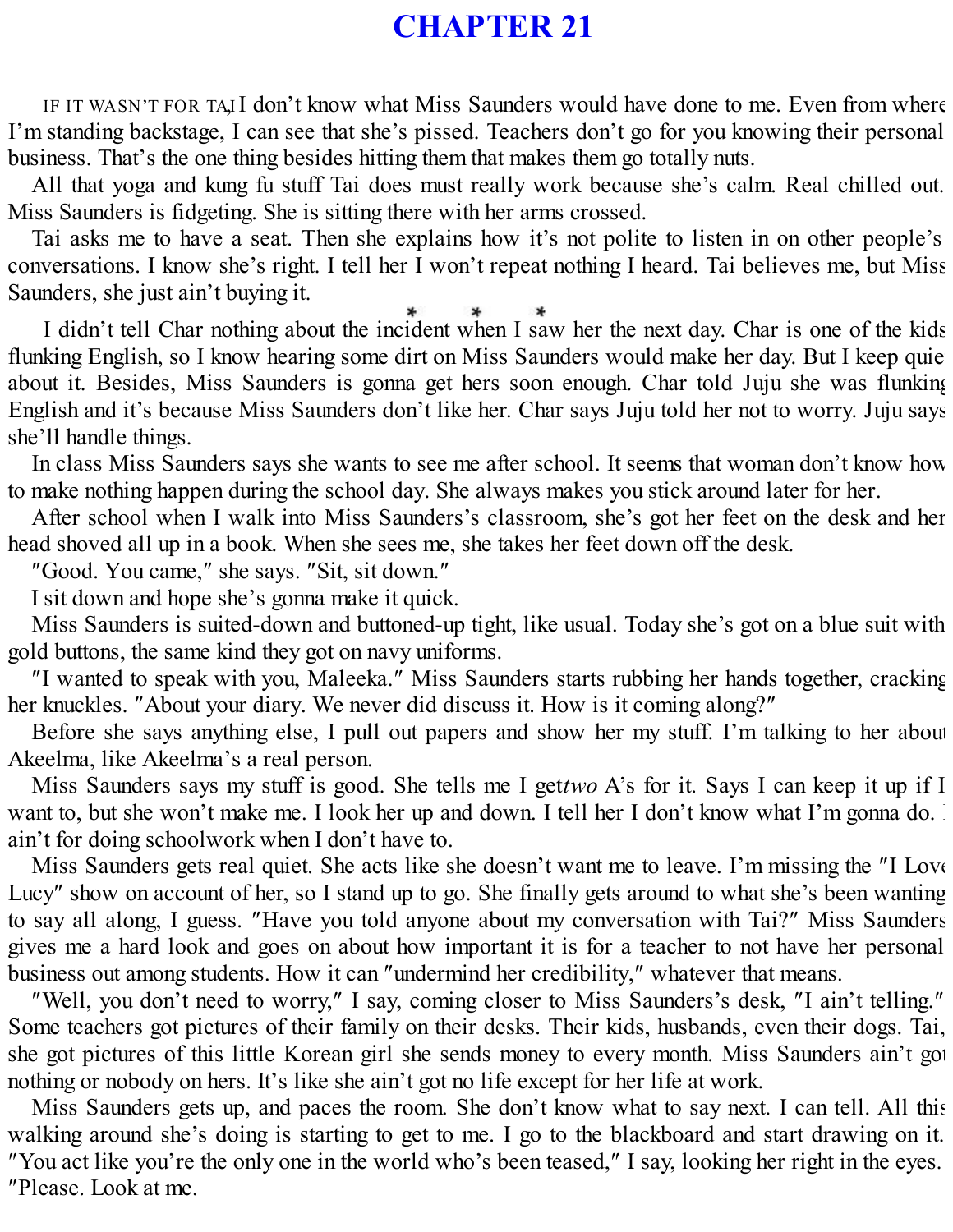Miss Saunders stiffens up.

I keep talking. ″Some of us is the wrong color. Some is the wrong size or got the wrong face. But that don't make us wrong people, now does it?″ I sit myself on my desk and put my feet up, like Miss Saunders had done. ″Shoot, I know I got my good points, too.″

Miss Saunders cracks a smile. ″Maleeka, you have a lot of good points,″ she says. Then she says how good I am at writing and math. And she starts in on me about bringing up my grades.

Before she gets too far, I ask, ″You got any friends?″

Miss Saunders hunches her shoulders. ″I've had a few in my time. It's hard to keep them, with all the traveling I did in my corporate job.″

″Tai and you are buddies, right?″

″Girl, you ask a thousand questions,″ Miss Saunders says. Then she answers me straight. ″Yeah, Tai and I have been friends since college. Tai was the one that suggested I come here to McClenton.″

I gather my books and prepare to leave. ″I'm glad you've got *one* friend,″ I say.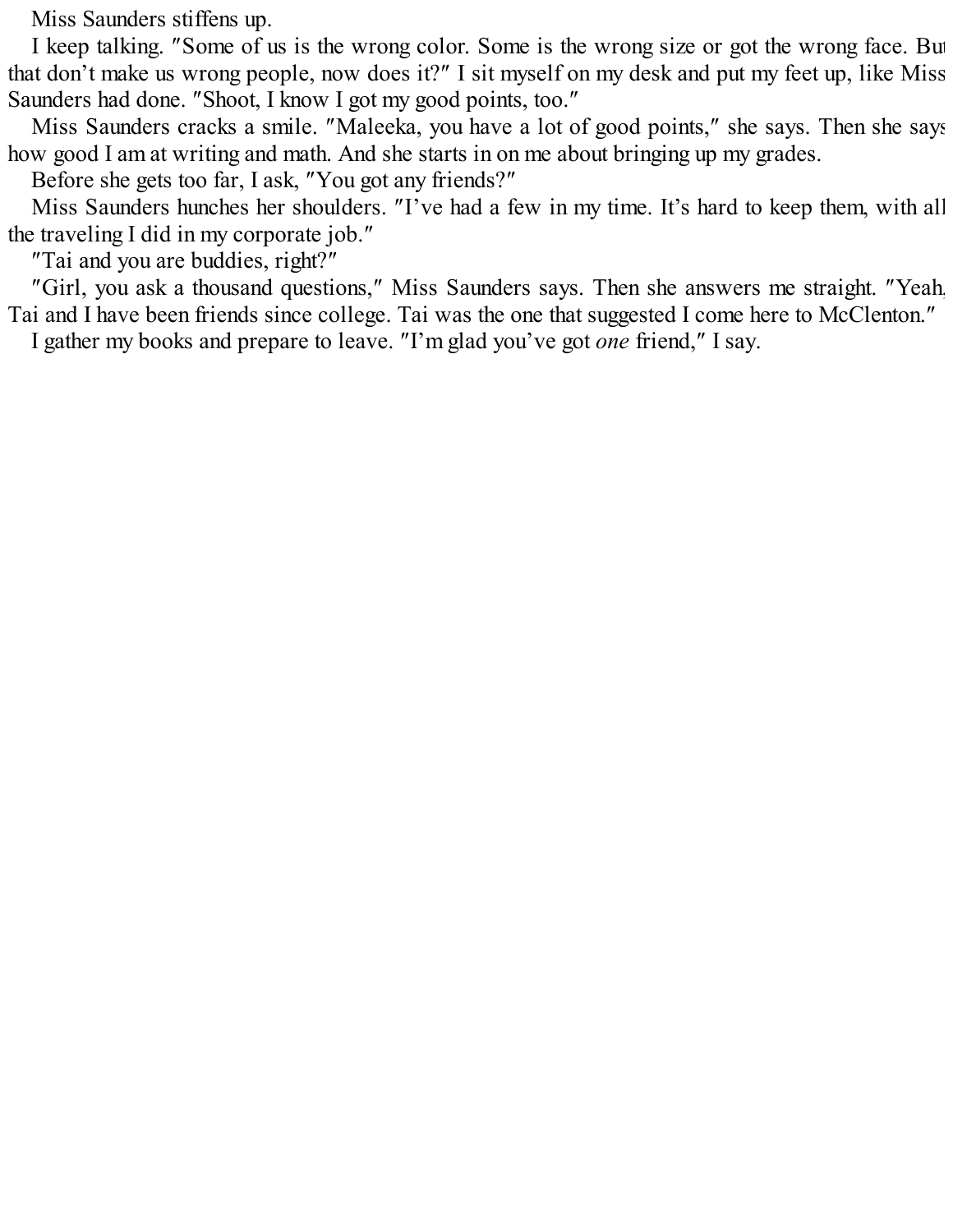I'M ALMOST HOME BEFORE I REMEMBERAT I want to enter my writing in a library contest. So I turn around, walk back to the library, and talk to the librarian. She says the contest winner will get one hundred dollars. I sign myself up right away. I tell the librarian I'm gonna turn my papers in tomorrow.

At home after I eat, I go straight to my room and rewrite all of Akeelma's stuff. I write them up real nice and neat. When I'm finished, I only have five pages. That ain't enough, I'm thinking. So I stay up half the night writing more. Momma comes to my room a few times and tells me to go to bed. But I beg her to let me stay up till I finish.

*Dear Diary:*

*Kinjari isn't so skinny anymore. They had him working the crew, so they let him eat good. I* cried when I saw him. I curled up in a ball and hid my face. Kinjari came closer, and sat next to *me. ″There is no one more beautiful than you, Akeelma,″ he said. That only made me cry more.*

*″I'll go where you go,″ he said in my ear.*

"You were a good boatbuilder at home," I said. "They will want to keep you here when the ship *docks. You will be free, almost.″*

Kinjari told me that he could never work on a boat like this just to see the sun and feel the wind *whenever he pleased. ″I would rather be a slave with you than be free by myself,″ he said.*

Then he held my chin and helped me drink water from a wooden cup. At first I would not look *him in the eyes. But then when I did, I was glad. Kinjari's eyes warmed me like the sun.*

#### —*Akeelma*

I never talked to Momma about Akeelma till last night. When I got up this morning, she asks how things turned out. I let her read my diary page.

″You're a good writer,″ Momma says, setting the papers down gently. ″You could be a professional writer someday,″ Momma continues, sounding just like Miss Saunders. ″Like your father.″

″Daddy wrote stuff? Stuff like this?″ I ask, putting my hand down on the papers.

″He wasn't as good as you,″ Momma says, going to the sink for a glass of water. She won't drink cold water from the fridge, just warm tap water. ″But your father, he wrote nice letters, poems, stuff like that.″

″He ever write a poem about you—or me?″ I ask.

″Don't you remember the poem he wrote about you? The one about you being beautiful?″ Momma asks.

″Me? What?″ I ask, getting excited. ″No, I don't remember. When did Daddy write that? Where is it?″

″I don't remember,″ Momma says, getting up for more water. Then she stops in her tracks. ″Well, now, let's see,″ she says, scratching her head. ″Maybe it's in that box in my closet. I put stuff there that your dad gave me. I forgot about the poem, though, till just now.″

I run up the stairs, two at a time. I hop over the top step and almost fall into Momma's room. I push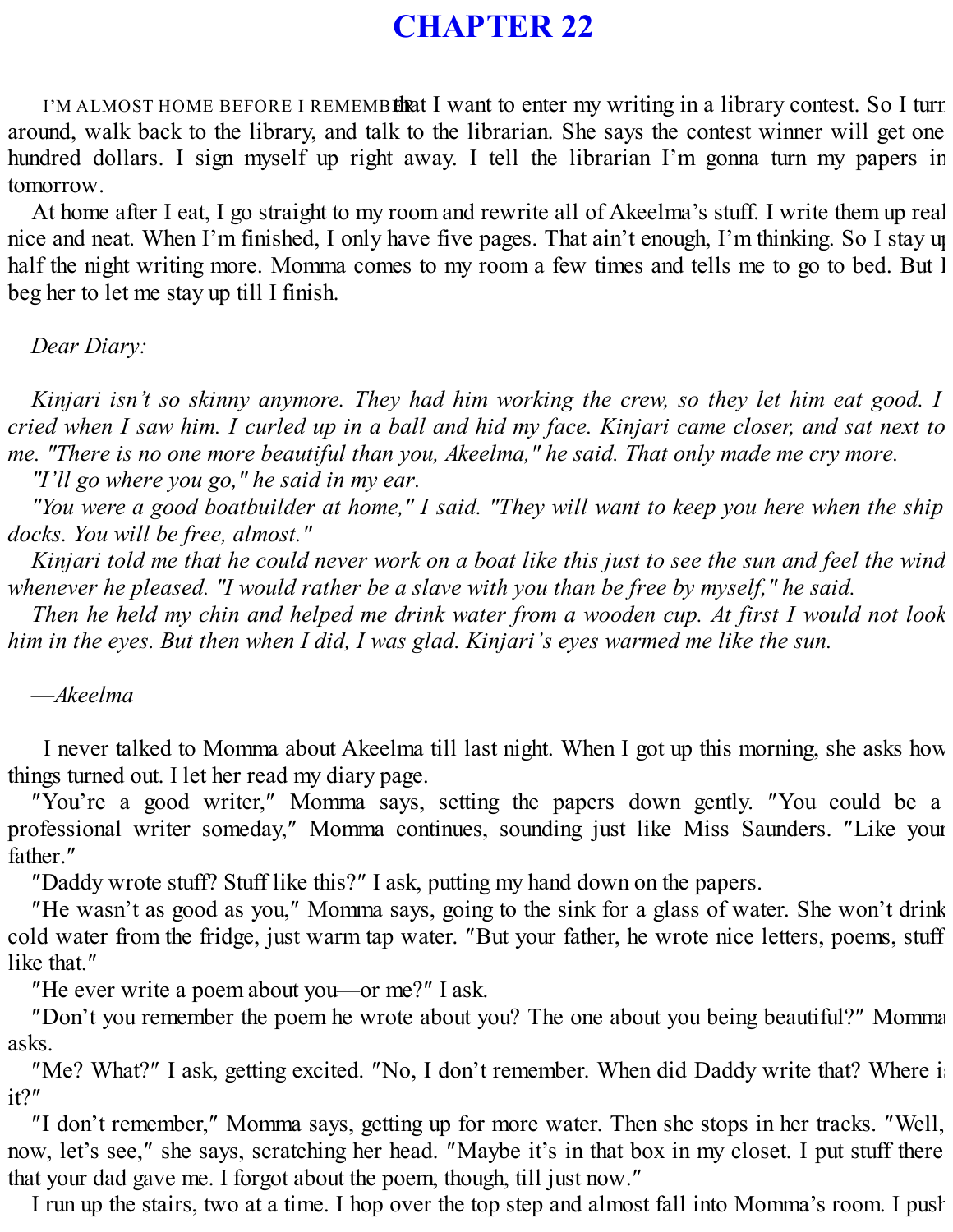past the shoe boxes full of dream books and no-good lottery tickets and fabric scraps, and go for the one marked with my dad's name—*Gregory.* I lift the box out of the closet like a fragile piece of glass. But I'm too scared to open it up. When I do, tears come to my eyes. There's pictures of me and Daddy standing in front of the house. Playing football in the yard. Him carrying me on his back up the stairs. I haven't seen these pictures since Daddy died.

Momma's yelling for me to hurry up because I got to go to school in a half hour. I'm looking through all the pictures but I don't see no poems. I find Daddy's birth certificate and the driver's license from when he drove a cab. I just about give up, but then I see a crumpled brown paper bag that's been smoothed out and folded tight. The words is written out real neat and straight and strong.

Brown **Beautiful** Brilliant My my Maleeka is Brown **Beautiful** Brilliant Mine

Momma is calling me. I can't answer. My mouth is full of Daddy's words, and my head is remembering him again. Tall, dark, and smiling all the time. Then gone when his cab crashed into that big old bread truck. Gone away from me for good, till now.

″Maleeka, you got to go to school, girl,″ Momma says, heading upstairs.

I fold the poem and stuff it in my pocket. Then I take the picture of Daddy with me on his back and put that in my other pocket.

″Find anything?″ Momma asks, sitting next to me on the bed.

″Just some stuff,″ I say, walking out of the room to get my jacket.

Momma doesn't ask what kind of stuff. It ain't that she don't care. She just ain't ready to look or listen to Daddy again. She shoves the pictures back in the box, and puts the box on the shelf. I kiss Momma good-bye, and soon she's in the sewing room, threading the needle. By the time I shut the front door, all I hear is that sewing machine going like crazy.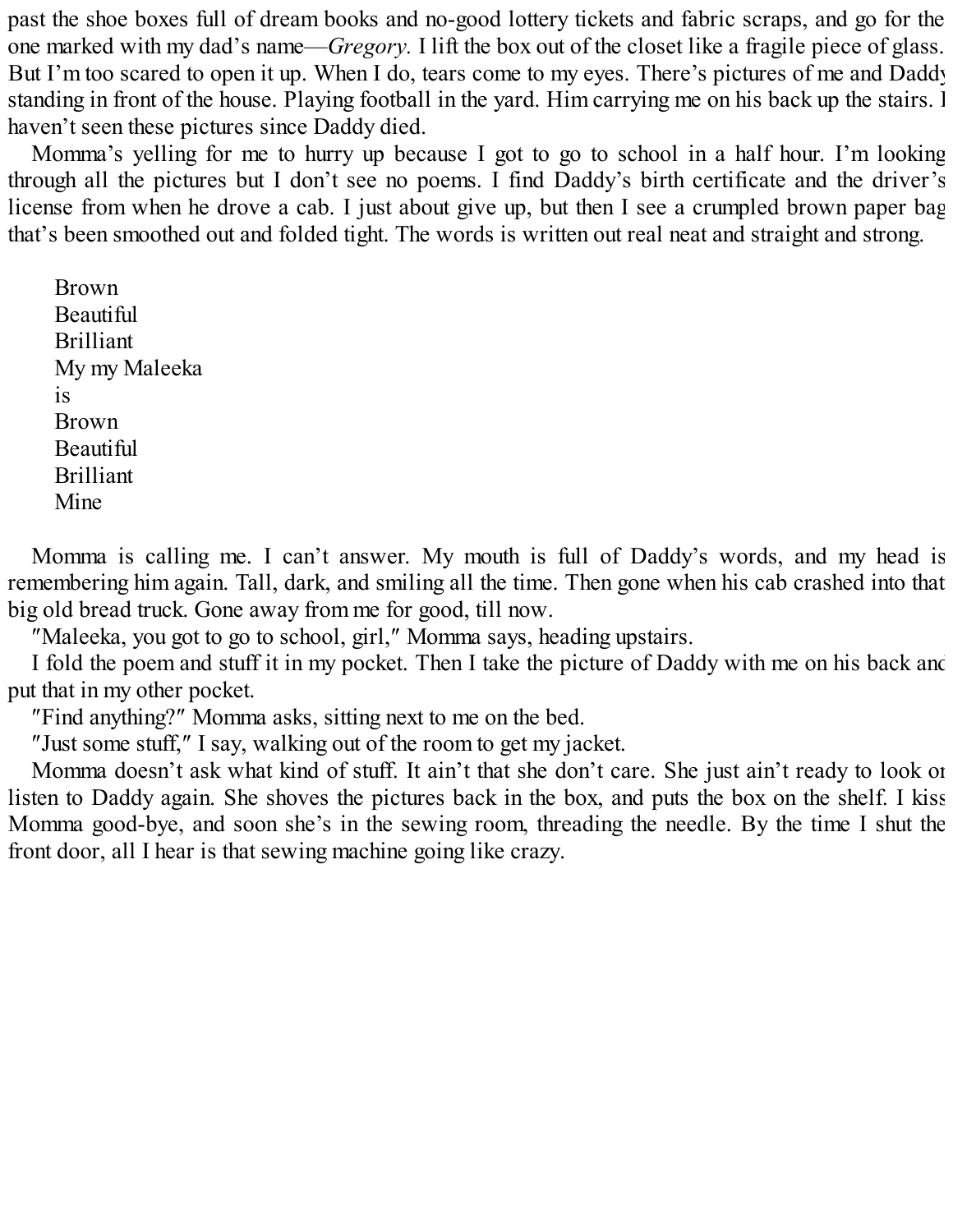AT SCHOOL I SKIP LUNCH PERIOD, and go over to the library and hand in my stuff for the contest. The librarian says that over one hundred kids have entered this contest. I almost take back my entry when she tells me that. But then I start thinking about how much time I put into my writing. I ain't got nothing to lose, I tell myself. I'm almost out the door when I see some books on the table. They're poetry books, so I sit down and look at them for a while, and think about Daddy all over again.

Working in the principal's office has got its benefits. You get to see and hear everything. Like parents coming in to tell Mr. Pajolli off. Juju came by today. She didn't have an appointment. But she wouldn't leave, so they pulled Miss Saunders out of class and got somebody else to cover her for a while.

Before Miss Carol can open her mouth to speak, Juju is screaming loud as anything. She's saying her sister is failing because of Miss Saunders.

Mr. Pajolli comes rushing out of his office, asking JuJu to quiet down. He puts out his hand, and introduces himself. JuJu looks at his hand like dirt's on it. She ain't gonna shake it. He asks her to calm down. She won't.

JuJu starts saying who she is and what she's come for. She's got on a skintight, fire-engine red dress that swishes like cheddar cheese on a grater every time she moves.

She's banging her fist like a gavel on the front desk. She sticks her long, bony finger in Mr. Pajolli's face and says, ″Before that woman came, Char got A's. Now, all she gets is D's. What's up with that?" she shouts.

JuJu's right about Char's bad grades. As soon as Miss Saunders came here, she separated me and Char's seats. I guess she could see I was letting Char cheat off me. I ain't been doing Char's homework like I was, neither. Lately, I been making up excuses, saying Momma's keeping me busy with chores, stuff like that.

Before Mr. Pajolli answers JuJu, JuJu is on to a new subject. ″Char's all the time talking about that woman at home. Mostly how mean she is. And ugly. That teacher can't be taking her problems out on my sister just 'cause she got burnt on the face or something.″

Mr. Pajolli asks JuJu to come into his office. "No," JuJu says. She's not leaving until she sees Miss Saunders. Mr. Pajolli finally tells Miss Carol to send for Miss Saunders.

Miss Saunders comes into the office with her head up and her grade book under her arm. She's wearing red today, too. She seems calm, maybe because she's never met JuJu before.

Mr. Pajolli waves his hand for JuJu to follow him to the office. JuJu shakes her head "No. We ain' hiding this behind no closed doors. I want this thing out in the open. Right is right, so let's handle our business here,″ JuJu says.

Mr. Pajolli stands his ground. "Business is handled in my office or not at all."

JuJu's still mouthing off but she follows behind Mr. Pajolli. ″This is Char's third time in seventh grade,″ she's saying. ″Char can't afford to do no more time here. Her other teachers know that. They're giving her the grades she needs to move up.″

Miss Saunders hands JuJu some papers. Most of them are incomplete, she says. Charlese would rather pass notes than do assignments, Miss Saunders tells her. JuJu eyes the papers.

I don't know what happened next. Miss Carol told me to go get the janitor and tell him the principal wants him to clean up the mess in the boys' room. Miss Carol could have called the janitor on the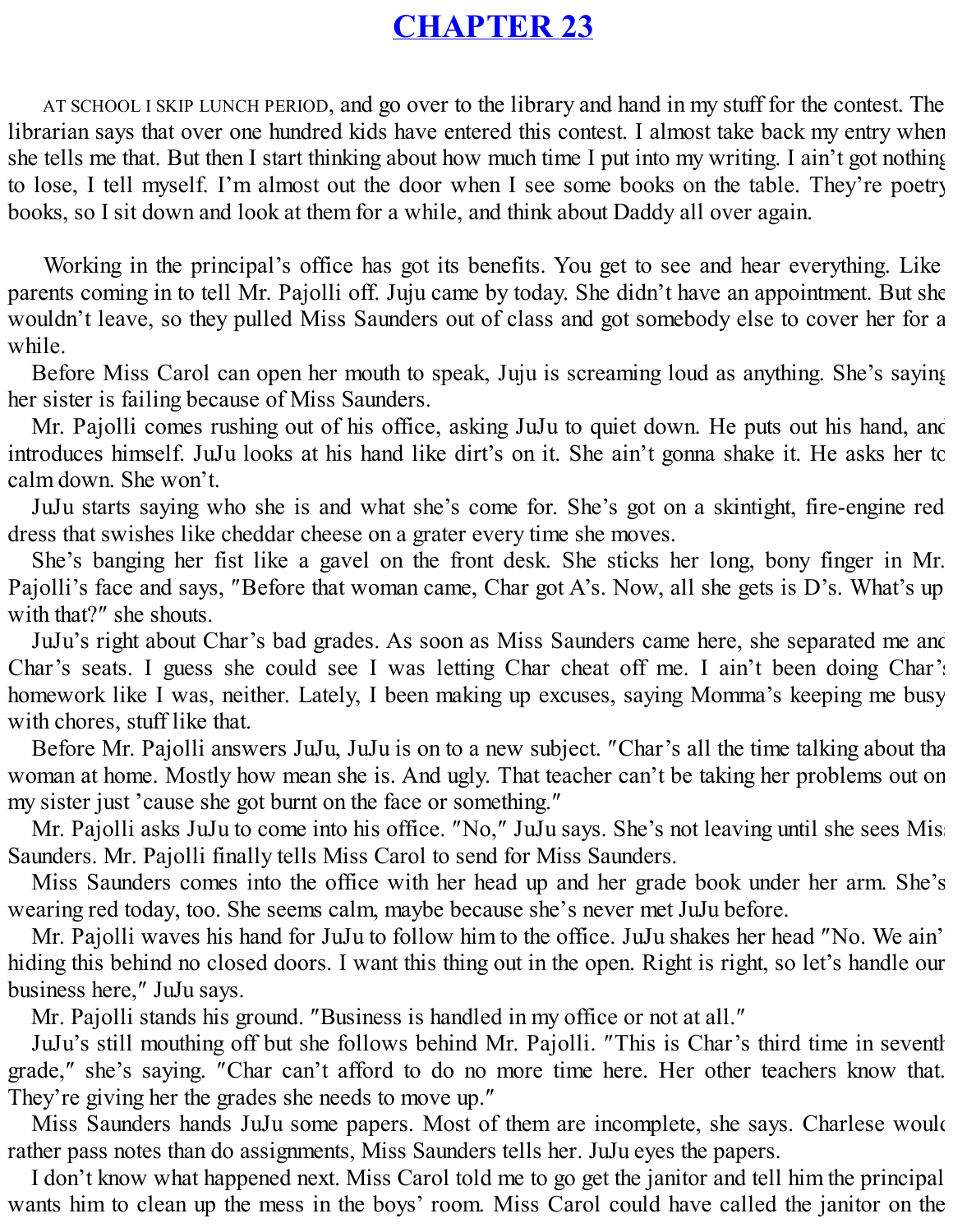intercom. She wanted to get rid of me, is all. The next time I see JuJu, she's stomping out of the office, saying Char better not flunk seventh grade. Her feet sound more like bowling balls falling to the ground than feet. Then all of a sudden she stops and stares Miss Saunders up and down. ″You don't know what you're doing. You never even taught kids before. You flunk my sister, you won't teach nowhere else. I know people. Big-time people,″ she says, walking out of there.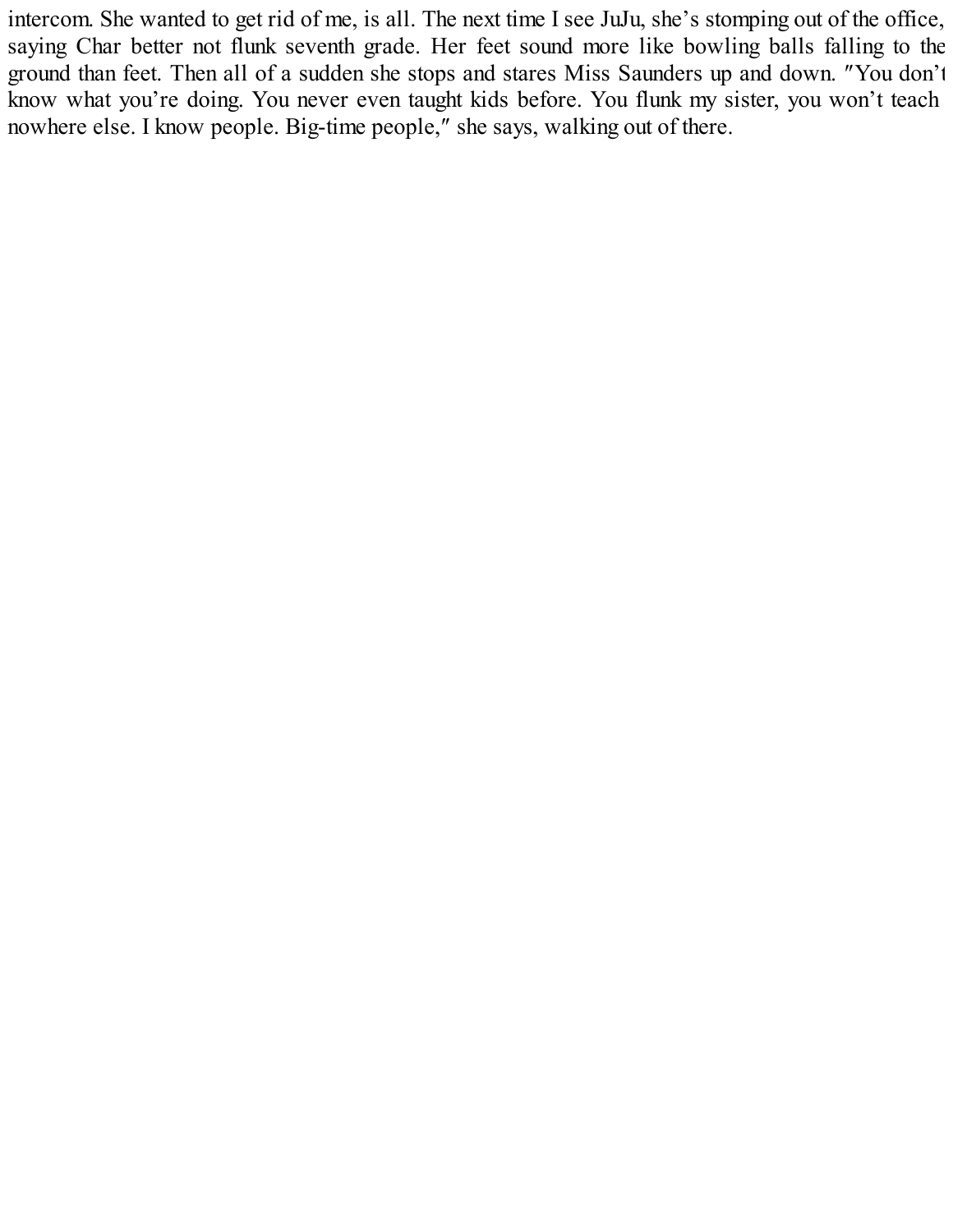MISS SAUNDERS DOESN'T KNOwWhat she did, pissing off Charlese and JuJu. Now, all Char does is talk about getting back at Miss Saunders. She ain't joking, neither.

Last year when the gym teacher flunked her, Char ripped a hole in the top of her convertible. Hotglued another teacher's grade book together when he told her sister she was missing too much class.

Me and Char and the twins are hanging out behind the school when Char says Miss Saunders is gonna get it the worst, that we're gonna meet tomorrow at school at the crack of dawn to start messing up Miss Saunders. I'm watching the sky. Lightning is flashing across it like God is trying out his electricity. And the clouds are black, like rain's gonna pour any minute.

I'm scared of storms. Char ain't. She loves watching rain beat on people and lightning chase people inside. ″We gonna jack Miss Saunders up,″ she says, putting another coat of blueberry grape polish on her nails. ″I hate that ugly woman. Hate her.″

I think about telling Char about the conversation I heard between Miss Saunders and Tai in the auditorium, but I don't. I ain't no squealer. Never was, never will be.

″Give me five,″ Raina says, walking over to Char, ignoring me. ″What's shaking?″

Char tells Raina how she's gonna get even with Miss Saunders. ″It's payback time,″ Char says, laughing out loud.

I ignore them and keep watching the sky.

″You know that big globe Miss Saunders got in her room? The one she says cost all that money. Well, that's gonna be the first to go," Char says. "Gonna carve that sucker in two like a Thanksgiving turkey.″

Raina and Raise slap each other five and talk about spray painting the walls.

″You gonna do all that, just because you got in-house detention?″ I ask. Char and the twins turn away from me. I swallow hard. ″You been on detention before, Char. Why you getting all crazy now?″ I ask.

Char keeps polishing her nails. ″Ain't nobody ugly as Miss Saunders gonna be embarrassing me every time I turn around. Then go ragging on me to my sister JuJu. I can't just let that go. Just wait. Tomorrow morning's just the beginning.″

″I can't get in no more trouble with Miss Saunders,″ I whisper.

″Shut up, Maleeka,″ Raise says. ″Char knows what she's doing.″

″I sure do,″ Char says, throwing her nail polish at my head. The bottle misses me, but breaks open on the steps.

″I can't get in no more trouble. That's all I know,″ I whisper.

If things ain't bad enough already, here comes John-John McIntyre and his crew. ″The sky's gonna be as black as you in a minute, Maleeka,″ he says, looking up at the clouds. His friends think he's funny. They laugh and give a few high fives. Then they start singing, ″Maleeka, Maleeka, we sure wanna keep her….″

″Shut up,″ Char yells. ″John-John McIntyre, I will kick your butt,″ she says, going after John-John. ″Jack up Char,″ one of his friends says. ″Who she think she is coming at you that way?″

John-John don't say nothing. He just looks at Char with a stupid smirk on his face.

″See you later, Midnight,″ he says to me.

I can feel myself getting mad, my fists balling up at my sides.

Then I remember a poem about midnight that I seen in one of those poetry books at the library. The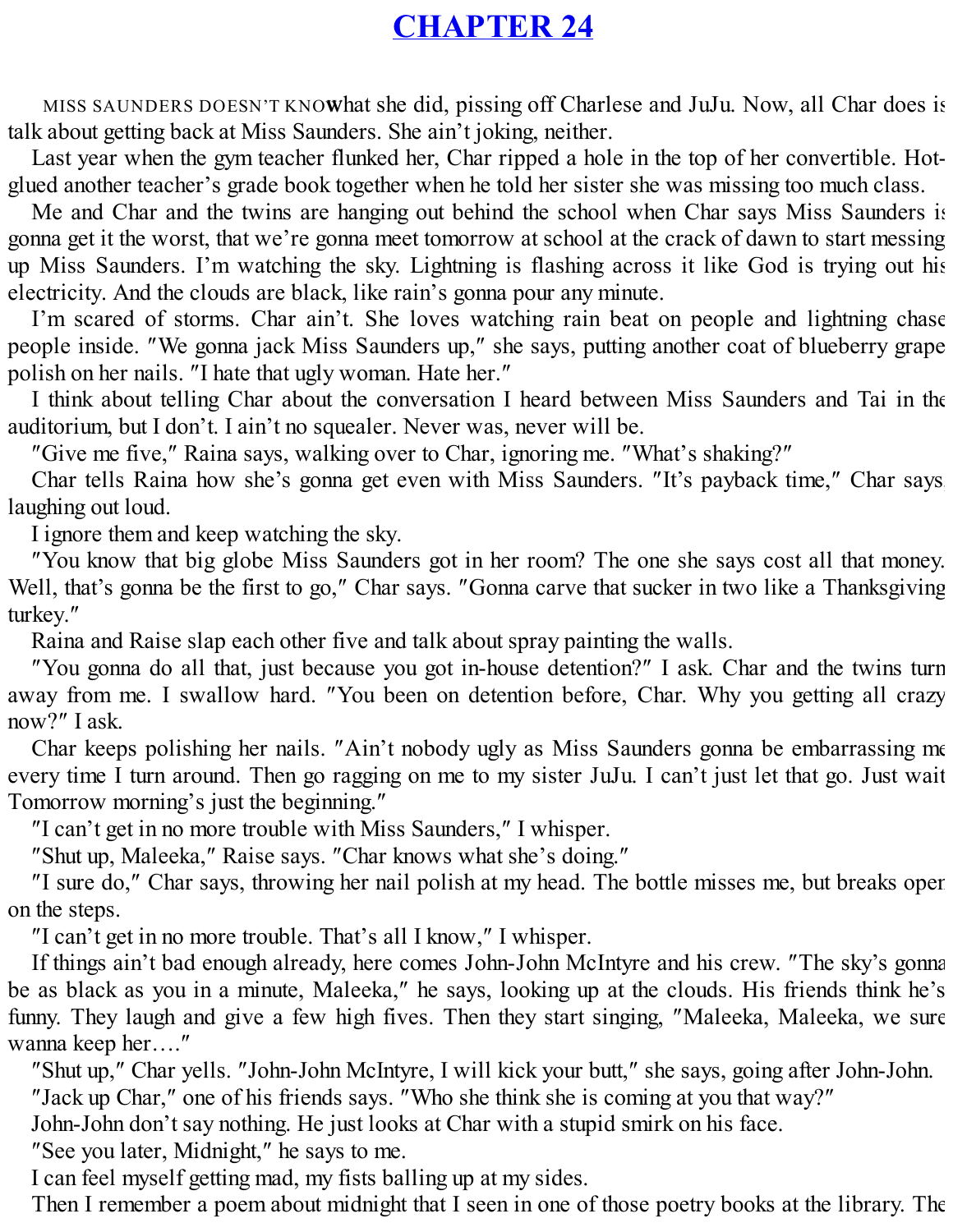words of the poem come tumbling in my head, and I start to smile.

#### **Midnight**

At midnight, if you have eyes to see, There's beauty and there's majesty.

Sweet brown babies tucked in tight, Shooting stars bursting through the night.

Strong, sturdy trees reaching for the sky Dancing and swaying to the moon's lullaby.

Quiet waters. Silent nights. Angels soaring toward the light.

At midnight, if you have eyes to see There's beauty and there's majesty.

Char don't understand what's going on with me. She looks at me and calls me stupid, the way I'm smiling to myself. Then she tells John-John to shut his big, stupid mouth. He winks and keeps moving. But he's still looking back at me, like he can't figure out what's got a hold of me.

Char's saying something about how she's gotta always look out for me, but I ain't listening really. I'm saying that poem over in my head again and again.

Next thing I know, here comes Caleb. When Char sees him, she starts talking real proper, all up in his face, telling him how she likes his braids. Asking the name of that cologne he's wearing.

″Hey, Maleeka,″ he calls to me, ignoring Char. Caleb sure looks good. And he smells even better. He's got on a lime-green African dashiki with tiny golden swirls stitched on it. He and me just stand there, smiling at each other.

Char pushes herself between us. ″You can thank me for how good Maleeka looked,″ she says, snuggling up to Caleb. ″I bought them clothes for her. Gotta keep my girl looking good,″ she says, licking her lips.

Caleb tries to peel Char's fingers off his arms. It ain't easy, she's holding on tight. ″I've been thinking some more about what we talked about in detention,″ Caleb says to me, finally getting Char off him and moving closer to where I am. ″I been thinking about changing things around here. Making things better,″ he says.

″What you mean, like scrubbing floors?″ I ask, wrinkling my nose.

″Some of us are getting together tomorrow to talk about ways to improve McClenton. You should come, Maleeka,″ he says, peeling Char's hand off him again.

″Maleeka's busy,″ Char snaps.

″Yeah,″ I say. ″Busy.″

″Come after you're done then,″ Caleb says.

Char busts out laughing. ″Sure, Maleeka will come after she's done. Me, too. I'm coming, too. We're *all* gonna help save the school, right, Maleeka?" she says, shoving me so hard I almost fall down.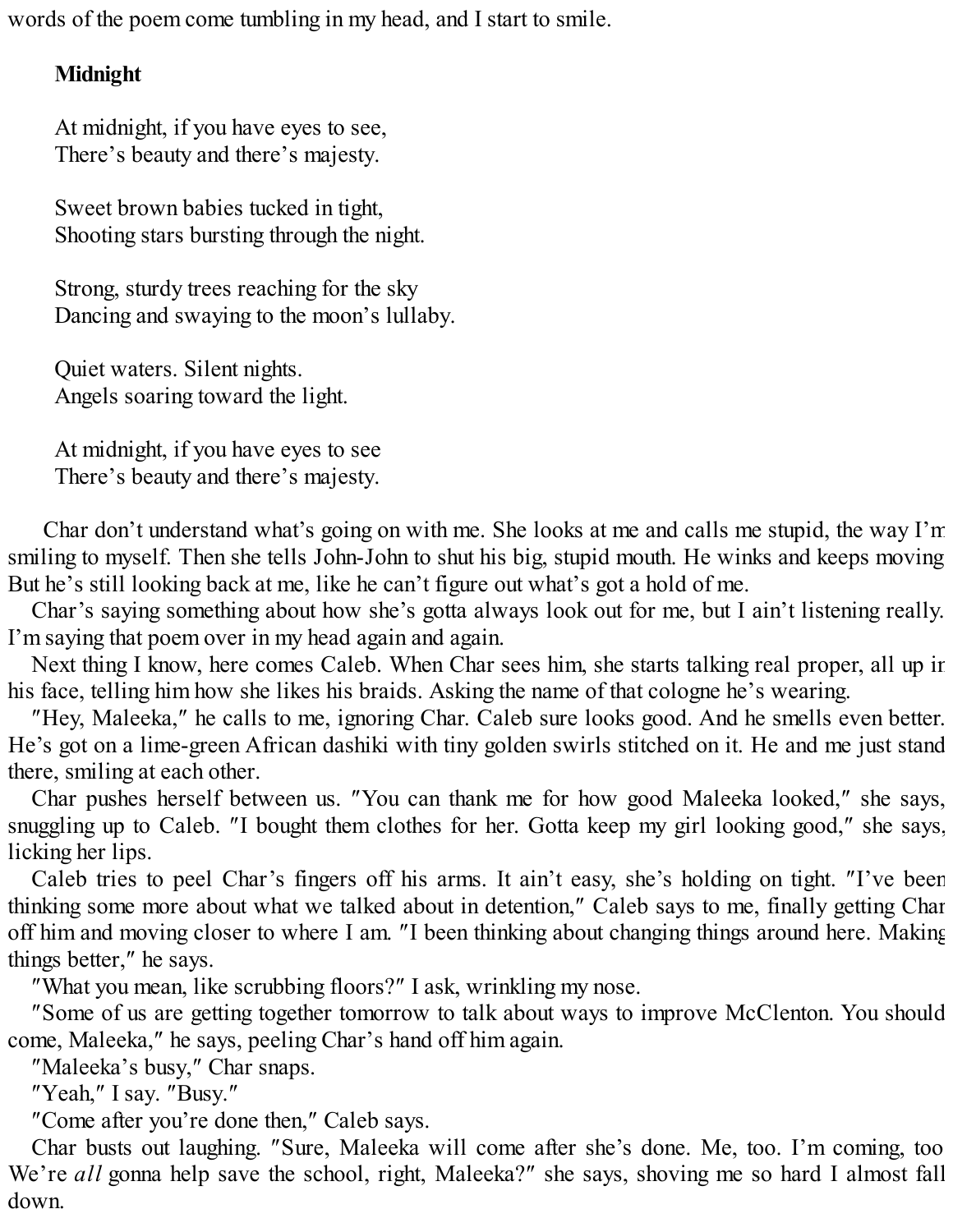I'm half listening. I'm trying to figure a way out of this mess. Ever since Char came up with this plan of ruining Miss Saunders, I been praying for God to give me a strong spirit like Akeelma's and Kinjari's.

″Listen up, Maleeka,″ Caleb says, grabbing hold of my arm, and whispering in my ear. ″Your girl Char is whacked. You better stay clear of her before she ends up taking you down with her.″

″Char and me are friends,″ I say quietly.

″Yeah, right,″ Caleb says, shaking his head. ″Char's the kind of friend that will get you locked up or shot up,″ he says, walking away.

When Caleb is all the way down the street, I can still smell his cologne. I can still hear him warning me to stay clear of Char. He don't know what he's saying, though. You can't just stop being Char's friend. She don't go for nothing like that.

″Maleeka, get over here.″ Char's screaming at the top of her lungs, like I'm far away.

My heart starts beating fast and wild. I know Char's plan ain't gonna mean nothing but trouble for me. But I got to go along, anyhow. Nobody ever turns their back on Char. Not unless they're tired of living or something stupid like that.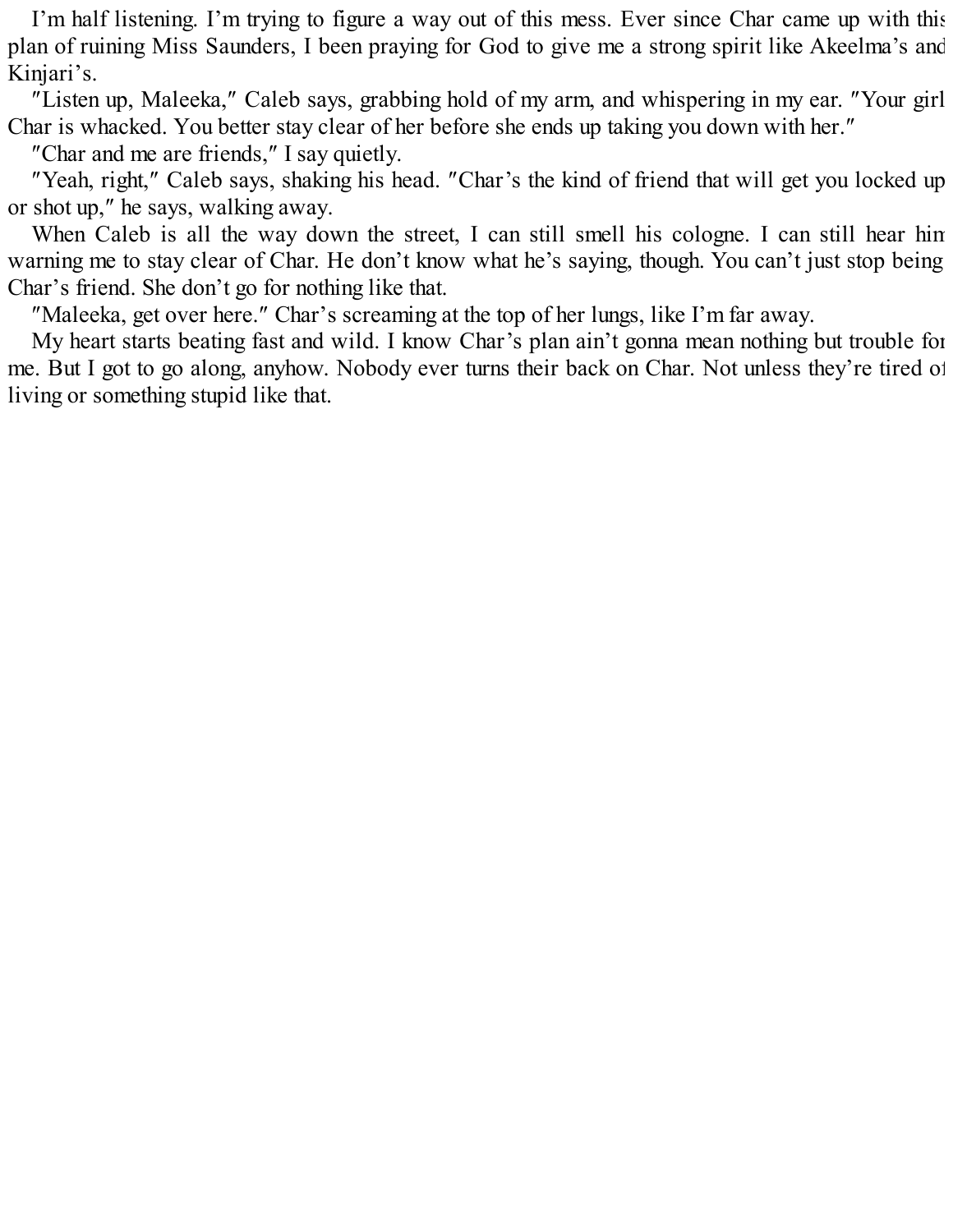I LAY AWAKE IN BEDthree whole hours before I sneak out of the house to meet Char. I keep trying to think of some reason I can give Char for not showing up. A good reason that Char will buy so I won't get my butt kicked. But I'm too scared to think straight, so I put on my clothes and go.

It's still kind of dark when I get to school. During school hours, the front door is locked and kids have to be buzzed in. But early in the morning like this, when the janitors and the folks who do the cooking are just making their way in, the door is unlocked.

We all meet by the side of the building and make sure it's clear before we go in. I'm trying to tell Char I don't think I want to do this, but she ain't listening. She's telling me to be quiet and to get going inside.

Raina, as stupid as she is, lets the door slam shut behind us.

″Who's there?″ the janitor yells from one of the classrooms.

We don't move. All four of us stand there like dummies ready to be caught. Lucky for us, the janitor ain't much worried. He doesn't bother to come and see what's the matter. He just turns up his portable radio, and starts singing.

We laugh and tiptoe down the hallway right past the classroom where he is cleaning. Maybe this won't be so bad, I think. Then we run up the steps, Char's high heels sounding like hammers banging nails whenever she takes a step.

You would think Miss Saunders would lock up her room like the other teachers do. But she doesn't. She told us once that this was our school, and we needed to take responsibility for it. That if things got destroyed, it was us that missed out, not nobody else.

Miss Saunders has redone her classroom, like she does for every new book we take on. Monday, we start *Ali Baba and the Forty Thieves.*

Her classroom has got about a hundred ribbons hanging from the ceiling. Sheer puffy curtains are tacked to the walls. The room is full of purples, pinks, and greens. All them colors and curtains make the room look soft and safe.

Our desks are pushed up against the back wall, and lots of pillows, like they sit on in themArabian movies, are scattered all over the place. Char throws herself down on the pillows and stretches out like she's gonna be here awhile.

″Maybe we should go,″ I say. ″Miss Saunders has just done the room over. She's gonna kill us for messing it up.″

Char rolls her eyes my way. ″Payback has got to cost something,″ she says, laughing.

I take a long, deep breath and look down at my clothes. I'm wearing the ones Momma made. Char's got a bag in her hand with the clothes she's gonna give me today. I want to tell her to keep the stuff. But I keep my mouth shut and take the bag.

The twins are the first to go into Miss Saunders's desk. Raise grabs a bottle of glue and swirls a design on a red velvet pillow. Then she takes the gooey pillow and smears it cross the windows and walls.

Char lets out a low, mean laugh, and reaches up and yanks some curtains down. She tells Raise to hand her the scissors, then she jabs holes in the curtains. Raise and Raina stab the pillows, pull out the stuffing, and toss the feathers around the room.

Nobody notices me for a long while. I'm standing by the door staring till Char says, ″Get over here, Maleeka. You're in on this too."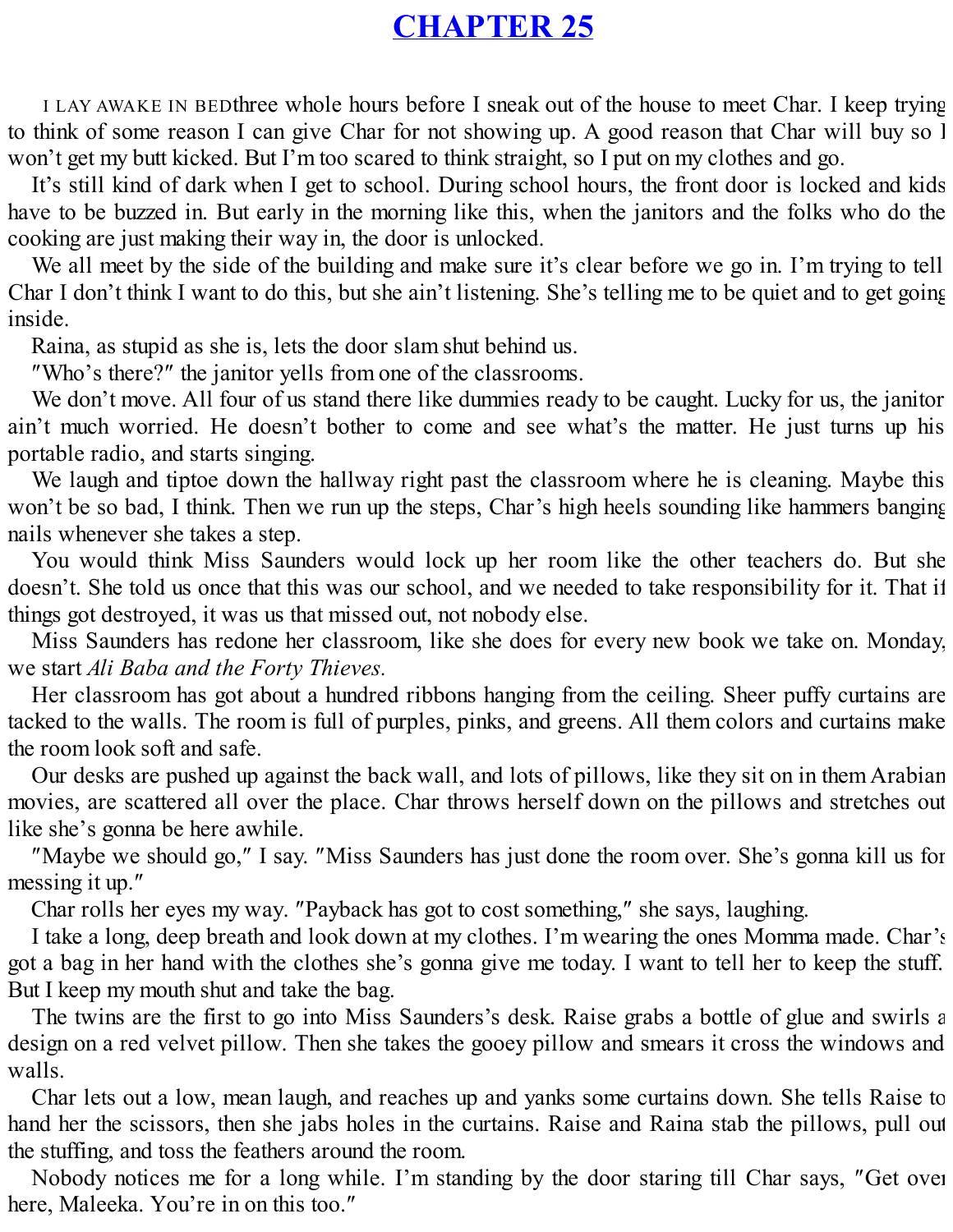I have to do something. They'll think I'm chicken if I don't. So I get Miss Saunders's grade bool out of the desk. Her watch is sitting there ticking loud as a clock. I close the drawer and erase a bunch of D's in the book. I put A's in their place.

″Is that it, Maleeka?″ Char says. ″You gotta do better than that. Get over here.″ She takes a lighter out of her pocket and hands it to me. She tells me to burn the pile of money on the table. It's not the kind of money we use in this country. It's some foreign money, with puffy-headed kings and queens wearing tall collars.

″I want all that money gone,″ Char says, heading back for the desk and digging around inside. I don't move. I stand real still.

″You hear me talking?″ Char asks. She digs around in the desk drawer, shoves something in her pocket, and dumps the drawer on the floor.

″This ain't right,″ I whisper.

Char grabs hold of my hand, and says, ″Do it, or I ain't never gonna bring you no clothes.″ I shake my head. ″No.″

″You protecting Miss Saunders?″ Char wants to know. ″You protecting that hussy? Why? She don't like you, neither. All the time making a fool out of you in class. You stupid girl. Do like I say or I'll do something to mess *you* up.″

I don't say nothing. Even though Miss Saunders and I didn't hit it off right away, she is still  $\varepsilon$ teacher, I tell Char. She still runs the show.

Char grabs hold of my shoulder blade and squeezes till my knees get weak. ″Like I said, I will jack you up, girl. Do you hear me?″

While Char's pinching my shoulder, she takes her baby finger and sticks it up her nose like a plug in a sink. She blows hard, sending a bunch of snot splattering over the money. ″Do what I say or I'm gonna do worse yet,″ she says, flicking her lighter's flame close to my head.

I stare Char in the eyes. Momma always says you can tell a person by their eyes. Char's eyes don't have no life to them. They're cold and hard like flat black skipping rocks you find at the bottom of the creek.

I shake my head. ″No, I ain't doing it,″ I say softly. But Char squeezes my shoulder so hard, I hear my bones creak.

I grab the lighter with my other hand and set the money on fire. The kings and queens curl up, turn black, and disappear. There's nothing but ashes on the table.

Char lets me loose, and heads over to the twins. I'm crying in the corner, wishing I could undo this whole school year. Wishing I could go back to being who I was, not somebody's fool.

I'm rubbing my arm when I hear something popping and sizzling. It's the curtains on the wall they're on fire!

″Girl, you in trouble now,″ Char says to me, her eyes wide.

″Shhh,″ Raise says, peeking out the door. ″Somebody's out there. It's the janitor. He's around the corner, heading our way.″

″I'm outta here,″ Char says.

She's the first to run. I'm the last. I'm grabbing hold of the bag of clothes she brought me. When I pick it up, the bag rips and the clothes fall out. I'm shoving them back in and trying to run at the same time. Clothes are dropping with every step I take. The janitor is yelling my name. ″Maleeka, Maleeka Madison. What you doing here?...Oh my Lord.... What have you done, girl?"

I run down the steps, two at a time. I fall down and bust open my knee. When I'm out of the building, Char and the twins ain't nowhere in sight. It's just me out there and fire engines from the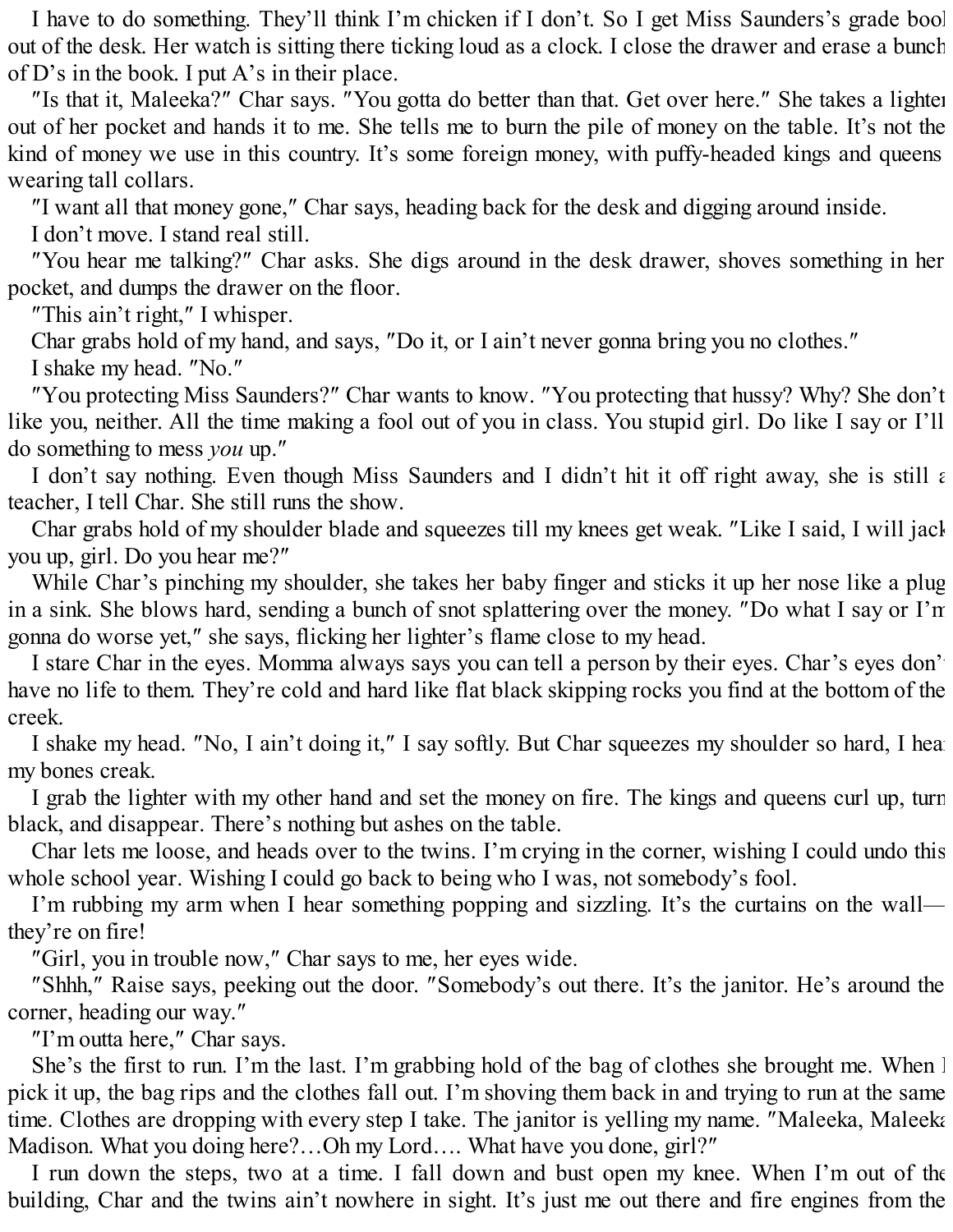stationhouse around the corner coming to undo what I just done. Rain is coming down and plucking me on the head. I look left, then right, and finally run home, crying my eyes out.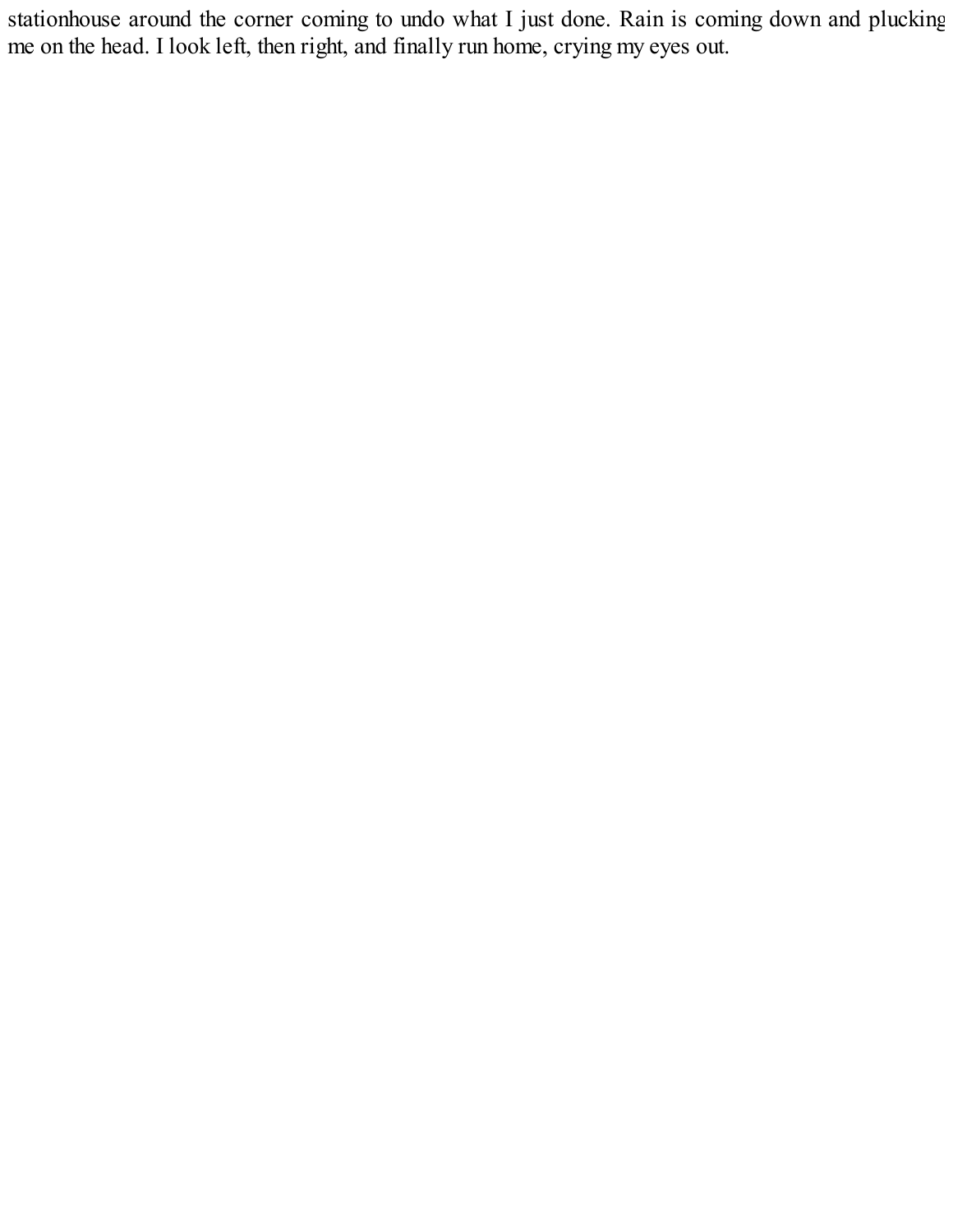I CAN HARDLY GET THE KEYin the lock. My hands are shaking. Shaking like crazy. I hold the key with my steady hand, but I still drop it. Miss Jackson, our neighbor, has a bunch of dogs that are barking like mad. Growling like they wanna come tear me to pieces. *Where's that key?* I scream in my head. My knee is still bleeding, while I'm crawling around looking for the key.

When Miss Jackson sticks her head out the window, shushing them dogs, I keep real still. Still as stone. Miss Jackson's looking to see why her dogs are so excited. She misses seeing me and slams her window shut.

Them dogs know I'm here, though. They start barking again. Jumping against the fence like they're trying to knock it down and come for me. Them dogs would eat you alive if they could.

I finally find the key, but then I drop it again. How am I gonna explain this to Momma, tell her I set fire to a classroom?

Finally, I let myself inside. I take off my shoes. Put them near the couch. Then head upstairs…real slow. But them old wooden steps, they talk. Every time I set foot on one, it tells on me. They creak like crazy. So I step real soft. I put my foot down easy as a baby going down for a nap. I get three steps out of the way. *Four. Five.* Momma is still snoring. *Nine.* I hear Momma turning over. Talking in her sleep. *Ten, the last step. Almost home free.*

My heart is beating hard. My breath is coming out of me like I just run ten blocks.

The last step is the worse. It creaks the loudest. I walk right on past Momma's room. Then the phone rings. Rings louder than I ever heard before. And here I am, standing in the hall, right next to Momma's bedroom.

I hurry up and get in my room. I grab hold of the phone and peel off my clothes at the same time. ″Your momma up, girl?″ Miss Jackson says.

Oh my God, I think, kicking my clothes under the bed. Big-mouth Jackson seen everything.

″No, Miss Jackson, Momma's knocked out asleep. Better call back later,″ I say.

Momma comes out of nowhere. ″How am I gonna sleep with all this racket,″ she says, scaring me so bad I almost drop the phone.

I swallow hard.

″Is that phone for me?″

Momma grabs the phone and starts fussing with Miss Jackson. Miss Jackson can't hear too good, so Momma is yelling. It sounds like Momma promised to take her to the doctor on her day off tomorrow. Miss Jackson's got the wrong day, and wants Momma to take her this morning. But Momma tells her she's working today. They start to argue. Momma's talking to me and Miss Jackson at the same time.

″Turn over and go back to sleep,″ Momma says to me, fixing my covers.

I turn over and promise God that if he gets me out of this mess I will never do anything like this again.

Momma starts to say something else to me, but she's too busy arguing with Miss Jackson.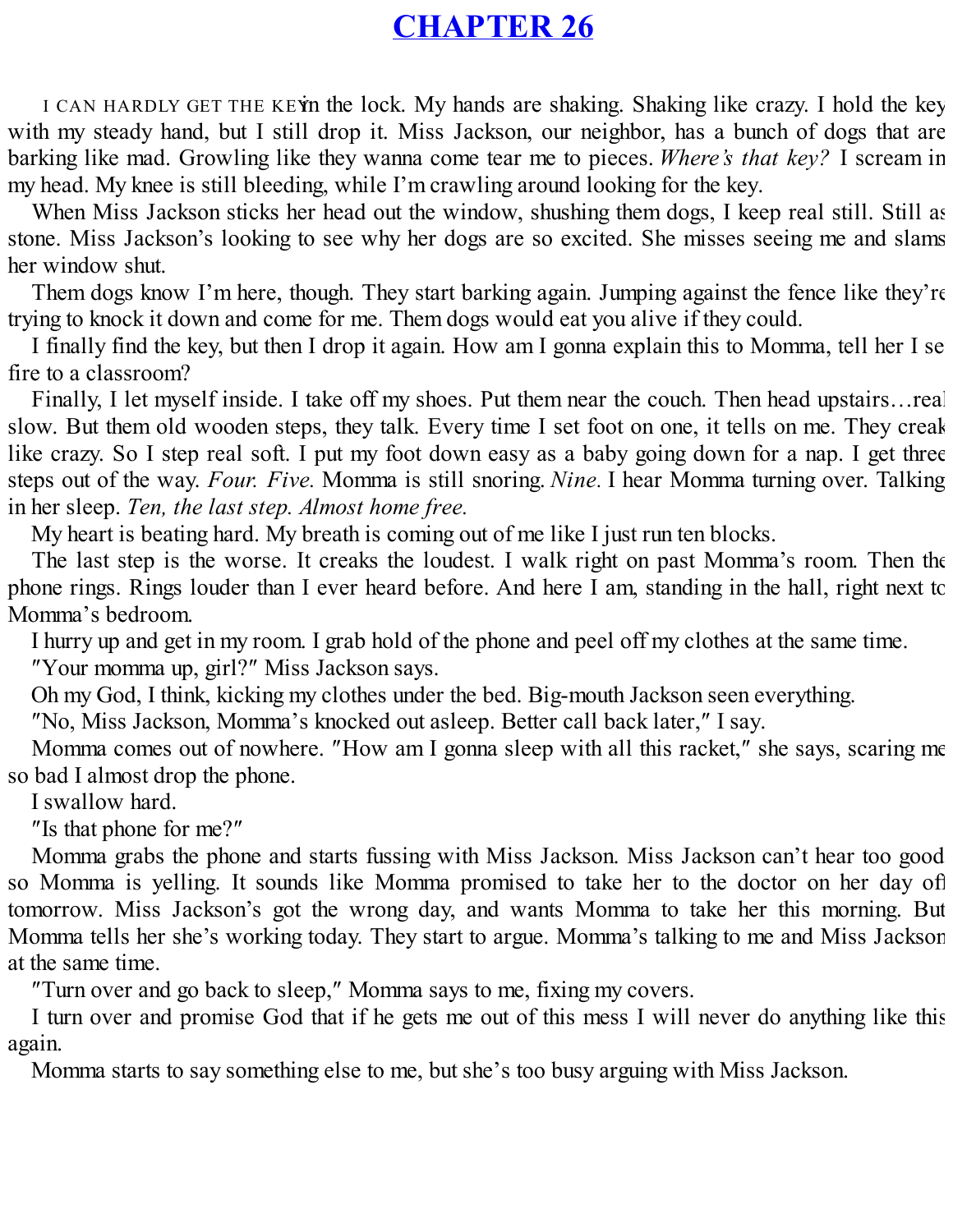MOMMA FOUND OUT WHAT I DONE ain't never gonna get off punishment. That's what Momma says. She whopped me all the way from the school security guard's office to our house. I got suspended at school. Every time Momma thought about that, she whopped me again. I was so embarrassed.

Momma never hit me before, not till today. Momma can't hardly talk or look at me. She's been crying all day. She doesn't even go to work, play the numbers, or look at the stocks. She just talks to the neighbors and cries. I stay upstairs as long as I can. When my stomach starts hurting, I head downstairs to get something to eat.

″You want some of my tea?″ Momma asks. ″I didn't drink it yet.″ She pushes her cup over to me, and sits there a while, rubbing my hands with her warm, soft fingers. We both start crying.

″I didn't mean for it to happen, Momma,″ I say.

″Shhh,″ she says. Then she comes over to me and holds me in her arms and rocks me like she did when I was little. ″Maleeka, I been thinking all day how to undo what you done. How to pay the school back. How to get you to tell me who put you up to this. Look at my arms,″ she says, rolling up her dress sleeves. They're covered with tiny red bumps. So is her neck and one of her ears. Tiny bumps break out on every part of Momma's body when her nerves get the best of her. Most times, I put lotion on them to make them stop itching.

″I been thinking all day. Trying to figure out how to raise two thousand dollars to pay for the damages. The more I thought about it, the more I broke out in bumps,″ she says, scratching. Then, she goes on. She talks so calm and peaceful. She says she realizes that I'm not gonna learn nothing from her trying to save me. ″You gotta think that you worth saving, baby. Gotta realize that who you are is all you got.″

Momma says that she believes that someone as smart as me can figure her way out of this mess, no matter how big it is. Me, I'm scared to death. I'm begging Momma not to do this to me. I'm crying wiping snot and tears away. I'm following Momma out of the kitchen, asking her to talk to the teachers and make this thing right again. But Momma ain't having it. She turns on the hallway light and heads upstairs.

I try not to cry, but I can't help it. Momma ain't being fair. I want to remind her that when Daddy died, *I* was there for *her.* How come she can't be here for me now? But when Momma makes up her mind, there ain't no use in trying to change it. Two thousand dollars. She knows I can't get money like that.

I'm thinking about how I can make me some money. But before I can think on it too much, the phone rings. It's Charlese. She wants to know if I told on her. ″No,″ I say, ″but that don't mean I ain't gonna. ″

″Maleeka, hang up that phone. You know you on restriction,″ Momma says, from the bathroom.

″All right, Momma,″ I call, acting like I'm hanging up. I lower my voice and tell Char I got to go. But she keeps on talking.

″I can't get in no more trouble,″ she says. ″Last time I cut the roof on that teacher's car, they said I would be expelled from school if I did anything like that again."

″Well, I'm already suspended,″ I say. ″Why should I get in trouble by myself? I said we should leave the school. Why didn't you listen?" I say. What I want to tell Char is, so what if she gets kicked out of school. She's too old for seventh grade anyhow. But I don't say nothing. Char's sister JuJu is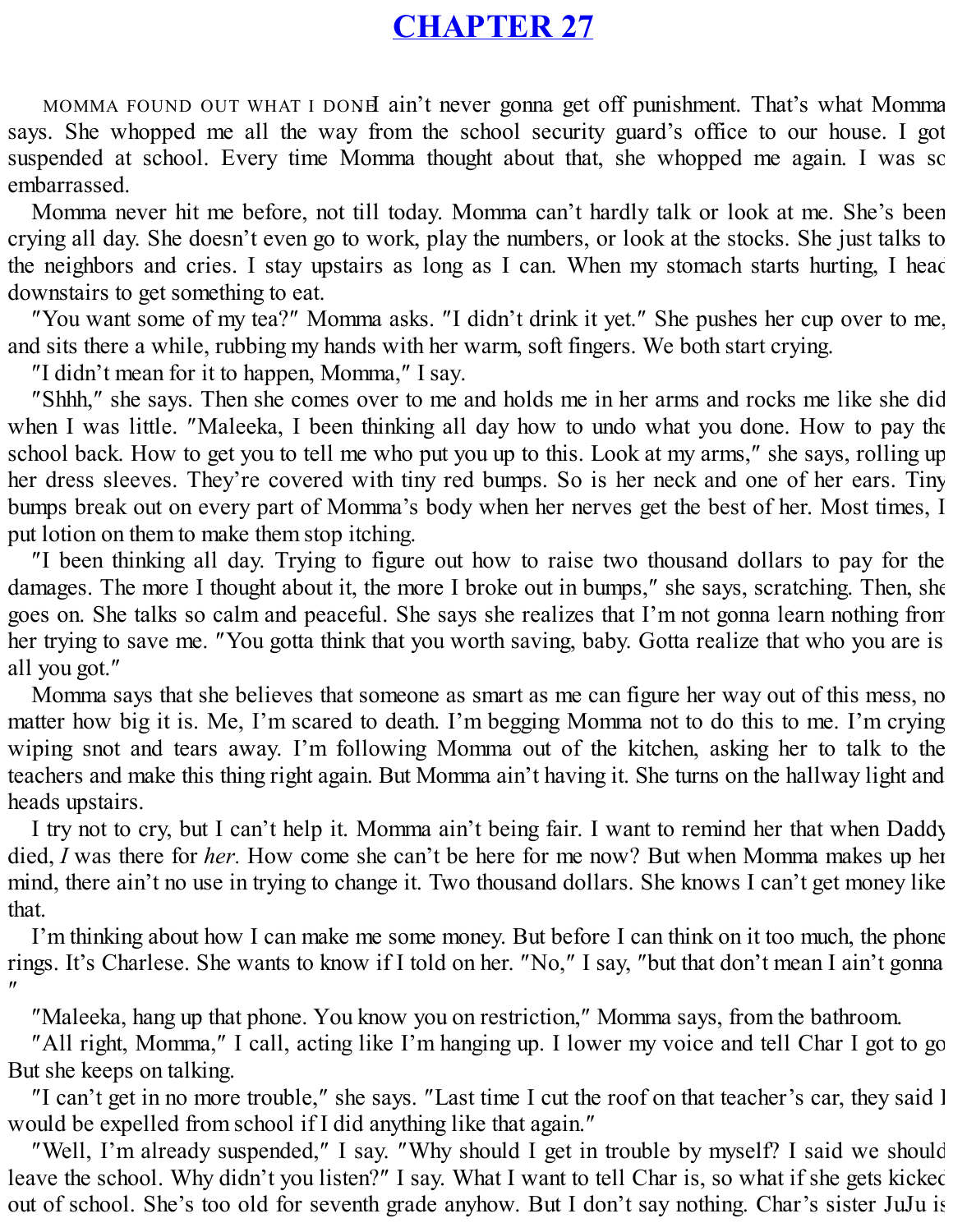gonna pay her four hundred dollars if she gets herself through seventh grade this time. Char don't want to lose that kind of cash. No way.

Char admits that she should have listened to me, but it's too late now. She just wants to know if she can count on me keeping my mouth shut. If I do, she says, she will bring me even better clothes to wear.

I don't know what to do. Ain't no need for all of us to get in trouble. Bad enough I got caught. ″Y'all gonna help me pay this money back?″ I ask.

″Yeah. We got your back, girlfriend,″ Char says. Then, ″So you won't tell? We in the clear? The twins and me?″ she asks before she hangs up.

Char knows me. She knows that she can trust me to keep quiet. Not to squeal. ″Yeah, y'all in the clear, as long as you help pay back the cash,″ I tell her.

Char says she will talk to the twins tomorrow at school. She'll call me later and let me know what they say. Then Char says, ″You're my girl, Maleeka. I knew I could count on you.″

#### *Dear Diary:*

*Remember the acorn. Even when you don't see it growing, it's pushing past the dirt. Reaching for the sun. Growing stronger.*

#### *—Maleeka*

I look at the words on that paper. They sound good all right. But are they true? I don't feel no stronger or braver today than I did a few weeks back. This is stupid, I think, grabbing hold of the page and ripping it out the diary. Then I ball that mess up and throw it in the trash can.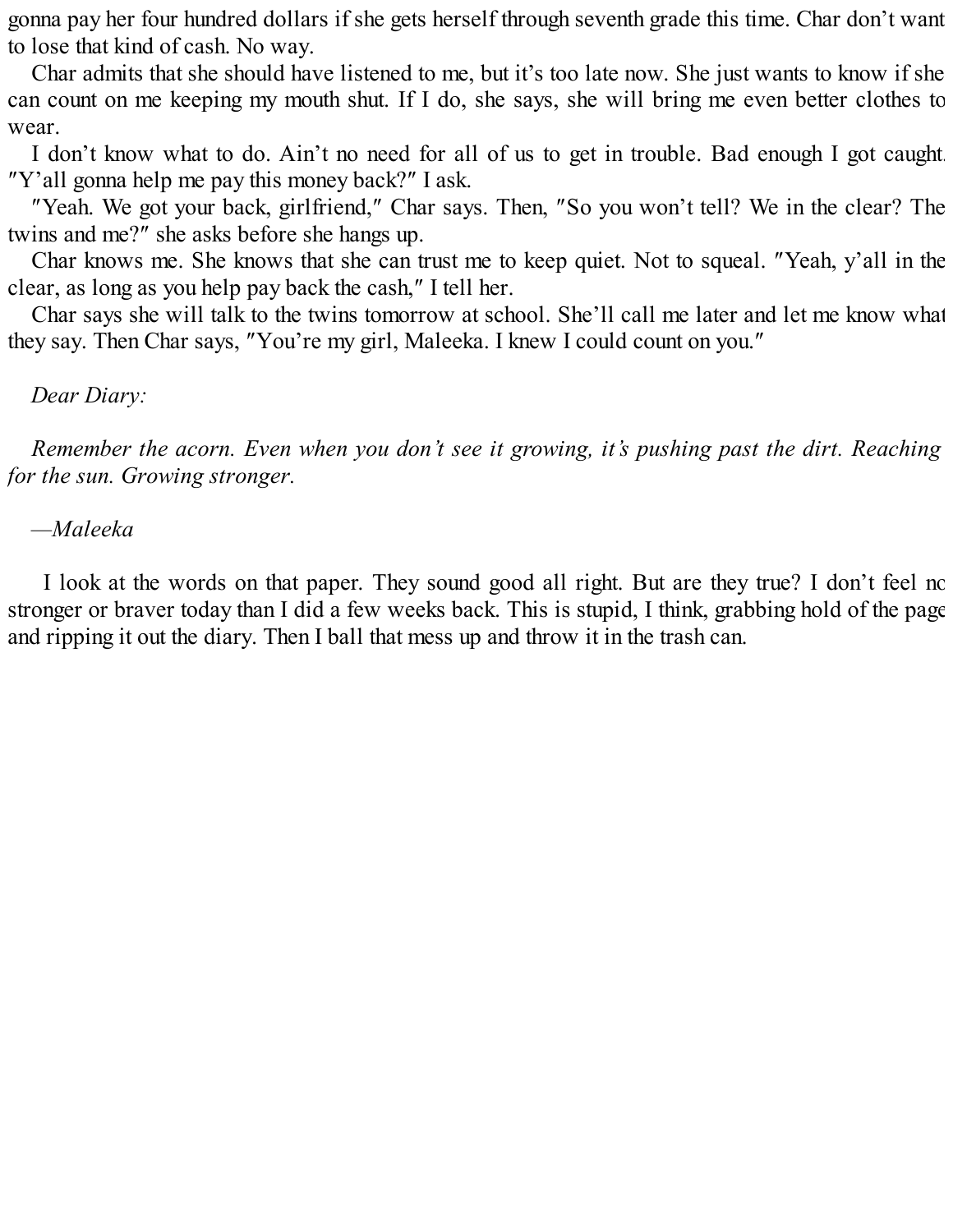MOMMA'S MAKING ME GO TO SAMS fore around the corner, even though he ain't never got half the stuff Momma needs or wants. I think she's doing it on purpose, to embarrass me. She just needs some eggs and a slab of bacon for breakfast, she says. Yeah, right.

I tell her I will get Sweets to go with me. Momma says forget about it. She wants only me to go and then come right back home, and not take my own sweet time getting back.

When I go outside, everybody's on their front stoops. Kids, mothers, fathers, cousins. And it seems like everybody's out there to ask me what happened and why a smart girl like me didn't know any better. When I get around the corner and see John-John's face, I know the day can't do nothing but get worse.

″Oooh,″ he says, strutting across the street like he's cool. ″You did it now. They ain't letting you back in school, are they?″

John-John's smiling. He's happy as can be. The worse things are for me, the better some folks like it. John-John's one of those people.

I keep on stepping and counting cracks in the sidewalk while I walk. John-John offers me some gum. No way am I taking anything from him.

″'Least you're keeping your mouth shut,″ he says, chewing on the gum. ″Squealing on your friends ain't even cool.″

I stop walking and stare him down. ″Ain't nobody to squeal on. I done it by myself.″

″You don't have the guts,″ he says. ″They got the right person to pin it on, too. We all know you don't have guts enough to tell.″

Me and John-John are walking to the store side by side. I ain't talking, ain't even looking at him. Just walking. Eyes down. Legs pumping. Brain busy thinking about all the mess I'm in. So I don't see some boys coming. They just show up all of a sudden. Crowding in on me and John-John, blocking out the sun with their big selves.

They're after John-John. They say his big mouth got one of them busted for shoplifting. Next thing know, they're whopping down on John-John. I'm screaming in my head but nothing's coming out of my mouth. John-John's little short arms are stretched out, and his hands are balled up, and he's hitting back as best he can. But there's still three against one. John-John's losing, big time.

Nobody on the street is doing nothing to help him. They're just watching. John-John's already got a busted lip. His left eye is swollen and water, maybe tears, is running out of the right one. I'm standing there shaking my hands and arms like I'm fanning myself dry.

John-John falls to the ground and covers his head with his arms. Those boys are stomping John-John good. Finally, I find my voice. I yell for somebody to call the cops. But folks just stare. I yell some more. Somebody runs inside their house.

Blood. I see blood. John-John, he ain't saying nothing. Ain't moving either. All of a sudden I'm remembering how those other boys messed with me on that day after JuJu's party, and all of a sudden it's like my body's taking orders from somebody else. I'm running across the street, and reaching into some overgrown bushes in front of the house on the corner. I'm pulling and pulling on one of them branches to make me a good switch. I break a few branches loose and run my hand up and down them to get the leaves off. Then I go back to John-John.

One of them boys is looking at me, daring me to use the branches. My heart, it's hurting my chest. Hurting it bad. My hands are burning from yanking and peeling back them leaves. My throat is so dry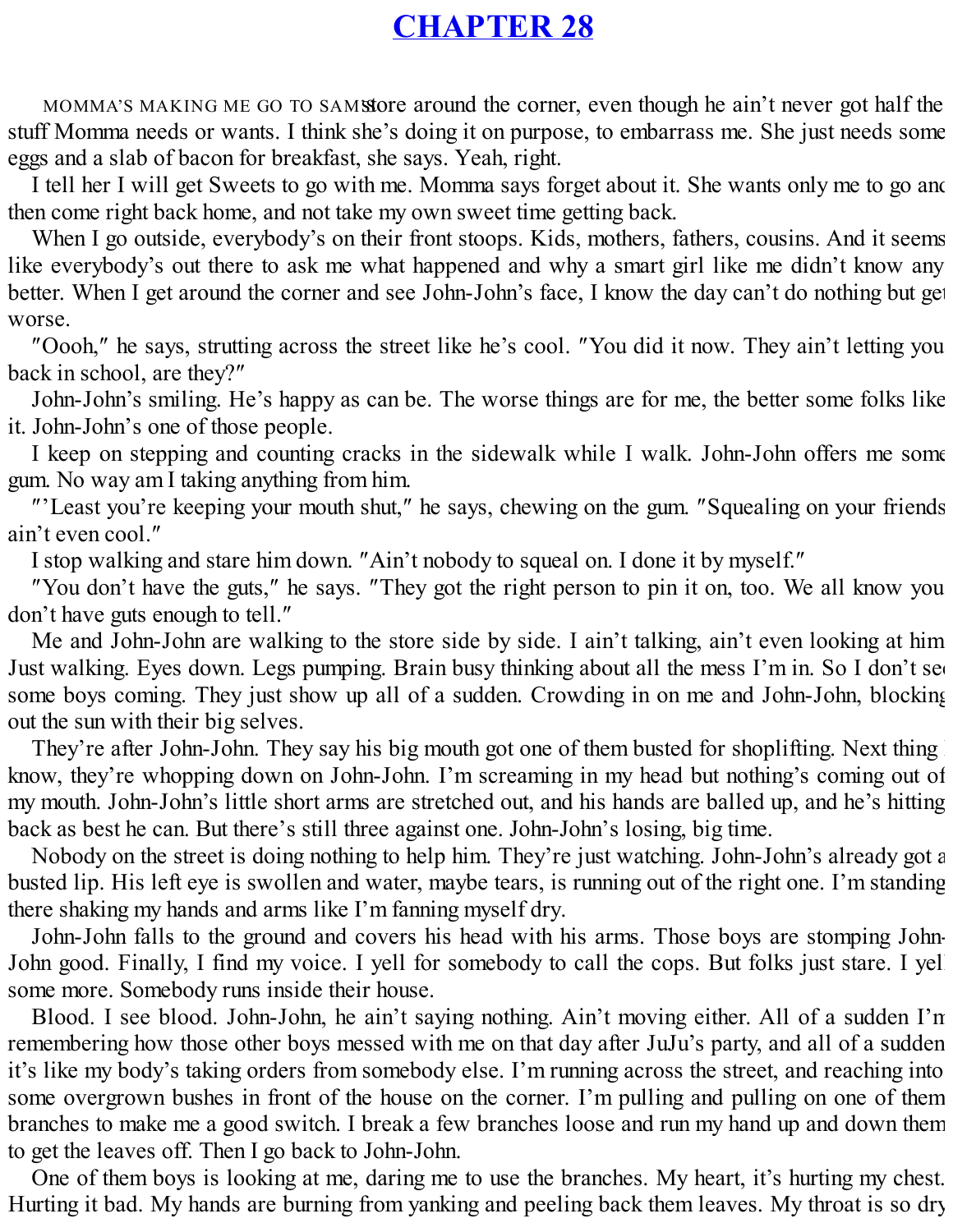it's burning too. John-John, he's laying there still getting beat. Next thing I know, I'm hitting them boys. The first boy that I hit yells like a baby. His arm swells up quick. He gets himself off John-John fast and comes for me. I keep swinging. Swinging and sweating and praying for the police to come. I hear their siren getting closer.

Them next two boys are off John-John now, and all of them are coming for me. Coming. I drop that switch and I close my eyes. One boy's got his hands around my arm and squeezing it, the other ones is cursing me good. I'm praying as hard as I can them police get here now. Only I don't hear no siren no more. They gone to somebody else's house, I think. Gone and left me here to die.

Them boys saying they're gonna beat me worse than they beat John-John. I ain't saying nothing. My eyes are closed and pee is about to pour outta me like water. Then I hear some other people talking. Grown-ups. All of a sudden I hear a pop. And a slap. And them boys let me loose and start running. When I open my eyes, they're halfway down the block. And Caleb's standing there. Him and his momma and a whole bunch of grown-ups from the block. It seems like they come right outta thin air.

″Ain't gonna have no girls being beat half to death, not round here,″ some old man says.

They got brooms and bats and a shovel. Caleb, he's helping John-John up, telling him he can come in his house and get cleaned up. John-John looks a mess, but he's gonna be all right. Caleb's momma asks if I'm OK, if I want to come on inside. "No," I say. I have to go home and let Momma know what happened. I don't say nothing to Caleb. I just give him a weak smile. Me, I'm feeling lucky he came along like he did.

John-John's always talking about how black I am. Well, I'm still the blackest thing in school, and it was me that saved his butt today. People are helping John-John inside Caleb's house, like he's some baby learning to walk. I take myself home.

I don't have to tell Momma much, the story gets to her before I walk in the door. She says she was just about to come for me. She makes me tell her the story three times before she lets me go to my room. After I'm there a while, Momma knocks on my door.

″A letter just came for you. It's from the library. You owe them money?″ she asks softly.

I push open the bedroom door before Momma says another word. I snatch the envelope out of her hands.

#### *Dear Ms. Madison:*

*Congratulations! The third annual Young Writers Committee at the Martin Malcolm Library is pleased to announce you as the winner of this year's contest.*

I show Momma the letter. The letter goes on and on about how many people entered, and how they're gonna put my writing on display in the library lobby for a whole month.

I stand there awhile fingering the puffed-up gold letters at the top of the page and reading the letter over and over again.

Momma and me both look at each other. All of a sudden, Momma starts crying. Crying big, fat tears. I don't have to ask her why. I know. We both wishing Daddy was here for the good stuff and the bad.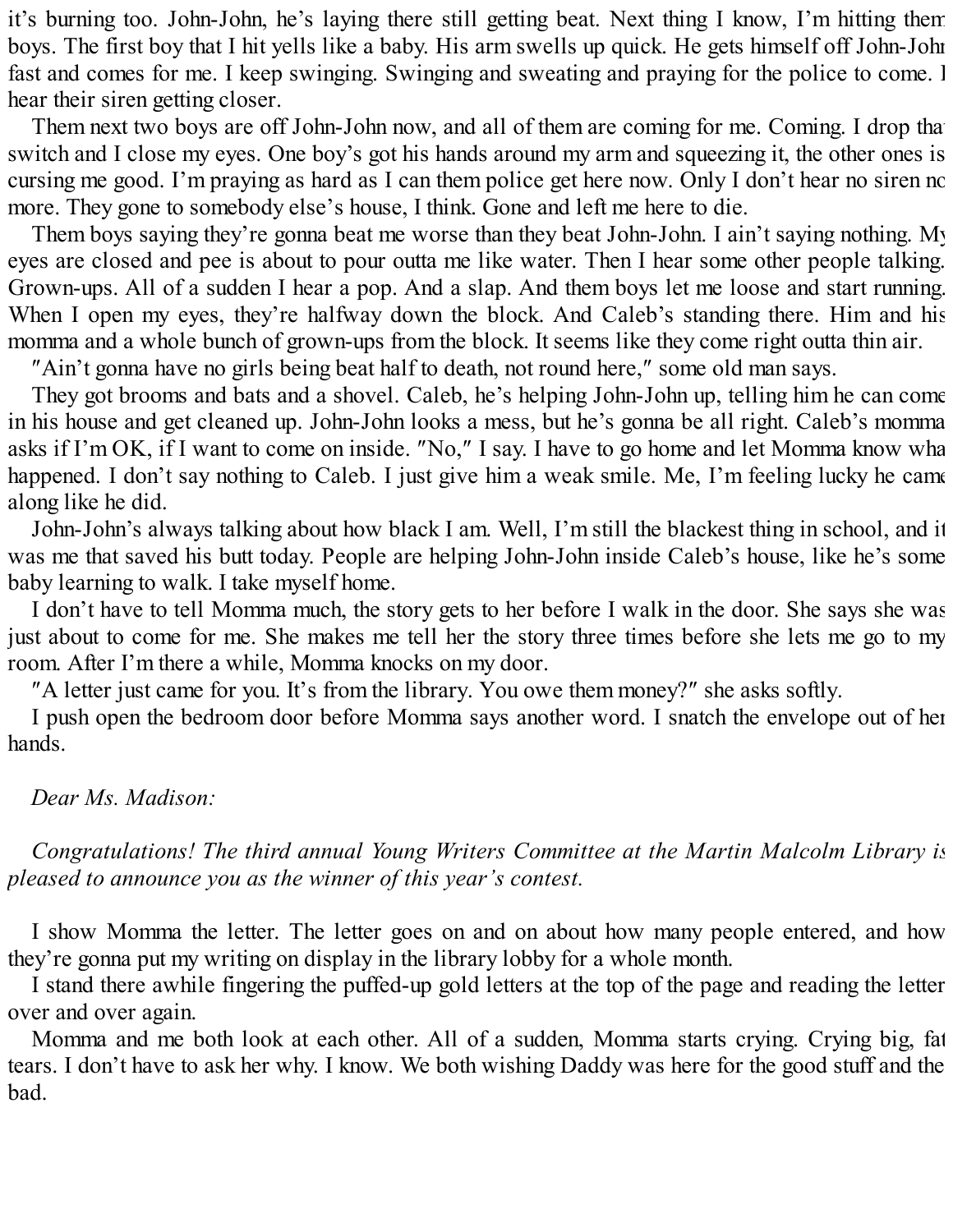MOMMA WENT RIGHT OUT AND BOUGHaTframe for my congratulations letter. Together we hung the letter up in my room, next to Daddy's poem, which we also put in a frame. I spend the rest of the day trying to figure out what to do about Char.

Maybe I'll call Charlese and tell her I'm sorry, but I gotta tell. Or I'll tell Char that I accidentally told on her. Or I'll tell her the janitor said he saw her. I stomp my feet. Char ain't gonna believe none of that. She's gonna kick my butt if I tell.

You would think after beating those boys off John-John, I wouldn't be afraid of nothing or nobody. But I'm scared like nobody's business. I'm sitting here on the bed rocking. Rocking and sucking my thumb like I did when I was five. Like I do when I get in real trouble and can't figure my way out. don't have no choice, I gotta tell. Then the phone rings.

″Hi, girlfriend,″ Charlese says, all sweet. ″How you doing?″

At first she makes some small talk about John-John getting beat up. I'm half listening. My hands are shaking. I'm so scared, I almost drop the phone. I take in a long breath and start to tell Char that I'm gonna admit that she made me do everything.

But then Char says, ″Me and the twins been talking. We will bring a hundred dollars to your house today. That's the best we can do.″

I suck in my breath and say real fast, ″I'm sorry I got to do this, Char, but y'all don't leave me no choice. I didn't mess up the classroom by myself so I shouldn't be the only one in trouble and the only one suspended from school. So I'm telling it was your idea and that you made me light that fire. I know you're gonna be mad but that's how it goes, Char.″

At first Charlese don't say nothing. She's just breathing. ″I knew you'd punk out on me,″ she says finally. ″I knew it.″

 $''$  I…I— $''$ 

″Shut up,″ Char screams. ″I'm talking.″ Then all of a sudden Char starts laughing. Really laughing. The hard kind of laughing that makes your stomach hurt.

″I knew not to trust you. That's why I stole Miss Saunders's watch and slipped it into the slits of your locker,″ Char says, and busts out laughing again. ″And when they searched your locker, guess what?" She laughs. "They found the watch. So they really think you did it now." She laughs for the longest time. ″Now tell on me, and I will personally kick your skinny black butt, Maleeka Madison,″ Char says. ″And I won't be by myself, either. You hear me?″

I shake my head yes, like Char can see me. But she knows my answer, because she don't wait around to even hear what it is. Just laughs some more and hangs up the phone.

I walk over to my bed and start rocking. They're expelling me from school. They think I'm a thief and a firebug. I close my eyes and rock some more. I rock till my insides are calm and peaceful.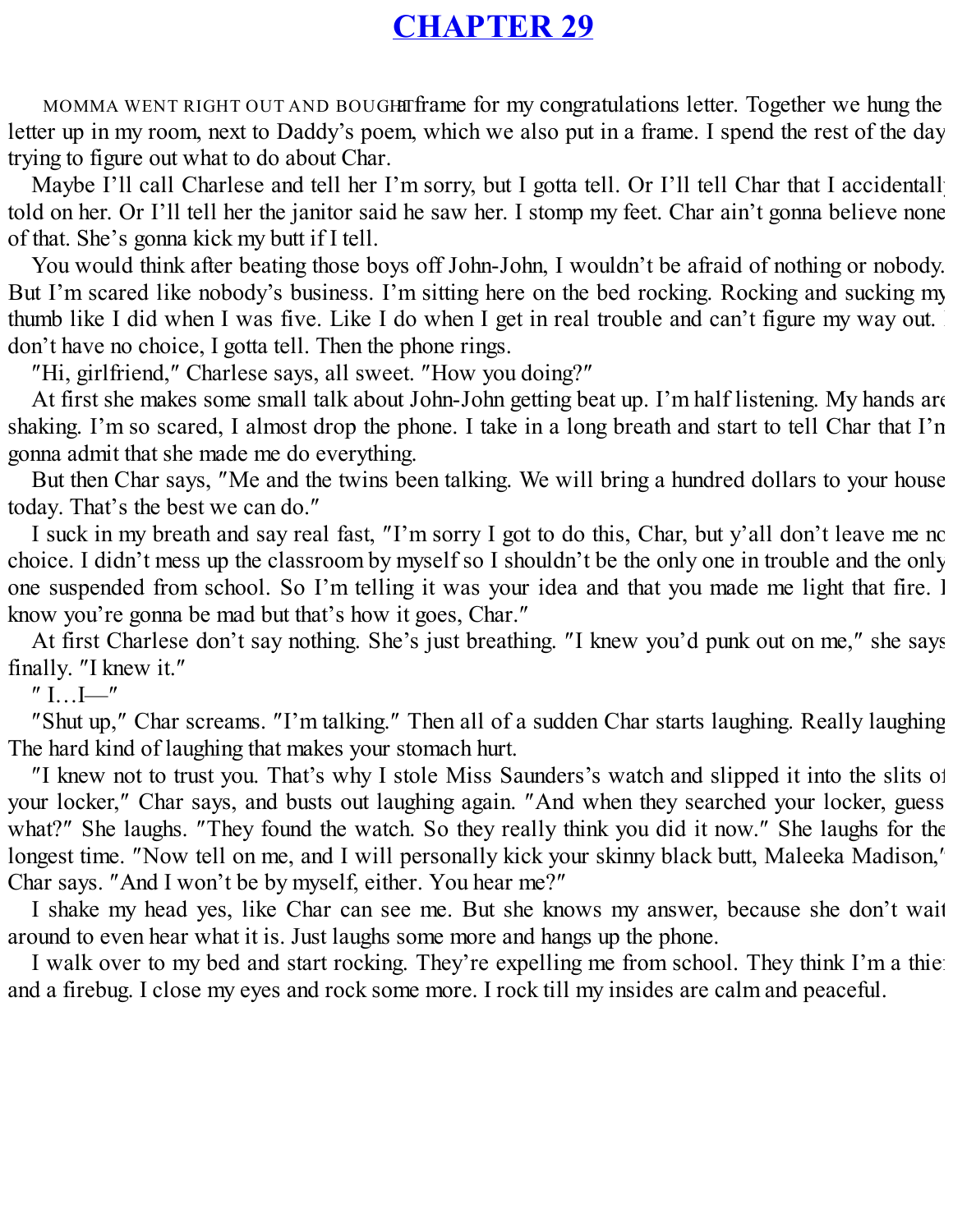WHEN I'M FEELING BETTER, I look at the library letter hanging on the wall next to Daddy's poem and the picture of me and him together. I can't even keep the money I won. I have to give it to the school to pay for that mess. Char don't know, and she don't care. All she wants is for me to keep my mouth quiet about her. She's standing over me, getting louder and louder.

Then the doorbell rings. Somebody rings three short, quick times like they're nervous. By the fourth ring, Momma yells for me to get it. She's got her hands full in the kitchen, she says.

When I open the door, Miss Saunders is standing there.

″Maleeka,″ she says, stretching out her arm and showing me her watch. ″You've got some explaining to do.″

My eyes get big and my mouth opens wide. Before Miss Saunders says another word, Momma walks up, holds me close, and tells Miss Saunders to come in.

Momma's talking a lot. She keeps going back and forth between the living room and the kitchen. Tea. Sugar. Homemade biscuits. Honey. It seems like Momma will never sit down. When she finally does, Miss Saunders brings up me and my situation. Right away Momma finds another reason to head to the kitchen.

Miss Saunders talks anyway. ″Rumors are going around the school,″ she says. ″Everyone is saying you had help—that it was Charlese's idea to destroy my classroom.″

I let her keep talking. I pick at a scab on my hand.

″I'm here to get the truth from you firsthand, to say no matter what, we can work this out, Maleeka.″

My eyes shift from Miss Saunders to the floor.

″We need to talk about this, Maleeka.″

″Ain't nothing to talk about,″ I finally say. ″I did it. That's that.″

″Not alone, you didn't. Everyone knows that. Who helped you?″

″Listen, Miss Saunders. Some kids dared me to do it. Said they'd pay me twenty-five dollars if I did. I needed the money. That's all,″ I say, digging at the scab, drawing blood from the dry, hard shell.

″Maleeka, once you told me that you could be trusted to keep a secret. My secret. And you did. I know you did. Now I'm asking*you* to trust *me.″* Miss Saunders turns my way and takes off her jacket. She rolls up the sleeves of her blouse. She reaches her hand out and takes my hand. ″Trust me with the truth and I promise everything will be OK,″ she says softly.

I snatch my hand away. ″I said what happened. Why does everybody keep bothering me? Just leave me alone,″ I say to her.

Miss Saunders sighs and lets my hand drop. She puts her jacket back on and lets herself out.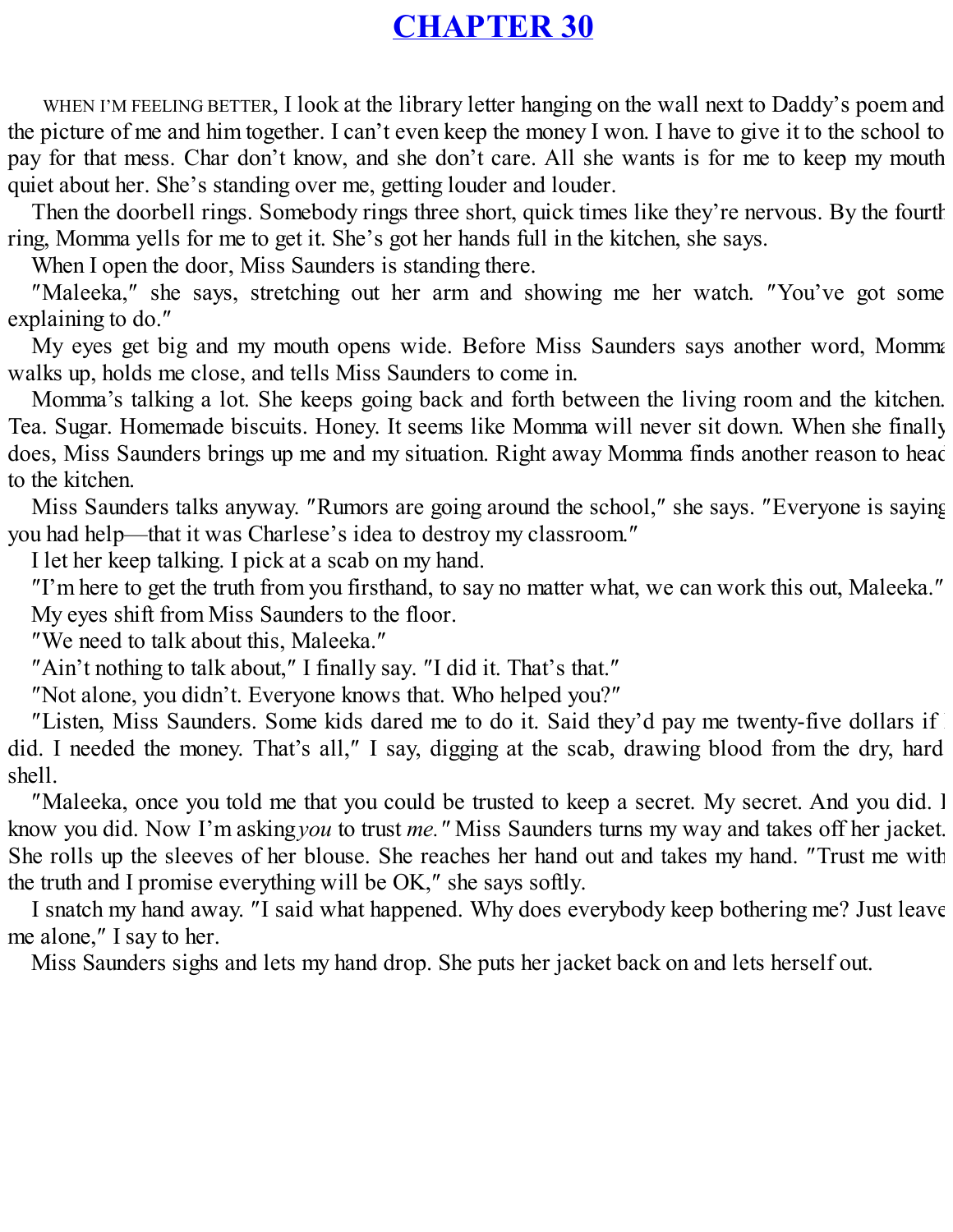I GO TO SCHOOL THE NEXT DAY Miss Saunders has arranged for me to come back. She asks me to meet her in her classroom before school starts. When I arrive, Char is there. Miss Saunders is no wearing a suit. She's got on blue jeans. Miss Saunders is saying something, but I can't make out just what. She and Char are talking at the same time. Char's going on and on about how she didn't have nothing to do with messing up Miss Saunders's room. Miss Saunders is telling me to tell her the whole truth. I want to tell her that the truth will get my butt kicked good. That if I open my big mouth, ain't nothing she or Momma can do to keep Charlese from getting me back. Only I don't say nothing, just keep my mouth shut.

Charlese looks scared, like she's gonna cry. I never seen that before. I figured that maybe she didn't have no tears. All the while Char's eyes are saying I better take the blame, or else. I am so tired of being scared, of doing what other folks want me to.

Char throws mean words at me, words as hard as bricks. ″You better not punk out on me,″ she says.

Tears start to roll from my eyes.

″Maleeka. You know what JuJu will do to me if I get kicked out of school.″

JuJu will kick Char's butt good. That's another reason why I can't tell. I'm rocking and thinking and crying. Miss Saunders is very quiet. She's listening and watching. She puts a gentle hand on my shoulder.

″If I get in trouble for you, you gonna have to move to another neighborhood,″ Char is saying.

I keep on rocking and crying.

I'm thinking about the boys who tried to kiss me and the ones I whipped when I helped John-John. I start thinking about Akeelma too.

Now Miss Saunders has her arm around me, and it sure feels good to have her here. She's letting Char speak her mind.

″All I done for you,″ Char says. ″You gonna leave me out to dry like this. Wait till later, you ugly, stupid black thing.″

*Call me by my name!* I hear Akeelma say, and I scream it out, too. ″Call me by my name! I am not ugly. I am not stupid. I am Maleeka Madison, and, yeah, I'm black, real black, and if you don't like me, too bad 'cause black is the skin I'm in!″ I yell. ″No matter what you think, Charlese Jones, you're ten times worse. I would never force someone to burn down a classroom, or pick on kids weaker than me, or say words so mean they make people bleed inside.″ I'm rocking and crying and rocking. ″You the one who pushed me to mess up Miss Saunders's room, and you were in on it, too—you and the twins,″ I say, feeling relieved.

Charlese gives me a hard look.

She pushes past Miss Saunders and me and makes her way to the door. ″Look at you two—two ugly-faced losers,″ she says. Miss Saunders don't even stop Char. She lets her go. Then Miss Saunders hugs me to her, and I feel safe inside.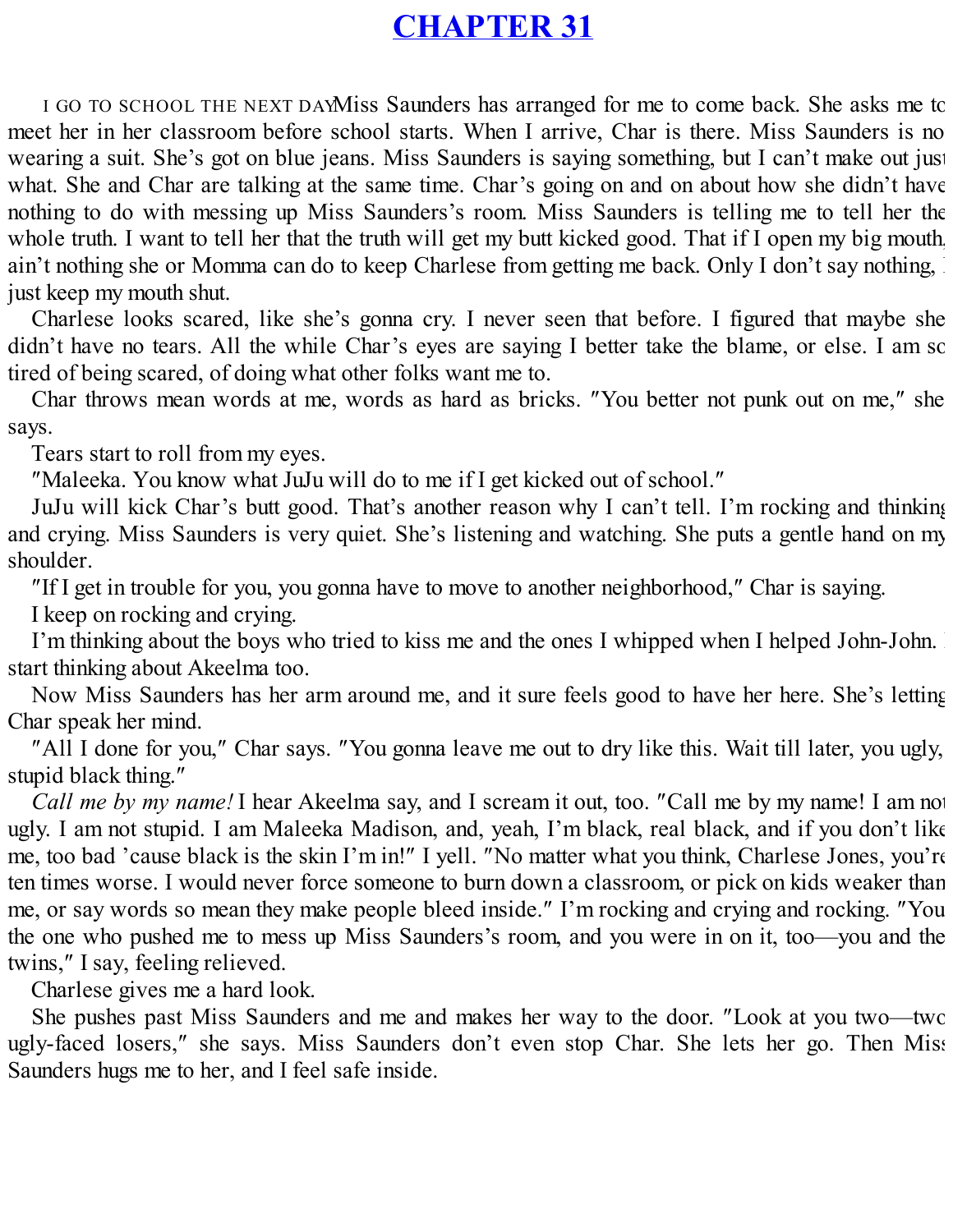A WEEK PASSES. Raina and Raise have been suspended, and nobody's seen Char. When the twins return, they tell everybody that JuJu sent Char to live with her grandparents in Alabama. Kids are still saying how jive I am for squealing on Char. But I don't care. Char can't hurt me now.

Mr. Pajolli says my office job is over, that I've paid enough dues by telling the truth about Char. I hunch my shoulders up like I don't care about the office, but deep down inside I feel kind of bad. I was starting to really like it. And I missed working there when I was suspended. As I'm leaving the office, Caleb is standing by my locker. He turns all red when I ask what he's doing.

″I was just leaving,″ he says, handing me a purple letter with gold writing on it. ″Wait till I'm gone before you open it, all right?″

I nod, and watch him go to class. I duck into the girls' room, drop the backpack on the floor, and open the letter real slow. Spearmint. It smells like spearmint gum. I take the gum out and put it in my mouth before I read the letter. It's a poem. For me.

#### **To Maleeka: My sweet dark chocolate candy girl**

Would you be my Almond Joy My chocolate chip, my Hershey Kiss My sweet dark chocolate butter crisp?

Hand and hand we'd walk to class and sit and talk in sweet green grass.

Rollar coaster way up high, pick moonbeams from out the sky.

Would you be my Almond Joy My chocolate chip, my Hershey Kiss My sweet dark chocolate butter crisp?

Caleb's poem makes me cry. It is so sweet. I look at my face in the mirror and smile. I promise myself to hang Caleb's poem on the wall with Daddy's and the one from the library.

On the way to class, I see Caleb. He is still red-faced. Even his ears are red. My heart is beating fast, but I go up to him anyway. ″That is the nicest thing anybody ever did for me,″ I say, with this goofy smile on my face. And we stand there, me twisting a pencil in my hands and him twisting one of his braids over and over again.

″You two supposed to be somewhere?″ Mr. Braxton, the gym teacher, asks.

″Yeah,″ we both say.

″I'm going to Miss Saunders's class,″ I say.

″And I'm on my way to math class,″ says Caleb.

″Well, get there—now.″ Mr. Braxton's pointing.

″I'll walk you to Miss Saunders's room. It's on my way,″ Caleb says, still twisting his hair.

I take his letter and put it in my backpack, and we walk down the hall together. I close my eyes for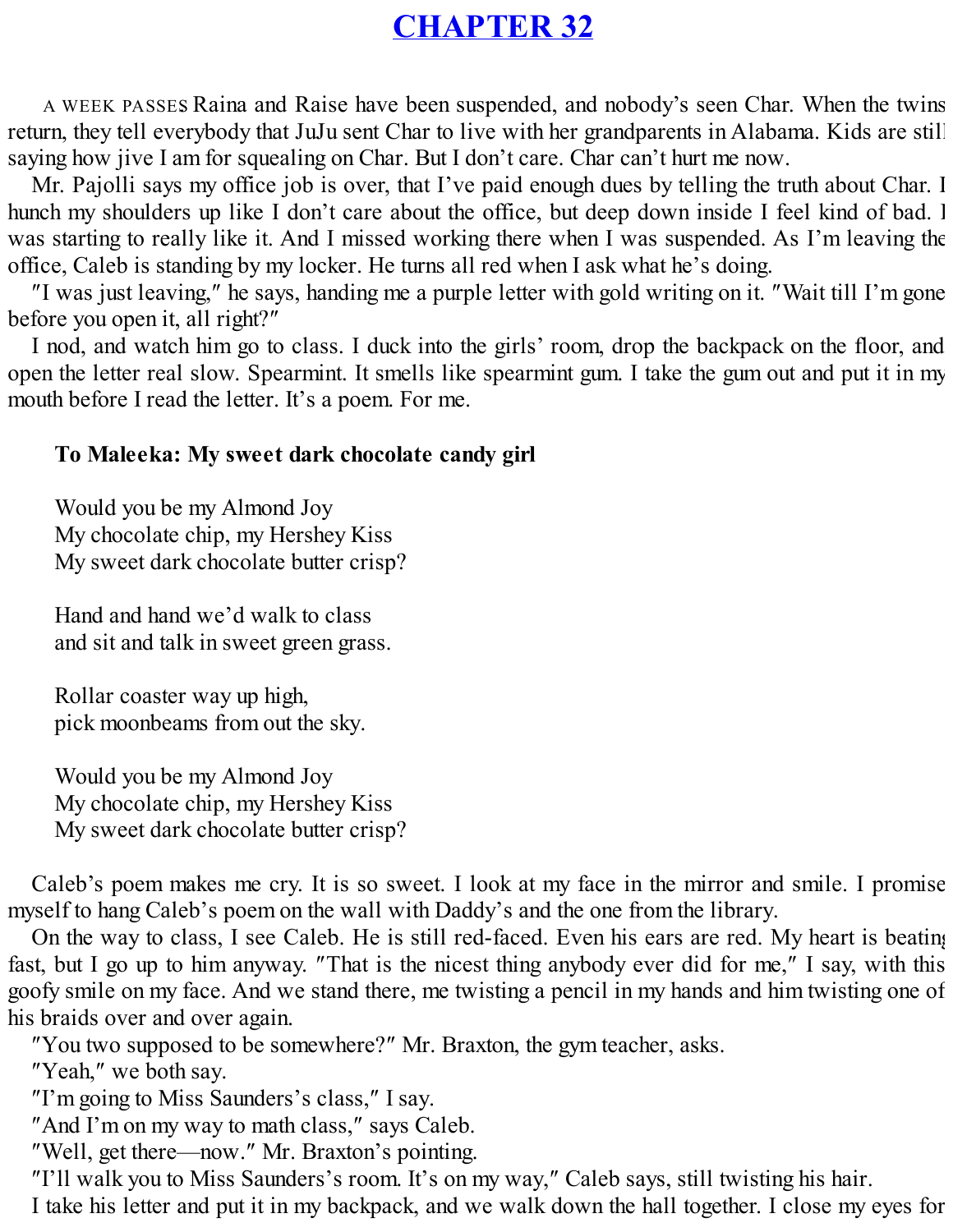a second, and take a deep breath. Caleb always smells so fresh and clean. That's another thing I like about him.

When I finally walk into class, everybody's staring at me like I got two heads. I'm late, but Miss Saunders doesn't make an issue of it today.

Class is in the detention room, while Miss Saunders's room is being repaired. Miss Saunders is giving us twenty pages of *Ali Baba and the Forty Thieves*to read by tomorrow and telling us she's been easy on us so far, but things are about to heat up.

″Welcome back, Miss Madison,″ Miss Saunders says, giving me a wink. ″Class wouldn't be the same unless you were late.″

Everybody laughs and turns my way. ″Yeah,″ John-John says, ″welcome back.″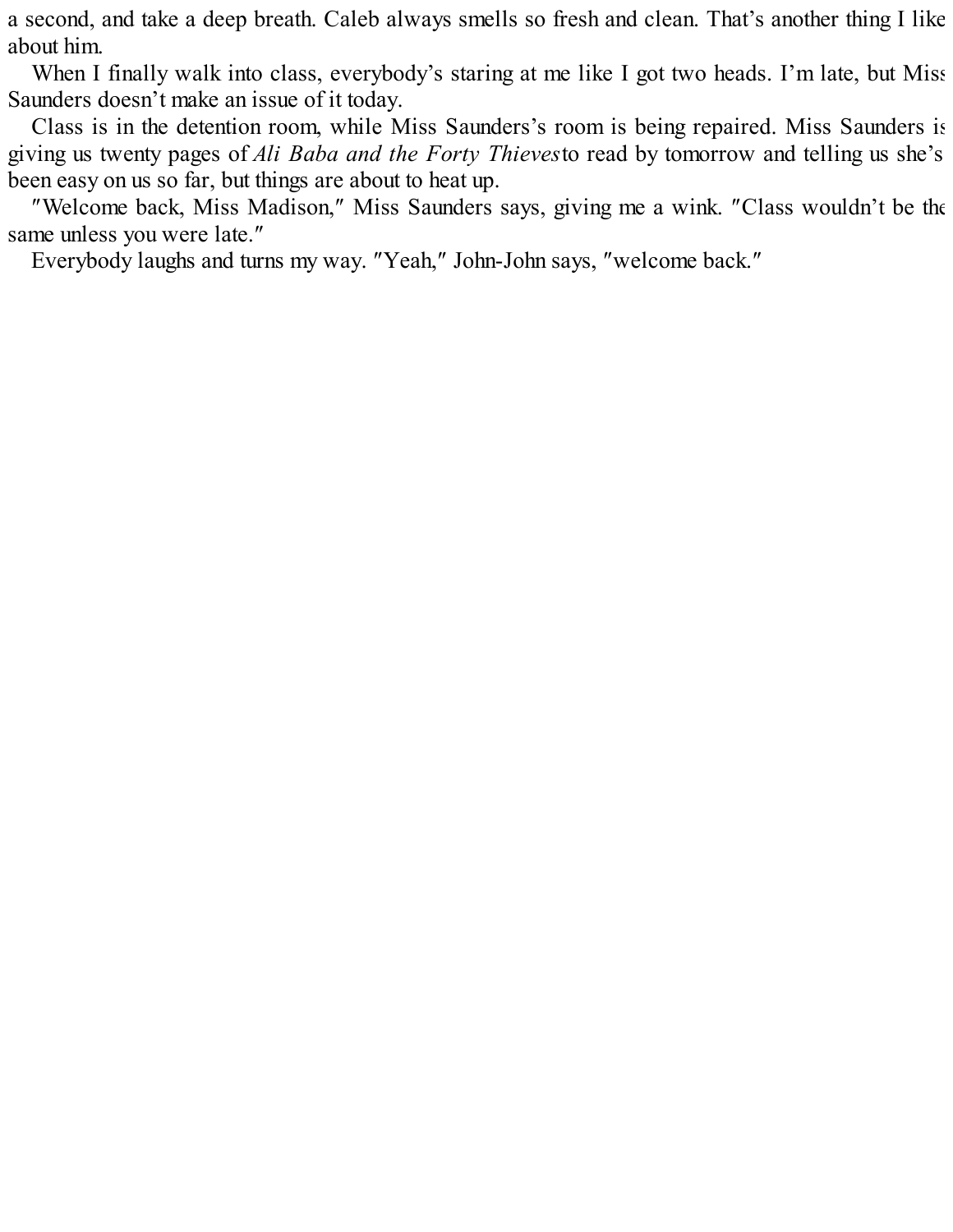

Sharon G. Flake won the Coretta Scott King/John Steptoe Award for New Talent for her first novel, *The Skin I'm In,*and is a two-time Coretta Scott King Author Honor Book winner. Beloved by children and adults, critics and booksellers, librarians and teachers, she is the author of a middle-grade novel and six books for young adults that have sold more than half a million copies. The mother of a college-age daughter, Flake writes full-time from her home in Pittsburgh.

To learn more about Ms. Flake, please visit her Web site at www.sharongflake.com.